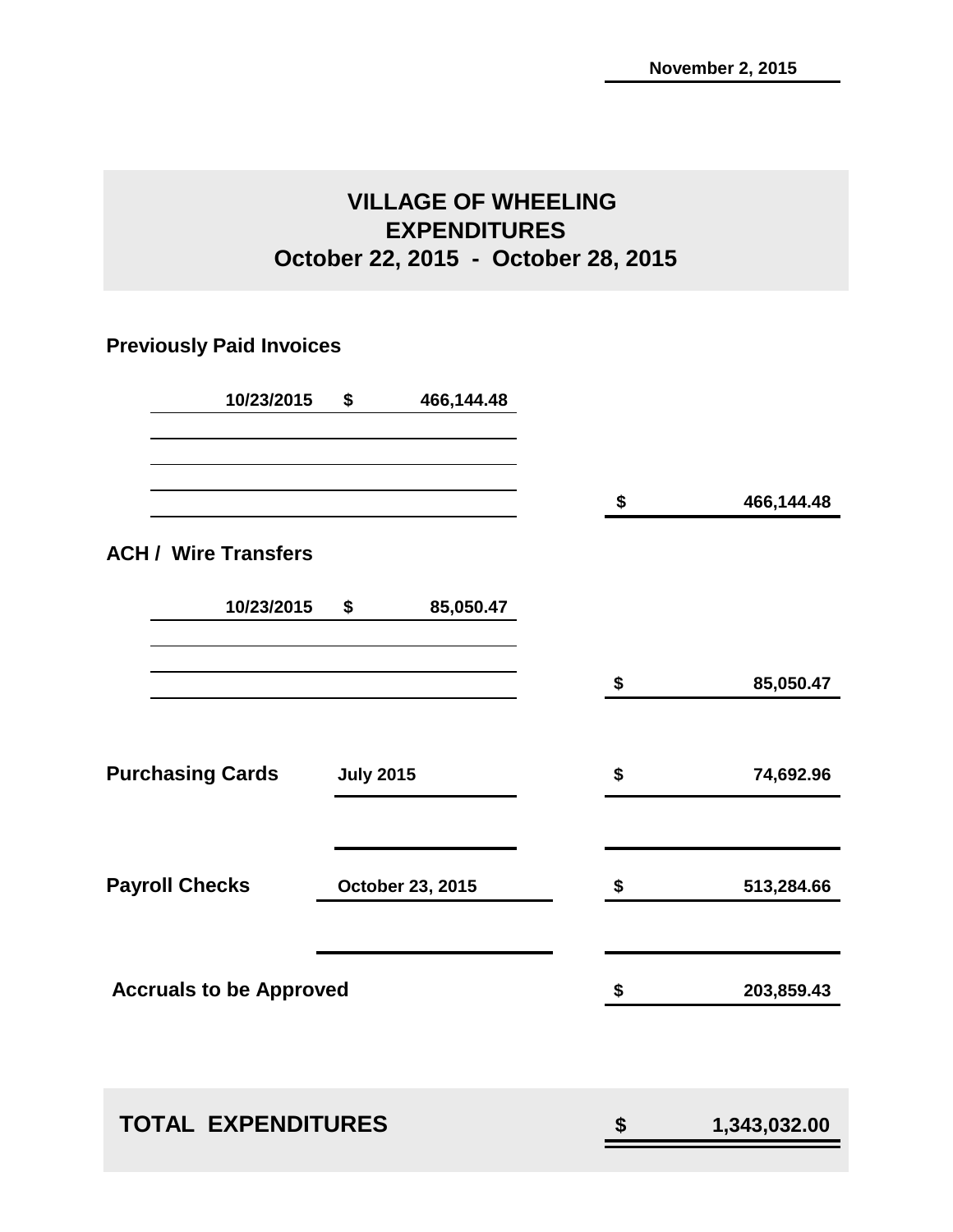SUNGARD PENTAMATION SUNGARD PENTAMATION SUNG PAGE NUMBER: 1 SUNGARD PENTAMATION SUNG PAGE NUMBER: 1 SUNG PAGE NUMBER: 1 SUNG PAGE NUMBER: 1 SUNG PAGE NUMBER: 1 SUNG PAGE NUMBER: 1 SUNG PAGE NUMBER: 1 SUNG PAGE NUMBER: 1 SU

DATE: 10/23/2015 VILLAGE OF WHEELING ACCTPA51CASH REQUIREMENTS - CHECK FORMAT - DUE DATE: 10/23/2015

ACCOUNTING PERIOD: 10/15

SELECTION CRITERIA: ALLPAYMENT TYPE: CHECKS ONLY

| <b>VENDOR</b>                                     | ORGANIZATION | <b>ACCOUNT</b> | PURCHASE OR INVOICE  |                | AMOUNT                         | DESCRIPTION                                   |
|---------------------------------------------------|--------------|----------------|----------------------|----------------|--------------------------------|-----------------------------------------------|
| 9558<br>ADVANTAGE PAVING SOLUTIONS I              | 40           | 2207           |                      |                | 2,127.10                       | <b>UB REFUND</b>                              |
| TOTAL CHECK                                       |              |                |                      |                | 2,127.10                       |                                               |
| 8768<br>AFSCME COUNCIL 31<br>TOTAL CHECK          | 50           | 2124           |                      |                | 738.56<br>738.56               | DED:094 AFSCME DUE                            |
| 84                                                | 2200         | 5305           | 15002005             | 107133         | 614.00                         | TRS EQUIPMENT                                 |
| AIR ONE EQUIPMENT, INC<br>TOTAL CHECK             |              |                |                      |                | 614.00                         |                                               |
| 8848                                              | 50           | 2126           |                      |                | 198.15                         | DED:505 MISC DED                              |
| ARTHUR B ADLER & ASSOCIATES<br>TOTAL CHECK        |              |                |                      |                | 198.15                         |                                               |
| 253                                               | 1600         | 5238           | 15002593             |                | 3,103.54                       | 911 PHONE LINES                               |
| AT&T CORP<br>TOTAL CHECK                          |              |                |                      |                | 3,103.54                       |                                               |
| 8013                                              | 2100         | 5242           | 15002560             |                | 48.90                          | L DAWSON RX-NOV                               |
| BLUE MEDICARE RX (PDP)<br>TOTAL CHECK             |              |                |                      |                | 48.90                          |                                               |
| 7502<br>CUSTOM MAILING SERVICE INC<br>TOTAL CHECK | 1600<br>1320 | 5227<br>5227   | 15002595<br>15002594 | 19323<br>19324 | 1,585.20<br>146.01<br>1,731.21 | SEPT. MAIL/POSTAGE<br>SEPT. SENIOR NEWSLETTER |
| 707                                               | 01           | 2206           | 15002596             | 15-21863       | 262.57                         | ASSET FORFEITURE                              |
| DIRECTOR ILLINOIS STATE POLI<br>TOTAL CHECK       |              |                |                      |                | 262.57                         |                                               |
| 9556                                              | 1140         | 5299           | 15002579             | 17538          | 500.00                         | AIRPLANE DETAIL                               |
| DOWN TO THE LAST DETAIL INC<br>TOTAL CHECK        |              |                |                      |                | 500.00                         |                                               |
| 3606                                              | 50           | 2119           |                      |                | 9,352.39                       | DED:340 1ST PPO S                             |
| GUARDIAN<br>TOTAL CHECK                           |              |                |                      |                | 9,352.39                       |                                               |
| 9554                                              | 40           | 2207           |                      |                | 25.97                          | UB REFUND                                     |
| HSBC BANK<br>TOTAL CHECK                          |              |                |                      |                | 25.97                          |                                               |
| 4379                                              | 3200         | 5506           | 15001935             | 3440           | 440,871.76                     | MILWAUKEE AVE PARCEL IMPR                     |
| KANZLER LANDSCAPE CONTRACTOR<br>TOTAL CHECK       |              |                |                      |                | 440,871.76                     |                                               |
| 7422                                              | 50           | 2134           |                      |                | 636.00                         | DED:192 MISC DEDUC                            |
| LORI LEE SMITH<br>TOTAL CHECK                     |              |                |                      |                | 636.00                         |                                               |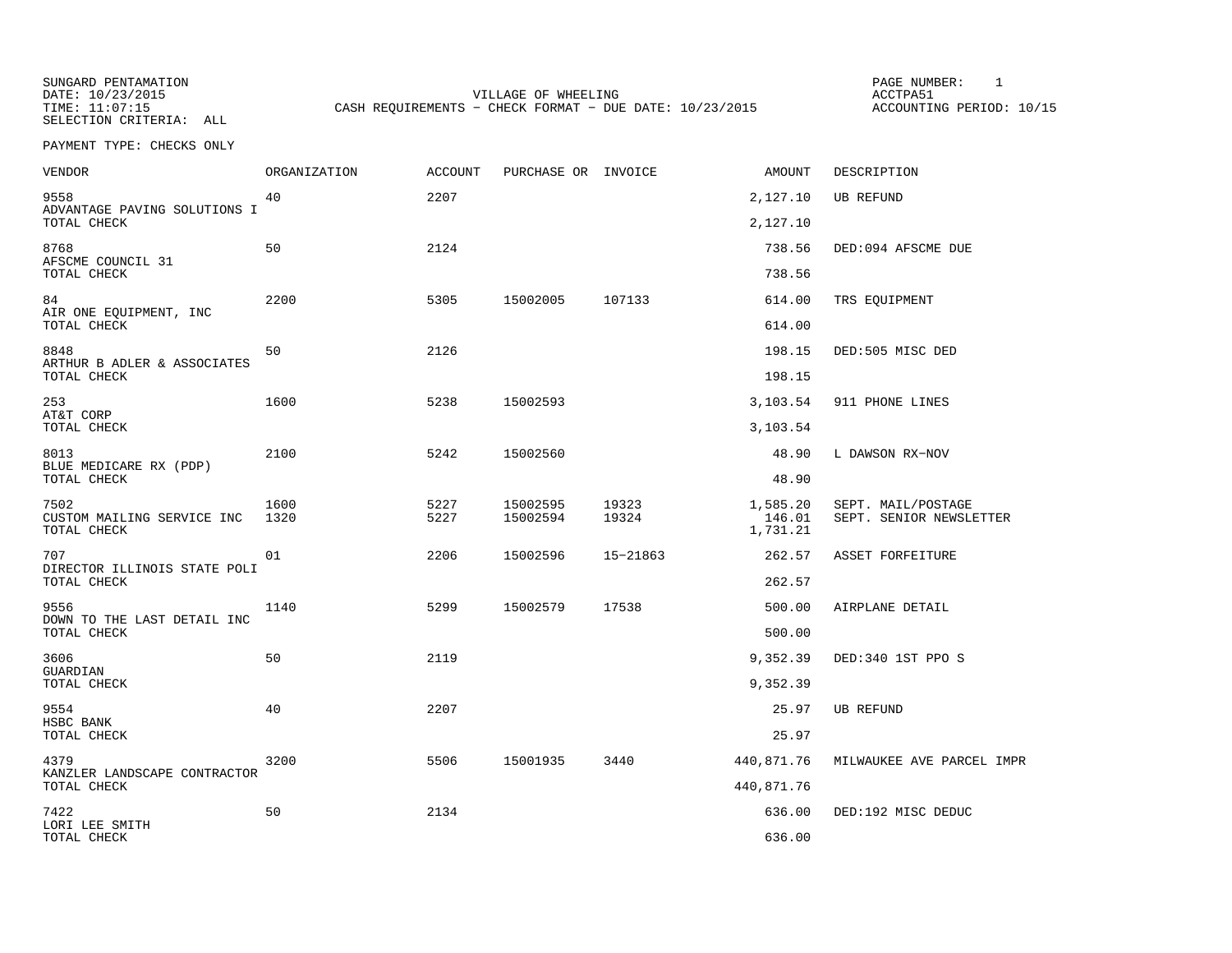SUNGARD PENTAMATION SUNGARD PENTAMATION SUNG PAGE NUMBER: 2 DATE: 10/23/2015 VILLAGE OF WHEELING ACCTPA51CASH REQUIREMENTS - CHECK FORMAT - DUE DATE: 10/23/2015

ACCOUNTING PERIOD: 10/15

SELECTION CRITERIA: ALLPAYMENT TYPE: CHECKS ONLY

| VENDOR                                                   | ORGANIZATION                                                         | <b>ACCOUNT</b>                                                       | PURCHASE OR INVOICE                                                                                      | <b>AMOUNT</b>                                                                   | DESCRIPTION                                                                                                                                                                                       |
|----------------------------------------------------------|----------------------------------------------------------------------|----------------------------------------------------------------------|----------------------------------------------------------------------------------------------------------|---------------------------------------------------------------------------------|---------------------------------------------------------------------------------------------------------------------------------------------------------------------------------------------------|
| 9551<br>MCHENRY COUNTY DEPT. PLANNIN 1420<br>TOTAL CHECK | 1240<br>1430<br>1500                                                 | 5105<br>5105<br>5105<br>5105                                         | 15002506<br>15002506<br>15002506<br>15002506                                                             | 25.00<br>25.00<br>25.00<br>50.00<br>125.00                                      | SALTING WORKSHOP<br>SALTING WORKSHOP<br>SALTING WORKSHOP<br>SALTING WORKSHOP                                                                                                                      |
|                                                          |                                                                      |                                                                      |                                                                                                          |                                                                                 |                                                                                                                                                                                                   |
| 1803<br>MUNICIPAL CLERKS N & NW SUBU<br>TOTAL CHECK      | 1600                                                                 | 5105                                                                 | 15002584                                                                                                 | 45.00<br>45.00                                                                  | CLERK'S DINNER                                                                                                                                                                                    |
| 16<br>NCPERS-IL IMRF                                     | 50                                                                   | 2110                                                                 |                                                                                                          | 560.00                                                                          | DED:052 NCPERS LIF                                                                                                                                                                                |
| TOTAL CHECK                                              |                                                                      |                                                                      |                                                                                                          | 560.00                                                                          |                                                                                                                                                                                                   |
| 5495<br>OFFICE OF CHAPTER 13 TRUSTEE                     | 50                                                                   | 2138                                                                 |                                                                                                          | 157.00                                                                          | DED:191 MISC DEDUC                                                                                                                                                                                |
| TOTAL CHECK                                              |                                                                      |                                                                      |                                                                                                          | 157.00                                                                          |                                                                                                                                                                                                   |
| 2291<br>SAM'S CLUB DIRECT                                | 1600<br>5500<br>5500<br>2100<br>2100<br>2100<br>1320<br>5500<br>1500 | 5317<br>5299<br>5299<br>5229<br>5317<br>5318<br>5317<br>5299<br>5317 | 15002169<br>15002193<br>15002255<br>15002327<br>15002327<br>15002362<br>15002441<br>15002441<br>15002485 | 65.96<br>57.37<br>37.12<br>161.97<br>76.12<br>26.58<br>187.06<br>25.44<br>49.99 | BD MTG REFRESHMENTS<br>ROTARY PARTY SUPPLIES<br>CONGREGATE DINING<br>PRISONER MEALS<br>OFFICE SUPPLIES<br>OFFICE SUPPLIES<br>OPERATIONS SUPPLIES<br>OPERATIONS SUPPLIES<br><b>COFFEE SUPPLIES</b> |
| TOTAL CHECK                                              |                                                                      |                                                                      |                                                                                                          | 687.61                                                                          |                                                                                                                                                                                                   |
| 2440<br>STATE DISBURSEMENT UNIT<br>TOTAL CHECK           | 50                                                                   | 2140                                                                 |                                                                                                          | 332.00<br>332.00                                                                | DED:198 MISC DEDUC                                                                                                                                                                                |
|                                                          |                                                                      |                                                                      |                                                                                                          |                                                                                 |                                                                                                                                                                                                   |
| 2441<br>STATE DISBURSEMENT UNIT<br>TOTAL CHECK           | 50                                                                   | 2136                                                                 |                                                                                                          | 527.00<br>527.00                                                                | DED:193 MISC DEDUC                                                                                                                                                                                |
| 2443                                                     | 50                                                                   | 2139                                                                 |                                                                                                          | 722.49                                                                          | DED:197 MISC DEDUC                                                                                                                                                                                |
| STATE DISBURSEMENT UNIT<br>TOTAL CHECK                   |                                                                      |                                                                      |                                                                                                          | 722.49                                                                          |                                                                                                                                                                                                   |
| 2444<br>STATE DISBURSEMENT UNIT<br>TOTAL CHECK           | 50                                                                   | 2136                                                                 |                                                                                                          | 408.44<br>408.44                                                                | DED:502 MISC DEDUC                                                                                                                                                                                |
|                                                          |                                                                      |                                                                      |                                                                                                          |                                                                                 |                                                                                                                                                                                                   |
| 2445<br>STATE DISBURSEMENT UNIT<br>TOTAL CHECK           | 50                                                                   | 2136                                                                 |                                                                                                          | 901.38<br>901.38                                                                | DED:196 MISC DEDUC                                                                                                                                                                                |
|                                                          |                                                                      |                                                                      |                                                                                                          |                                                                                 |                                                                                                                                                                                                   |
| 2447<br>STATE DISBURSEMENT UNIT<br>TOTAL CHECK           | 50                                                                   | 2136                                                                 |                                                                                                          | 494.77<br>494.77                                                                | DED:194 MISC DEDUC                                                                                                                                                                                |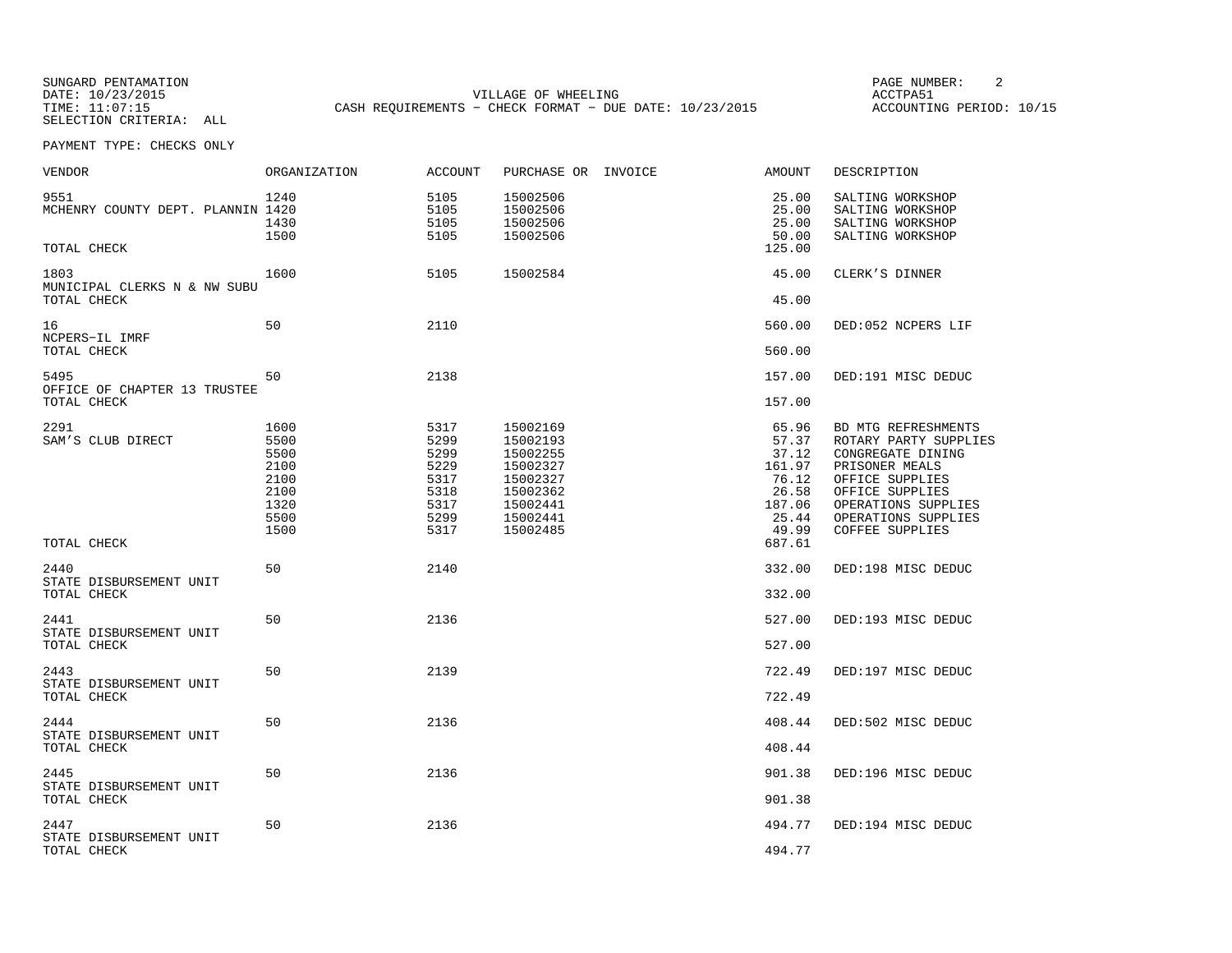SUNGARD PENTAMATION SUNGARD PENTAMATION SUNG PAGE NUMBER: 3 VILLAGE OF WHEELING **ACCTPA51** TIME: 11:07:15 CASH REQUIREMENTS - CHECK FORMAT - DUE DATE: 10/23/2015

ACCOUNTING PERIOD: 10/15

SELECTION CRITERIA: ALLPAYMENT TYPE: CHECKS ONLY

| <b>VENDOR</b>                                                                                             | <b>ORGANIZATION</b> | <b>ACCOUNT</b> | PURCHASE OR | INVOICE | AMOUNT       | DESCRIPTION            |
|-----------------------------------------------------------------------------------------------------------|---------------------|----------------|-------------|---------|--------------|------------------------|
| 8200<br>STATE DISBURSEMENT UNIT                                                                           | 50                  | 2136           |             |         | 703.85       | DED:504 MISC DED       |
| TOTAL CHECK                                                                                               |                     |                |             |         | 703.85       |                        |
| 9552<br>RUDOLPH UMLAUF                                                                                    | 40                  | 2207           |             |         | 59.79        | UB REFUND              |
| TOTAL CHECK                                                                                               |                     |                |             |         | 59.79        |                        |
| 5023<br>WHEELING CITIZENS POLICE ACA                                                                      | 1600                | 5105           | 15002552    |         | 210.00       | WCPAAA LUAU FUNDRAISER |
| TOTAL CHECK                                                                                               |                     |                |             |         | 210.00       |                        |
| TOTAL CASHABLE CHECKS                                                                                     |                     |                |             |         | 466, 144. 48 |                        |
| TOTAL EFT VOUCHERS                                                                                        |                     |                |             |         | .00          |                        |
| TOTAL REPORT<br>TOTAL NUMBER OF CHECKS TO BE ISSUED - 27<br>TOTAL NUMBER OF EFT VOUCHERS TO BE ISSUED - 0 |                     |                |             |         | 466, 144. 48 |                        |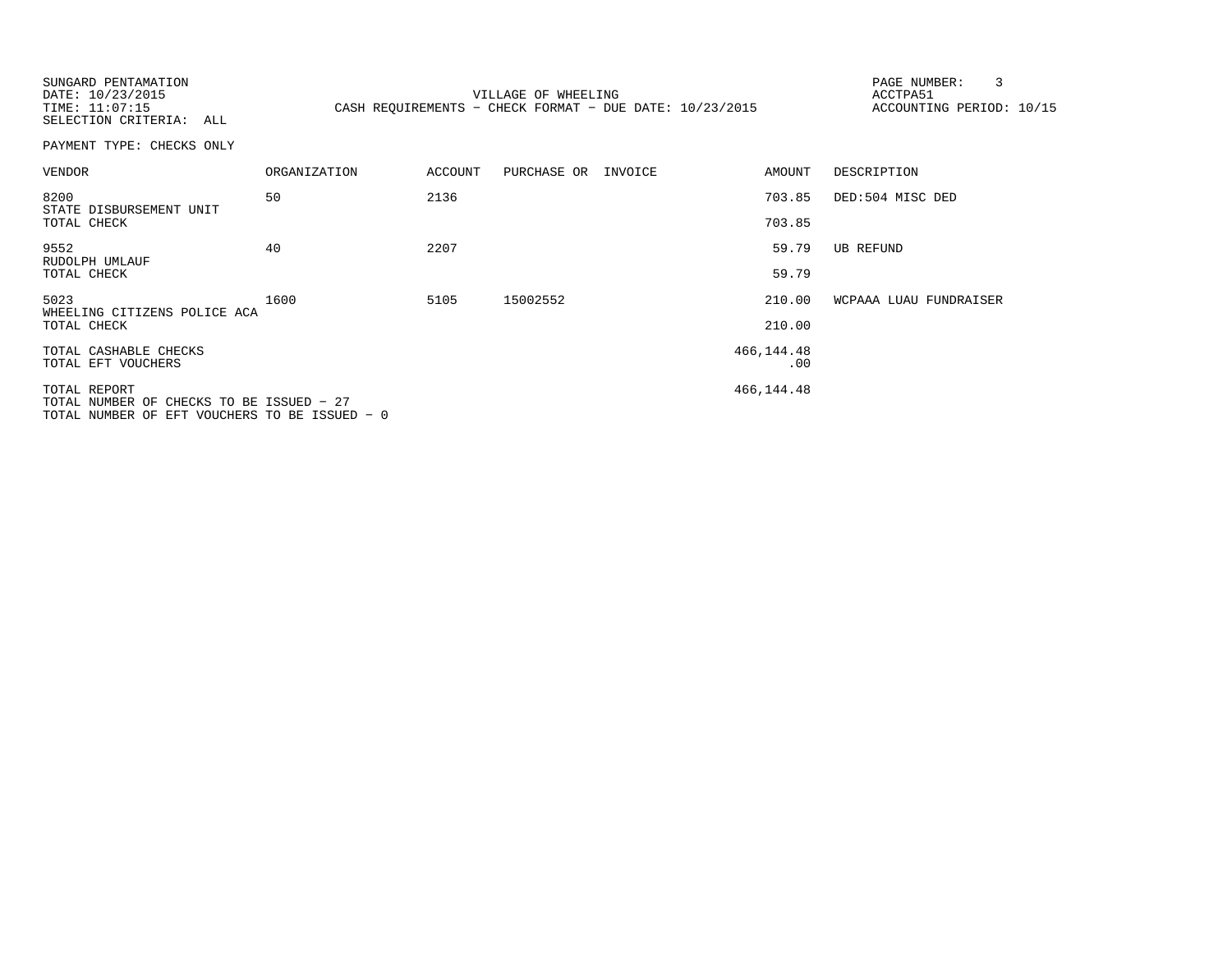SELECTION CRITERIA: ALL

SUNGARD PENTAMATION SUNGARD PENTAMATION SUNG PAGE NUMBER: 1 SUNGARD PENTAMATION SUNG PAGE NUMBER: 1 SUNG PAGE NUMBER: 1 SUNG PAGE NUMBER: 1 SUNG PAGE NUMBER: 1 SUNG PAGE NUMBER: 1 SUNG PAGE NUMBER: 1 SUNG PAGE NUMBER: 1 SU DATE: 10/23/2015 VILLAGE OF WHEELING ACCTPA51CASH REQUIREMENTS - CHECK FORMAT - DUE DATE: 10/23/2015

ACCOUNTING PERIOD: 10/15

PAYMENT TYPE: EFT ONLY

| <b>VENDOR</b>                                         | ORGANIZATION | ACCOUNT      | PURCHASE OR INVOICE  | <b>AMOUNT</b>              | DESCRIPTION                               |
|-------------------------------------------------------|--------------|--------------|----------------------|----------------------------|-------------------------------------------|
| 2706<br>VICTOR CHIRIO<br>TOTAL VOUCHER                | 2100<br>2100 | 5205<br>5205 | 15002577<br>15002578 | 215.50<br>391.00<br>606.50 | CONF. AIRFARE REIMB<br>CONF. MEAL ADVANCE |
| 554<br>COMBINED COUNTIES POLICE ASN                   | 50           | 2108         |                      | 1,031.00                   | DED:090 CCPA DUES                         |
| TOTAL VOUCHER                                         |              |              |                      | 1,031.00                   |                                           |
| 9155<br>MATTHEW DIAMOND<br>TOTAL VOUCHER              | 15           | 5205         | 15002433             | 276.00<br>276.00           | CONF. MEAL ADVANCE                        |
|                                                       |              |              |                      |                            |                                           |
| 4972<br>DIVERSIFIED 457 INVESTMENT A<br>TOTAL VOUCHER | 50           | 2115         |                      | 4,771.37<br>4,771.37       | DED:042 DIVERS 457                        |
| 9544                                                  | 15           | 5205         | 15002431             | 276.00                     | CONF. MEAL ADVANCE                        |
| DAWN HYKEN<br>TOTAL VOUCHER                           |              |              |                      | 276.00                     |                                           |
| 1106                                                  | 50           | 2101         |                      | 15,423.96                  | DED:030 457 ICMA                          |
| I C M A RETIREMENT TRUST-457<br>TOTAL VOUCHER         |              |              |                      | 15,423.96                  |                                           |
| 1330                                                  | 15           | 5205         | 15002430             | 276.00                     | CONF. MEAL ADVANCE                        |
| JEFF WIEDER<br>TOTAL VOUCHER                          |              |              |                      | 276.00                     |                                           |
| 6327                                                  | 50           | 2136         |                      | 584.07                     | DED:199 MISC DEDUC                        |
| JENNIFER KANCHES<br>TOTAL VOUCHER                     |              |              |                      | 584.07                     |                                           |
| 7836                                                  | 1320         | 5297         | 15002567             | 45.72                      | MILEAGE REIMBURSEMENT                     |
| ALYSIA MILLER-GOLDSTEIN<br>TOTAL VOUCHER              |              |              |                      | 45.72                      |                                           |
| 1869<br>NATIONWIDE RETIREMENT SOLUTI                  | 50           | 2112         |                      | 18,760.90                  | DED:040 457 NTWIDE                        |
| TOTAL VOUCHER                                         |              |              |                      | 18,760.90                  |                                           |
| 2072                                                  | 2100         | 5205         | 15001872             | 207.00                     | CONF. MEAL ADVANCE                        |
| PETER T PANAGAKIS<br>TOTAL VOUCHER                    |              |              |                      | 207.00                     |                                           |
| 688                                                   | 1750         | 5317         | 15002527             | 106.74                     | PHOTO ID RIBBON                           |
| DERRYL SHAPIRO<br>TOTAL VOUCHER                       |              |              |                      | 106.74                     |                                           |
| 2323                                                  | 1420         | 5106         | 15002478             | 54.48                      | UNIFORM REIMB.                            |
| SCOTT STIFF<br>TOTAL VOUCHER                          | 1430         | 5106         | 15002478             | 54.47<br>108.95            | UNIFORM REIMB.                            |
| 2735                                                  | 50           | 2107         |                      | 17,763.43                  | DED:012 FIRE PENS                         |
| WHEELING FIRE PENSION FUND<br>TOTAL VOUCHER           |              |              |                      | 17,763.43                  |                                           |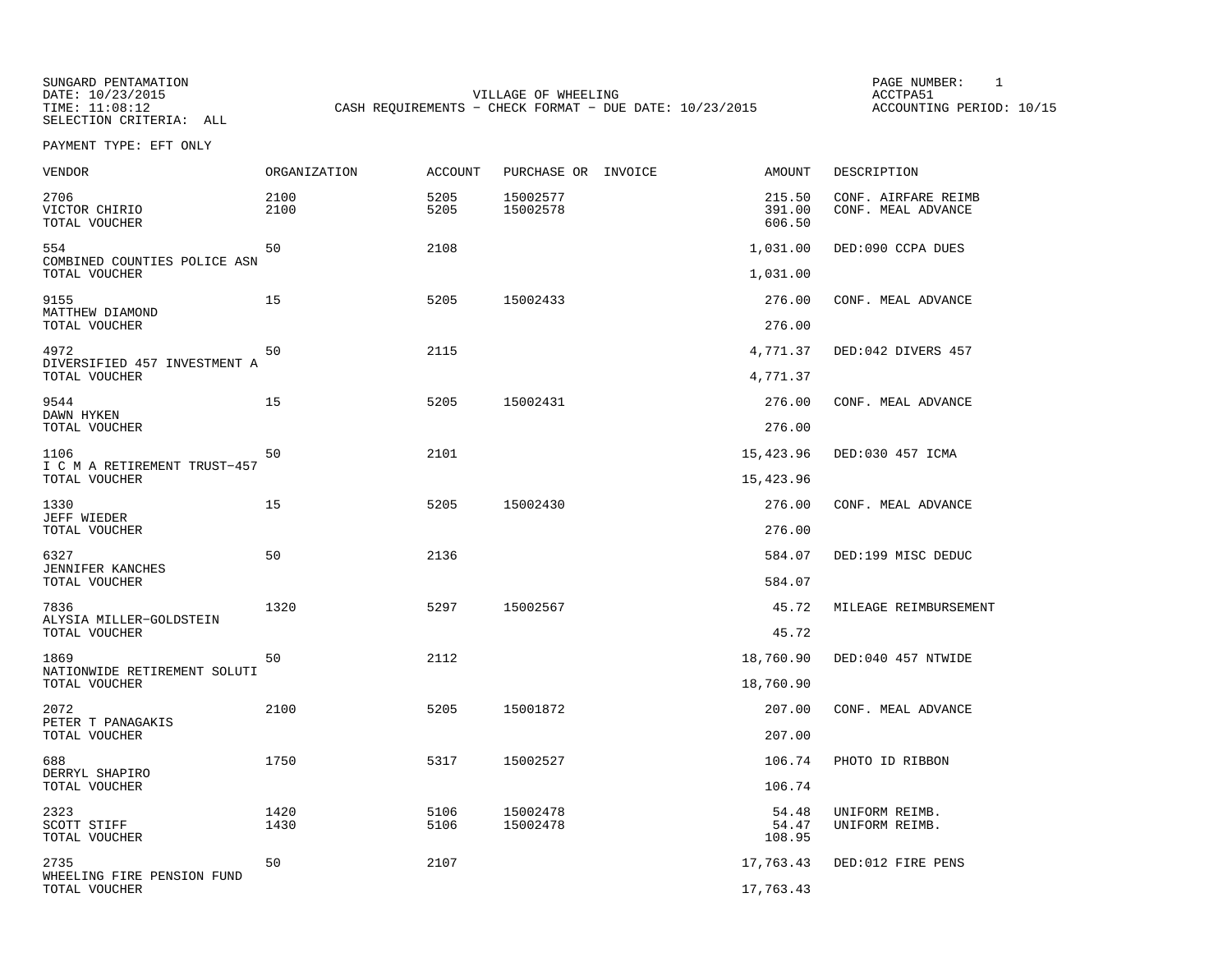| SUNGARD PENTAMATION<br>DATE: 10/23/2015<br>TIME: 11:08:12<br>SELECTION CRITERIA: ALL                      |              |         | VILLAGE OF WHEELING<br>CASH REQUIREMENTS - CHECK FORMAT - DUE DATE: $10/23/2015$ |                        | PAGE NUMBER:<br>ACCTPA51<br>ACCOUNTING PERIOD: 10/15 |
|-----------------------------------------------------------------------------------------------------------|--------------|---------|----------------------------------------------------------------------------------|------------------------|------------------------------------------------------|
| PAYMENT TYPE: EFT ONLY                                                                                    |              |         |                                                                                  |                        |                                                      |
| VENDOR                                                                                                    | ORGANIZATION | ACCOUNT | PURCHASE OR INVOICE                                                              | AMOUNT                 | DESCRIPTION                                          |
| 2792<br>WHEELING FIREFIGHTER'S ASSN<br>TOTAL VOUCHER                                                      | 50           | 2111    |                                                                                  | 2,179.80<br>2,179.80   | DED:091 FIRE ASC                                     |
| 2736<br>WHEELING POLICE PENSION FUND<br>TOTAL VOUCHER                                                     | 50           | 2106    |                                                                                  | 22,633.03<br>22,633.03 | DED:011 POL PENS                                     |
| TOTAL CASHABLE CHECKS<br>TOTAL EFT VOUCHERS                                                               |              |         |                                                                                  | .00<br>85,050.47       |                                                      |
| TOTAL REPORT<br>TOTAL NUMBER OF CHECKS TO BE ISSUED - 0<br>TOTAL NUMBER OF EFT VOUCHERS TO BE ISSUED - 16 |              |         |                                                                                  | 85,050.47              |                                                      |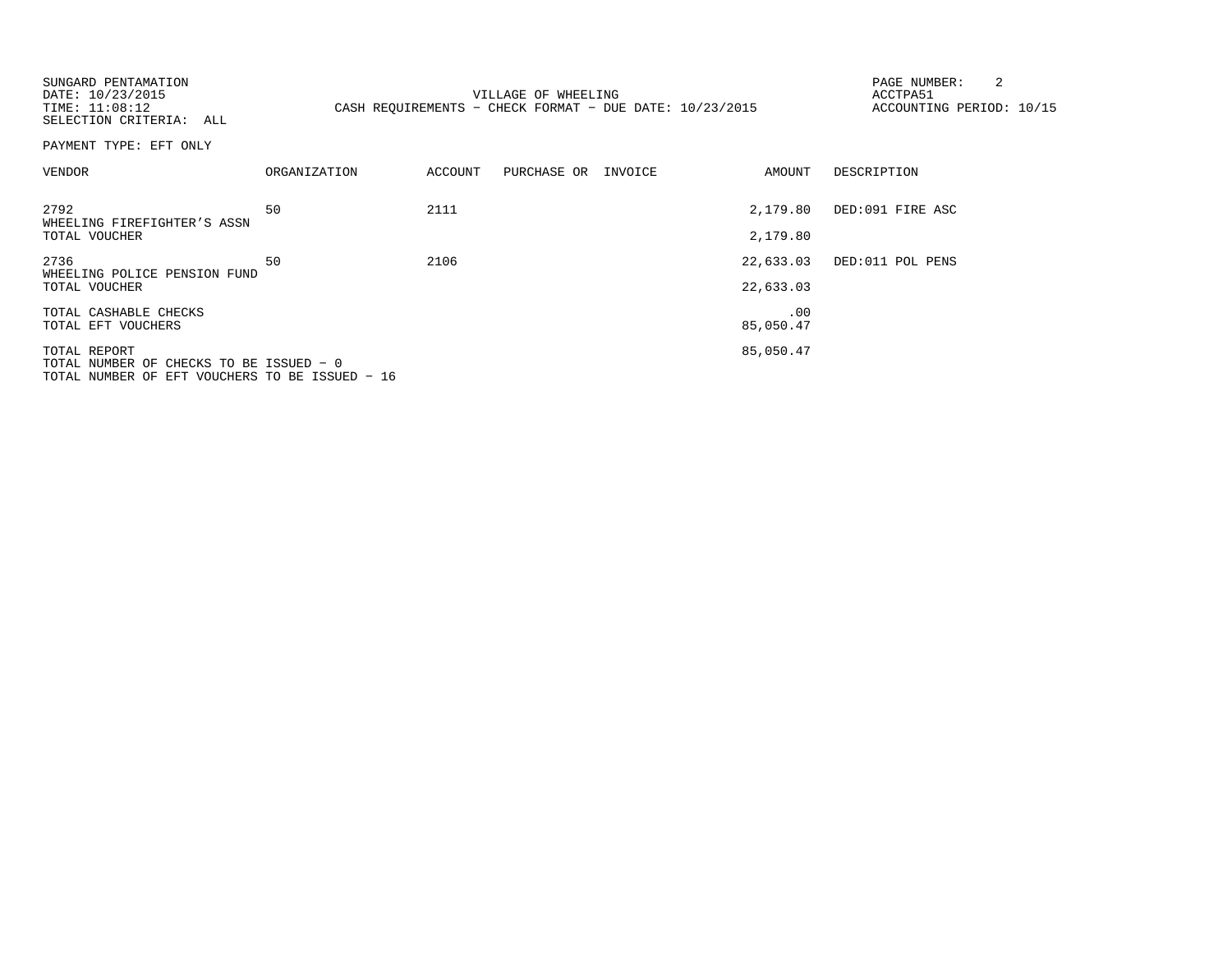# PURCHASE CARD REPORT July, 2015

**(07/05/2015 through 07/31/2015)**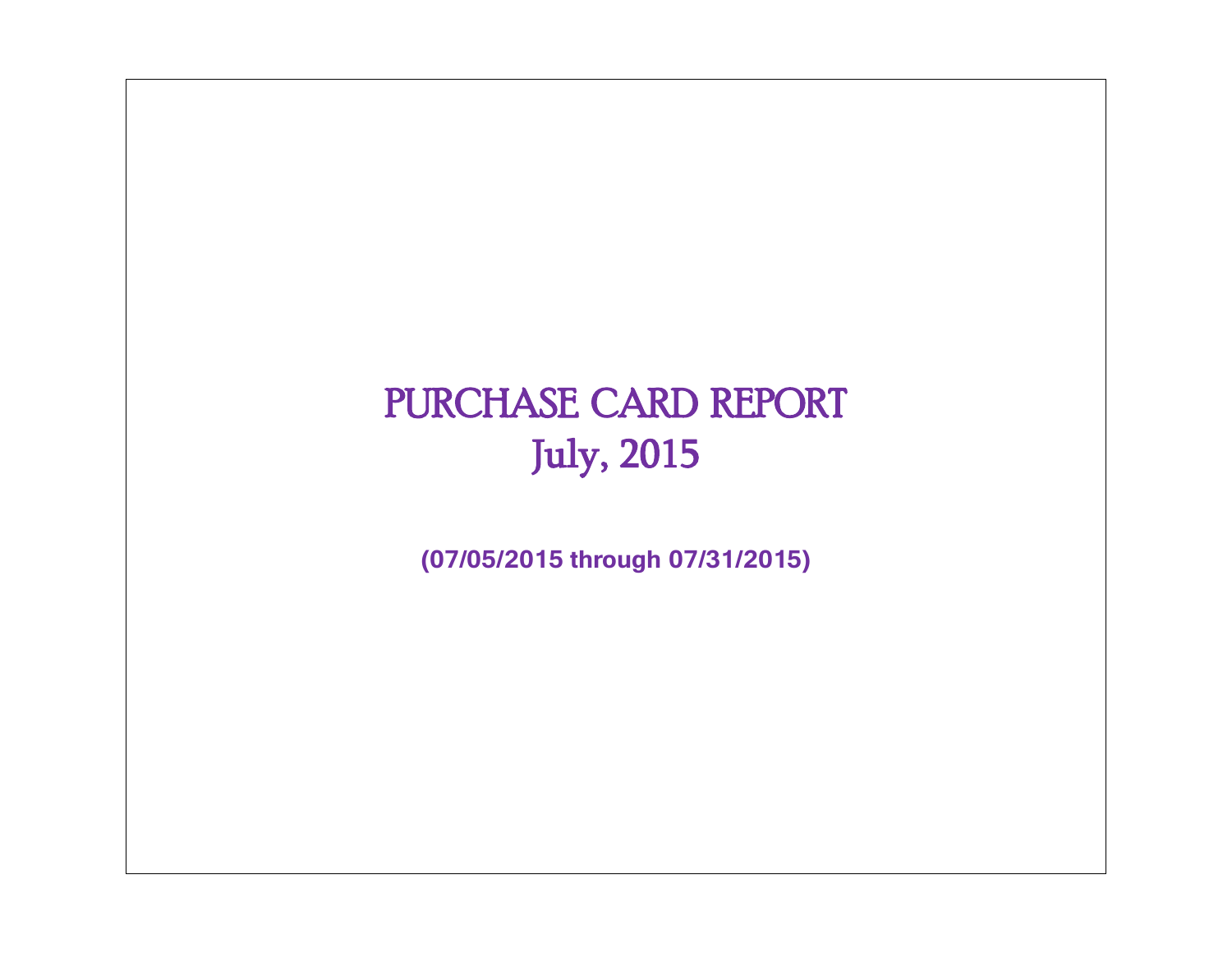### Account Statement

Posting Date: 07/05/2015 - 07/31/2015

| <b>Account Name</b>            | <b>Transaction</b> | <b>Transaction</b> |
|--------------------------------|--------------------|--------------------|
|                                | Count              | Amount             |
| <b>ALYSIA MILLER GOLDSTEIN</b> | 5                  | 816.55             |
| <b>ANGELA MORRIS</b>           | 4                  | 9,986.59           |
| <b>CHRISTIE REVELAND</b>       | 7                  | 682.76             |
| <b>CHRISTINE BAJOR</b>         | 2                  | 1,340.10           |
| <b>CHUCK SPRATT</b>            | 34                 | 15,418.37          |
| <b>DARLA CALLANAN</b>          | 3                  | 237.00             |
| <b>DEAN ARGIRIS</b>            | 4                  | 661.79             |
| <b>DERRYL SHAPIRO</b>          | 5                  | 6,759.39           |
| <b>DRUCILLA GARCIA</b>         | 3                  | 476.28             |
| <b>JEFF WOLFGRAM</b>           | 1                  | 242.10             |
| <b>JOHN MELANIPHY III</b>      | 1                  | 39.00              |
| <b>JOHNNY PEREZ</b>            | 14                 | 1,114.79           |
| <b>JON SFONDILIS</b>           | 5                  | 650.28             |
| <b>JOSHUA BERMAN</b>           | $\overline{9}$     | 950.61             |
| <b>LANA RUDNIK</b>             | 11                 | 6,477.50           |
| LINA COLUNGA                   | 12                 | 3,675.57           |
| <b>LORI HAZLEWOOD</b>          | $\overline{2}$     | 5,210.98           |
| <b>LOUIS MAGURNO</b>           | 2                  | 19.97              |
| <b>LUCA URSAN</b>              | 26                 | 1,166.62           |
| <b>MICHAEL BLIEFERNICH</b>     | 4                  | 6,948.89           |
| <b>MICHAEL CROTTY</b>          | 2                  | 94.64              |
| <b>MICHAEL MONDSCHAIN</b>      | 3                  | 103.94             |
| <b>MICHAEL SCHROEDER</b>       | 1                  | 520.00             |
| PETER RODGERS                  | 6                  | 1,610.95           |
| <b>ROSE LEMANIS</b>            | 13                 | 2,556.79           |
| <b>SCOTT WILSON</b>            | 6                  | 1,105.16           |
| <b>SEAN LINDSAY</b>            | 1                  | 578.50             |
| SHARI MATTHEWS HUIZAR          | 3                  | 97.60              |
| <b>STEPHEN D KRAUS</b>         | 2                  | 397.17             |
| <b>THOMAS LUEDERS</b>          | 3                  | 717.74             |
| TY JOHNSON                     | 12                 | 1,692.54           |
| <b>VINCENT HOFFMAN</b>         | 8                  | 2,342.79           |
| <b>Report Totals</b>           | 214                | 74,692.96          |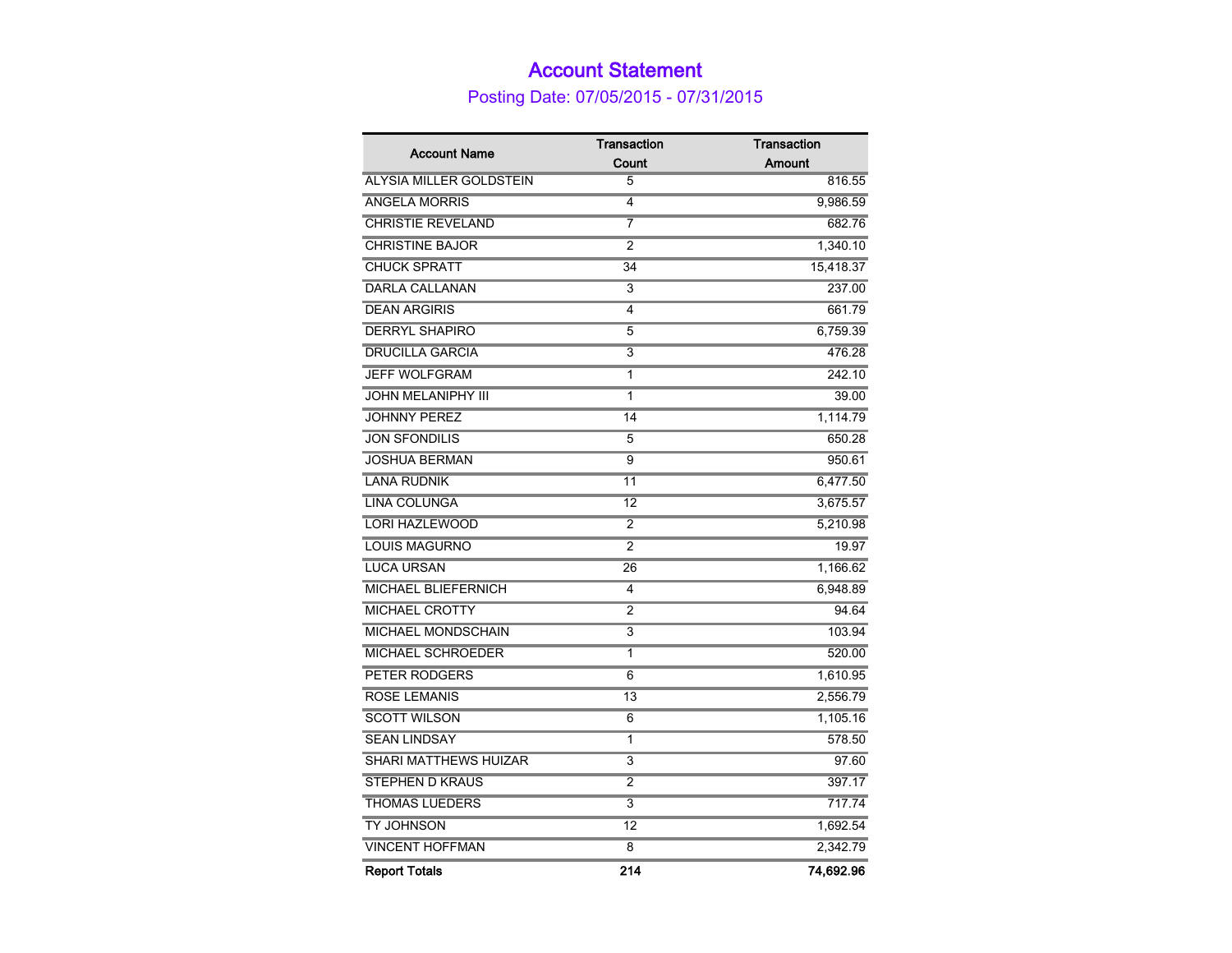#### Card Transactions

| Posting<br><b>Date</b>                           | <b>Transaction</b><br>Date             | <b>Description</b>                         | Receipt<br><b>Expense</b><br>Amount<br>Amount |        | Reviewed     |
|--------------------------------------------------|----------------------------------------|--------------------------------------------|-----------------------------------------------|--------|--------------|
| 07/08/2015                                       | 07/07/2015                             | DRURY LANE THEATRE-630-530-0111, IL, 60515 | 78.00                                         | 78.00  |              |
| Expense Description: Bye Bye Birdie Deposit      |                                        |                                            |                                               |        |              |
| FUND/PROGRAM:<br>PROJECT#:                       | 1320 SENIOR CITIZENS SERVICES          | <b>EXPENDITURE ACCOUNTS:</b>               | 5297 PROGRAMS/ACTIVITIES                      |        |              |
| 07/10/2015                                       | 07/09/2015                             | JACOB HENRY MANSION-JOLIET, IL, 60433      | 100.00                                        | 100.00 | ✓            |
| Expense Description: All That Jazz Deposit       |                                        |                                            |                                               |        |              |
| FUND/PROGRAM:<br>PROJECT#:                       | 1320 SENIOR CITIZENS SERVICES          | <b>EXPENDITURE ACCOUNTS:</b>               | 5297 PROGRAMS/ACTIVITIES                      |        |              |
| 07/14/2015                                       | 07/13/2015                             | IN LEGACY GIRLS-630-8517609,IL,60504       | 495.00                                        | 495.00 | $\checkmark$ |
| <b>Expense Description: Legacy Girls Tickets</b> |                                        |                                            |                                               |        |              |
| FUND/PROGRAM:<br>PROJECT#:                       | 1320 SENIOR CITIZENS SERVICES          | <b>EXPENDITURE ACCOUNTS:</b>               | 5297 PROGRAMS/ACTIVITIES                      |        |              |
| 07/17/2015                                       | 07/16/2015                             | WALGREENS #4941-WHEELING,IL,60090          | 13.05                                         | 13.05  |              |
| Expense Description: 50/90 Party Photos          |                                        |                                            |                                               |        |              |
| FUND/PROGRAM:<br>PROJECT#:                       | 1320 SENIOR CITIZENS SERVICES          | <b>EXPENDITURE ACCOUNTS:</b>               | 5297 PROGRAMS/ACTIVITIES                      |        |              |
| 07/22/2015                                       | 07/20/2015                             | SUBWAY 03037991-WHEELING,IL,60090          | 130.50                                        | 130.50 |              |
| Expense Description: Sandwiches-Lunch@Pavilion   |                                        |                                            |                                               |        |              |
| FUND/PROGRAM:<br>PROJECT#:                       | 5500 GRANT FUNDED PROJECTS<br>2014-047 | <b>EXPENDITURE ACCOUNTS:</b>               | 5299 MISC CONTRACTUAL<br><b>SERVICES</b>      |        |              |
|                                                  |                                        | <b>Card Subtotal</b>                       |                                               | 816.55 |              |

#### ANGELA MORRIS

| Posting                                     | Transaction              | Description                     | Receipt              |          | Reviewed |  |  |  |
|---------------------------------------------|--------------------------|---------------------------------|----------------------|----------|----------|--|--|--|
| Date                                        | Date                     |                                 | Amount               | Amount   |          |  |  |  |
| 07/14/2015                                  | 07/13/2015               | COMCAST-866-511-6489, PA, 19462 | 3,066.24             | 1,533.12 |          |  |  |  |
| Expense Description: Fiber Optic Data Links |                          |                                 |                      |          |          |  |  |  |
|                                             |                          |                                 | 5207 IS SERV & MAINT |          |          |  |  |  |
| FUND/PROGRAM:                               | 1750 INFORMATION SYSTEMS | EXPENDITURE ACCOUNTS:           | AGREEMENT            |          |          |  |  |  |
| PROJECT#:                                   |                          |                                 |                      |          |          |  |  |  |
| 07/14/2015                                  | 07/13/2015               | COMCAST-866-511-6489, PA, 19462 | 3,066.24             | 1,533.12 |          |  |  |  |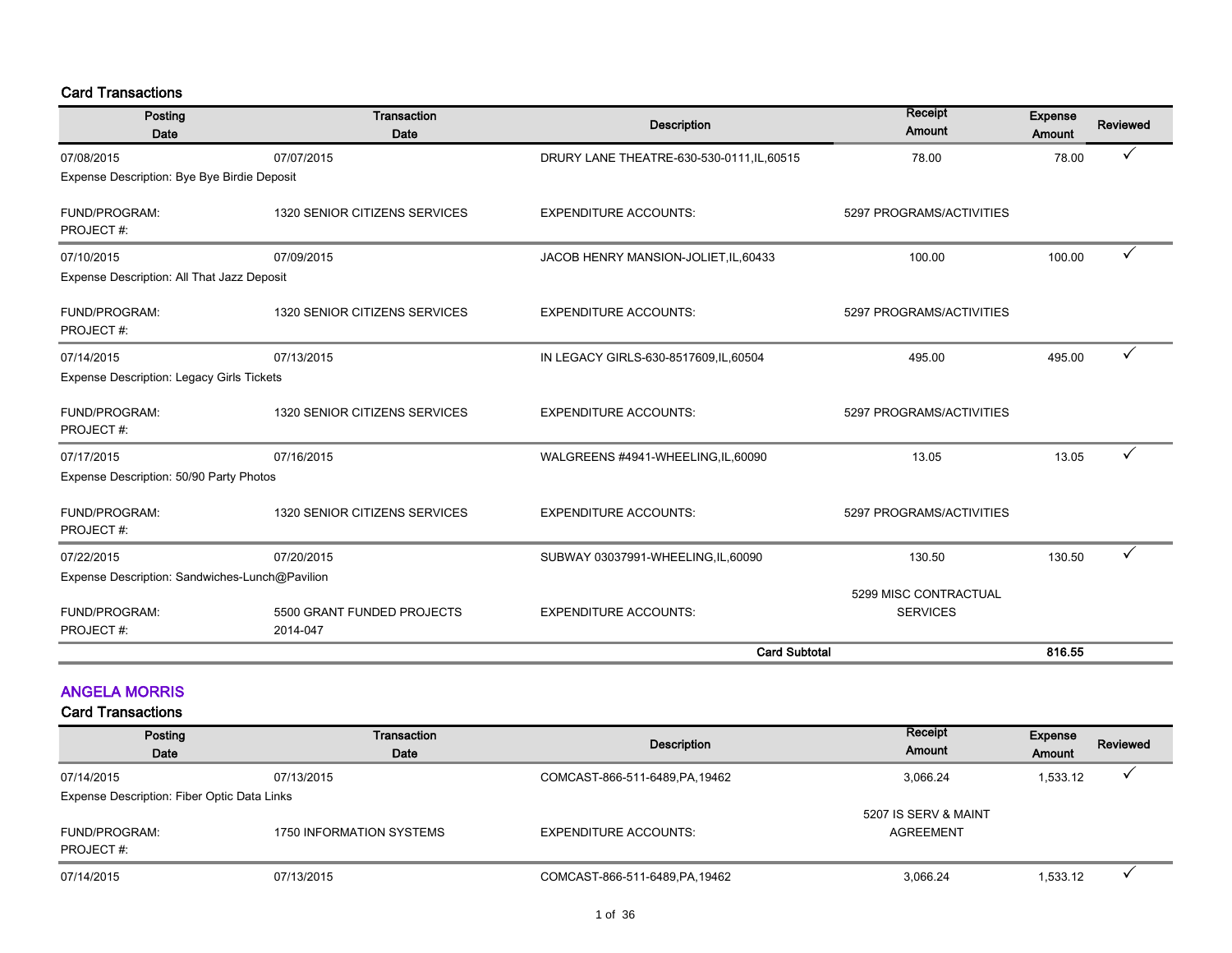| Expense Description: Fiber Optic Data Links                             |                                                |                                             |                                          |          |              |
|-------------------------------------------------------------------------|------------------------------------------------|---------------------------------------------|------------------------------------------|----------|--------------|
| FUND/PROGRAM:<br>PROJECT#:                                              | 0015 EMERGENCY TELEPHONE SYS (911)<br>2014-037 | <b>EXPENDITURE ACCOUNTS:</b>                | 5207 IS SERV & MAINT<br><b>AGREEMENT</b> |          |              |
| 07/16/2015                                                              | 07/14/2015                                     | DAILYHERALD/TWNSQR/REF-847-4274300,IL,60005 | 1,156.50                                 | 1,118.25 |              |
| Expense Description: Annual Financial Statemnt                          |                                                |                                             |                                          |          |              |
| <b>FUND/PROGRAM:</b><br>PROJECT#:                                       | 1700 FINANCE DEPARTMENT                        | <b>EXPENDITURE ACCOUNTS:</b>                | 5201 ADVERTISING &<br><b>PUBLISHING</b>  |          |              |
| 07/16/2015                                                              | 07/14/2015                                     | DAILYHERALD/TWNSQR/REF-847-4274300.IL.60005 | 1,156.50                                 | 38.25    |              |
| Expense Description: 634 Glenn Hearing Notice                           |                                                |                                             |                                          |          |              |
| <b>FUND/PROGRAM:</b><br>PROJECT#:                                       | 1600 ADMIN & BOT                               | <b>EXPENDITURE ACCOUNTS:</b>                | 5201 ADVERTISING &<br><b>PUBLISHING</b>  |          |              |
|                                                                         |                                                | IL GOVMT FIN OFF ASSOC-GLEN                 |                                          |          |              |
| 07/16/2015                                                              | 07/15/2015                                     | ELLYN, IL, 601370000                        | 325.00                                   | 325.00   |              |
| Expense Description: IGFOA Conf Reg-Smith<br>FUND/PROGRAM:<br>PROJECT#: | 1700 FINANCE DEPARTMENT                        | <b>EXPENDITURE ACCOUNTS:</b>                | 5205 CONFERENCES &<br><b>MEETINGS</b>    |          |              |
| 07/17/2015                                                              | 07/15/2015                                     | VZWRLSS MY VZ VB P-ALPHARETTA, GA, 30004    | 5,438.85                                 | 5,438.85 | $\checkmark$ |
| <b>Expense Description: Cellular Services</b>                           |                                                |                                             |                                          |          |              |
| FUND/PROGRAM:<br>PROJECT#:                                              | 1600 ADMIN & BOT                               | <b>EXPENDITURE ACCOUNTS:</b>                | 5239 CELLULAR SERVICES                   |          |              |
|                                                                         |                                                | <b>Card Subtotal</b>                        |                                          | 9.986.59 |              |

#### CHRISTIE REVELAND

| Posting<br>Date                           | Transaction<br>Date        | <b>Description</b>                        | Receipt<br>Amount                      | Expense<br>Amount | Reviewed |
|-------------------------------------------|----------------------------|-------------------------------------------|----------------------------------------|-------------------|----------|
| 07/06/2015                                | 07/04/2015                 | CFK PF REWARDS-800-7188997, CA, 95811     | 24.99                                  | 24.99             |          |
| Expense Description: Membership Dues-SF   |                            |                                           |                                        |                   |          |
| FUND/PROGRAM:                             | 1300 COMMUNITY DEVELOPMENT | <b>EXPENDITURE ACCOUNTS:</b>              | 5222 MEMBERSHIP DUES                   |                   |          |
| PROJECT#:                                 |                            |                                           |                                        |                   |          |
| 07/09/2015                                | 07/08/2015                 | D'AGOSTINO'S WHEELING-WHEELING, IL, 60090 | 60.11                                  | 60.11             |          |
| Expense Description: Food for Blood Drive |                            |                                           |                                        |                   |          |
| FUND/PROGRAM:<br>PROJECT#:                | 1300 COMMUNITY DEVELOPMENT | <b>EXPENDITURE ACCOUNTS:</b>              | 5317 MISC OPERATING<br><b>SUPPLIES</b> |                   |          |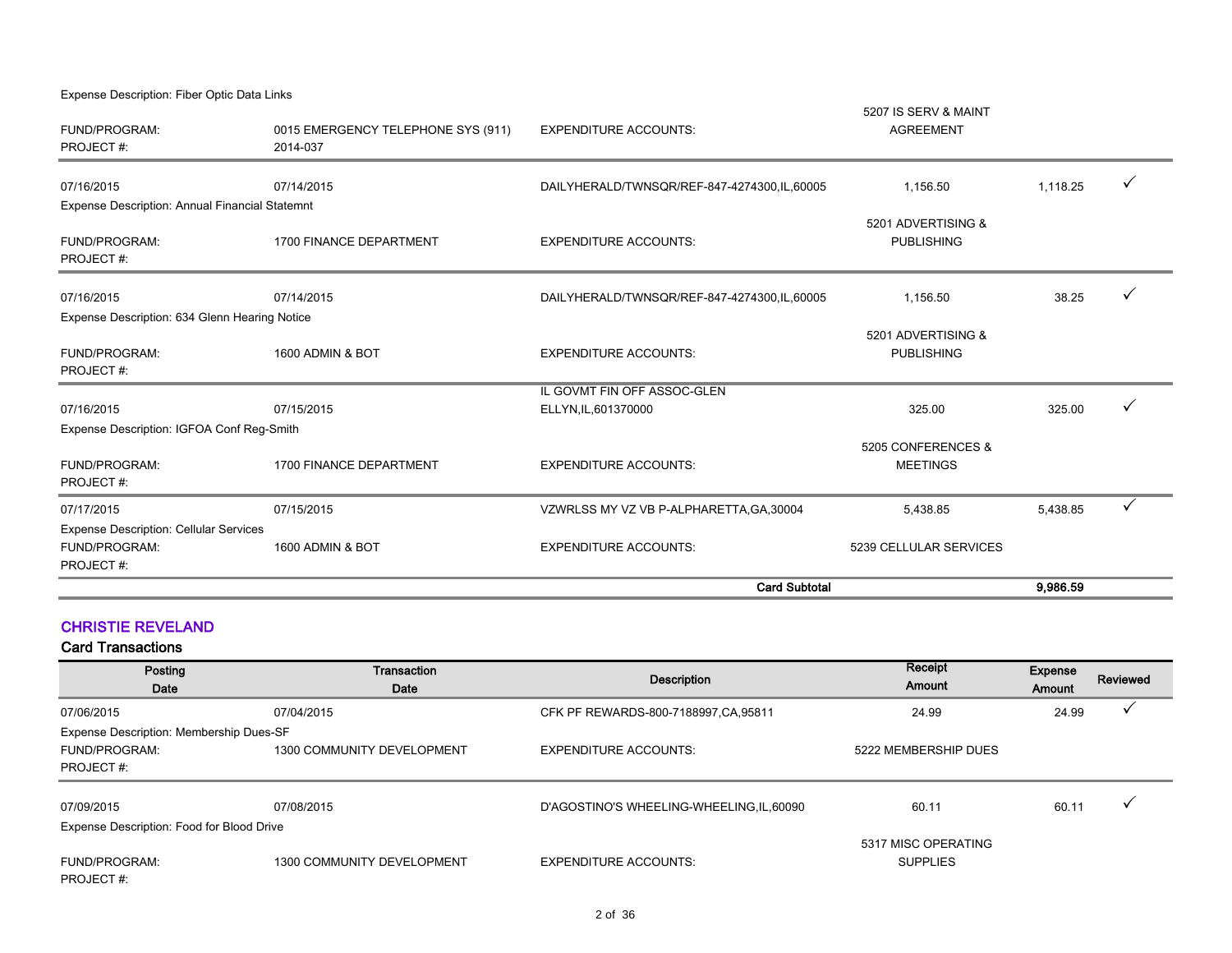| 07/13/2015                                                                | 07/10/2015                 | CFK PF REWARDS-800-7188997, CA, 95811     | (24.99)                                | (24.99) |  |
|---------------------------------------------------------------------------|----------------------------|-------------------------------------------|----------------------------------------|---------|--|
| Expense Description: Refund-Membership Dues                               |                            |                                           |                                        |         |  |
| FUND/PROGRAM:<br>PROJECT#:                                                | 1300 COMMUNITY DEVELOPMENT | <b>EXPENDITURE ACCOUNTS:</b>              | 5222 MEMBERSHIP DUES                   |         |  |
| 07/15/2015                                                                | 07/14/2015                 | QUILL CORPORATION-800-982-3400, SC, 29223 | 310.45                                 | 310.45  |  |
| <b>Expense Description: Office Supplies</b>                               |                            |                                           |                                        |         |  |
| FUND/PROGRAM:<br>PROJECT#:                                                | 1300 COMMUNITY DEVELOPMENT | <b>EXPENDITURE ACCOUNTS:</b>              | 5317 MISC OPERATING<br><b>SUPPLIES</b> |         |  |
| 07/27/2015                                                                | 07/25/2015                 | QUILL CORPORATION-800-982-3400, SC, 29223 | 293.72                                 | 293.72  |  |
| <b>Expense Description: Office Supplies</b>                               |                            |                                           |                                        |         |  |
| FUND/PROGRAM:<br>PROJECT#:                                                | 1300 COMMUNITY DEVELOPMENT | <b>EXPENDITURE ACCOUNTS:</b>              | 5317 MISC OPERATING<br><b>SUPPLIES</b> |         |  |
| 07/29/2015                                                                | 07/28/2015                 | QUILL CORPORATION-800-982-3400, SC, 29223 | 8.49                                   | 8.49    |  |
| <b>Expense Description: Office Supplies</b><br>FUND/PROGRAM:<br>PROJECT#: | 1300 COMMUNITY DEVELOPMENT | <b>EXPENDITURE ACCOUNTS:</b>              | 5318 OFFICE SUPPLIES                   |         |  |
| 07/30/2015                                                                | 07/29/2015                 | QUILL CORPORATION-800-982-3400, SC, 29223 | 9.99                                   | 9.99    |  |
| <b>Expense Description: Office Supplies</b><br>FUND/PROGRAM:<br>PROJECT#: | 1300 COMMUNITY DEVELOPMENT | <b>EXPENDITURE ACCOUNTS:</b>              | 5318 OFFICE SUPPLIES                   |         |  |
|                                                                           |                            | <b>Card Subtotal</b>                      |                                        | 682.76  |  |

#### CHRISTINE BAJOR

| Posting<br>Date                                                               | Transaction<br>Date             | <b>Description</b>                  | Receipt<br>Amount                        | Expense<br>Amount | Reviewed |
|-------------------------------------------------------------------------------|---------------------------------|-------------------------------------|------------------------------------------|-------------------|----------|
| 07/07/2015                                                                    | 07/06/2015                      | ORKIN 634-847-299-2391, IL, 60018   | 750.00                                   | 750.00            | ✓        |
| <b>Expense Description: Tent Rentals</b><br><b>FUND/PROGRAM:</b><br>PROJECT#: | 1140 SPECIAL EVENTS<br>2015-018 | <b>EXPENDITURE ACCOUNTS:</b>        | 5233 RENTAL EQUIPMENT                    |                   |          |
| 07/07/2015                                                                    | 07/06/2015                      | HOUSE OF RENTAL-WHEELING, IL, 60090 | 590.10                                   | 590.10            |          |
| Expense Description: Mosquito Spraying<br>FUND/PROGRAM:<br>PROJECT#:          | 1140 SPECIAL EVENTS<br>2015-018 | <b>EXPENDITURE ACCOUNTS:</b>        | 5299 MISC CONTRACTUAL<br><b>SERVICES</b> |                   |          |
|                                                                               |                                 | <b>Card Subtotal</b>                |                                          | 1.340.10          |          |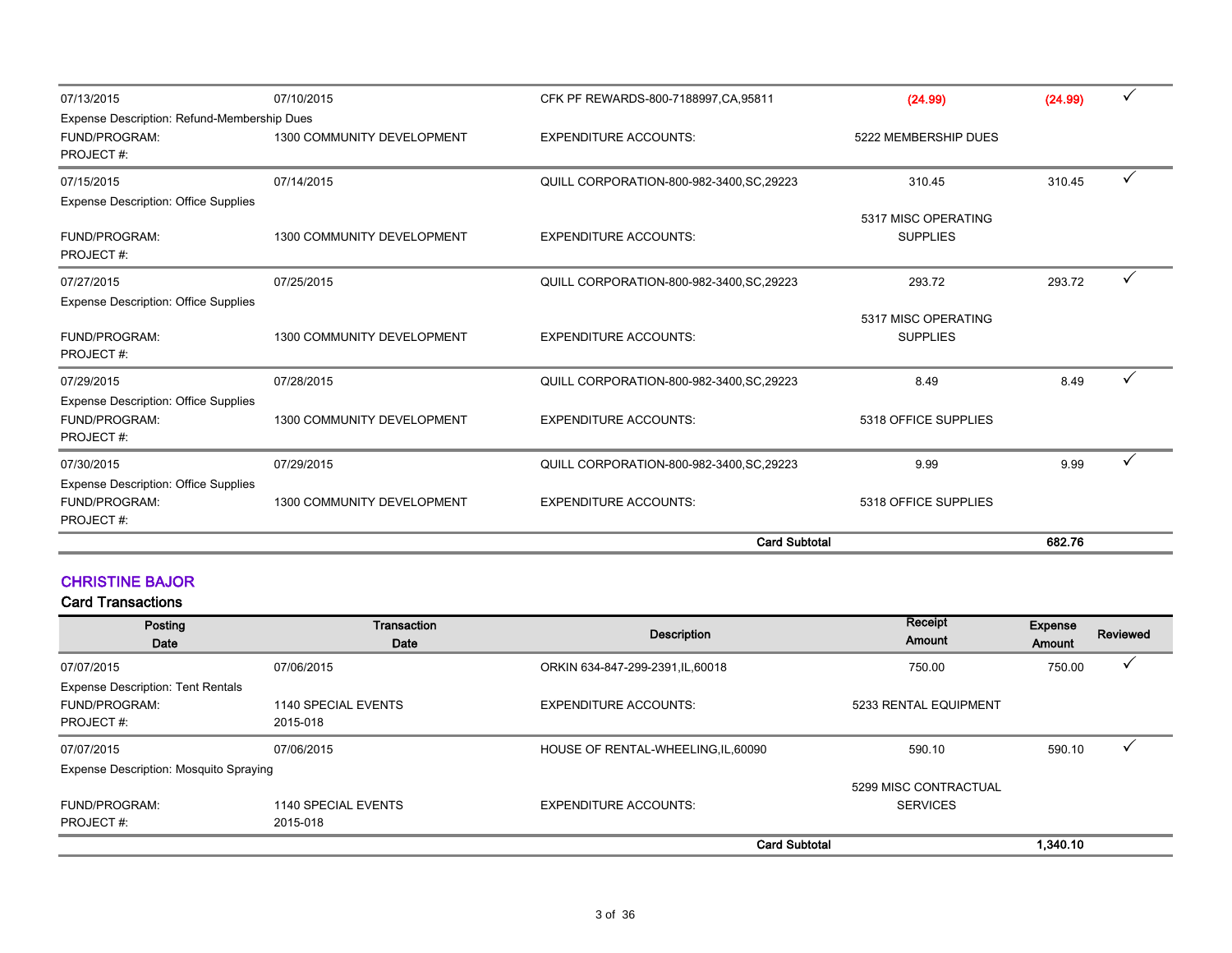#### CHUCK SPRATT

| Posting<br><b>Date</b>                         | Transaction<br>Date    | <b>Description</b>                     | Receipt<br>Amount                      | <b>Expense</b><br>Amount | <b>Reviewed</b> |
|------------------------------------------------|------------------------|----------------------------------------|----------------------------------------|--------------------------|-----------------|
| 07/07/2015                                     | 07/06/2015             | CARQUEST 2780-WHEELING,IL,60090        | 321.58                                 | 321.58                   | $\checkmark$    |
| Expense Description: Starter & Cooling Fan/P46 |                        |                                        |                                        |                          |                 |
| FUND/PROGRAM:<br>PROJECT#:                     | 2100 POLICE DEPARTMENT | <b>EXPENDITURE ACCOUNTS:</b>           | 5310 VEHICLE MAINTENANCE               |                          |                 |
| 07/08/2015                                     | 07/07/2015             | CARQUEST 2780-WHEELING, IL, 60090      | 12.50                                  | 12.50                    | $\checkmark$    |
| Expense Description: STD Miniature Lamp        |                        |                                        |                                        |                          |                 |
| FUND/PROGRAM:<br>PROJECT#:                     | 1240 FLEET SERVICES    | <b>EXPENDITURE ACCOUNTS:</b>           | 5317 MISC OPERATING<br><b>SUPPLIES</b> |                          |                 |
| 07/08/2015                                     | 07/07/2015             | CARQUEST 2780-WHEELING,IL,60090        | (11.00)                                | (11.00)                  | ✓               |
| Expense Description: Refund/Starter Return     |                        |                                        |                                        |                          |                 |
| FUND/PROGRAM:<br>PROJECT #:                    | 2100 POLICE DEPARTMENT | <b>EXPENDITURE ACCOUNTS:</b>           | 5310 VEHICLE MAINTENANCE               |                          |                 |
| 07/08/2015                                     | 07/07/2015             | ASE TEST FEES-07036696600, VA, 20175   | 106.00                                 | 106.00                   | $\checkmark$    |
| Expense Description: Ele Systems Recert-MK     |                        |                                        |                                        |                          |                 |
| FUND/PROGRAM:<br>PROJECT#:                     | 1240 FLEET SERVICES    | <b>EXPENDITURE ACCOUNTS:</b>           | 5105 TRAINING                          |                          |                 |
| 07/08/2015                                     | 07/07/2015             | ASE TEST FEES-07036696600, VA, 20175   | 141.00                                 | 141.00                   | ✓               |
| Expense Description: Engine Sys Recert-CM      |                        |                                        |                                        |                          |                 |
| FUND/PROGRAM:<br>PROJECT#:                     | 1240 FLEET SERVICES    | <b>EXPENDITURE ACCOUNTS:</b>           | 5105 TRAINING                          |                          |                 |
| 07/09/2015                                     | 07/07/2015             | 83 RV INC-MUNDELEIN, IL, 60060         | 537.81                                 | 537.81                   | ✓               |
| <b>Expense Description: Electric Step</b>      |                        |                                        |                                        |                          |                 |
| FUND/PROGRAM:<br>PROJECT#:                     | 2200 FIRE DEPARTMENT   | <b>EXPENDITURE ACCOUNTS:</b>           | 5310 VEHICLE MAINTENANCE               |                          |                 |
| 07/09/2015                                     | 07/08/2015             | AMAZON.COM-AMZN.COM/BILL, WA, 98101    | 16.95                                  | 16.95                    | $\checkmark$    |
| Expense Description: Polish Kit                |                        |                                        |                                        |                          |                 |
| FUND/PROGRAM:<br>PROJECT#:                     | 1240 FLEET SERVICES    | <b>EXPENDITURE ACCOUNTS:</b>           | 5317 MISC OPERATING<br><b>SUPPLIES</b> |                          |                 |
| 07/13/2015                                     | 07/10/2015             | PAYPAL PAWNGUYS1-4029357733, CA, 95131 | 30.95                                  | 30.95                    | ✓               |
| Expense Description: Remote Start Kit          |                        |                                        |                                        |                          |                 |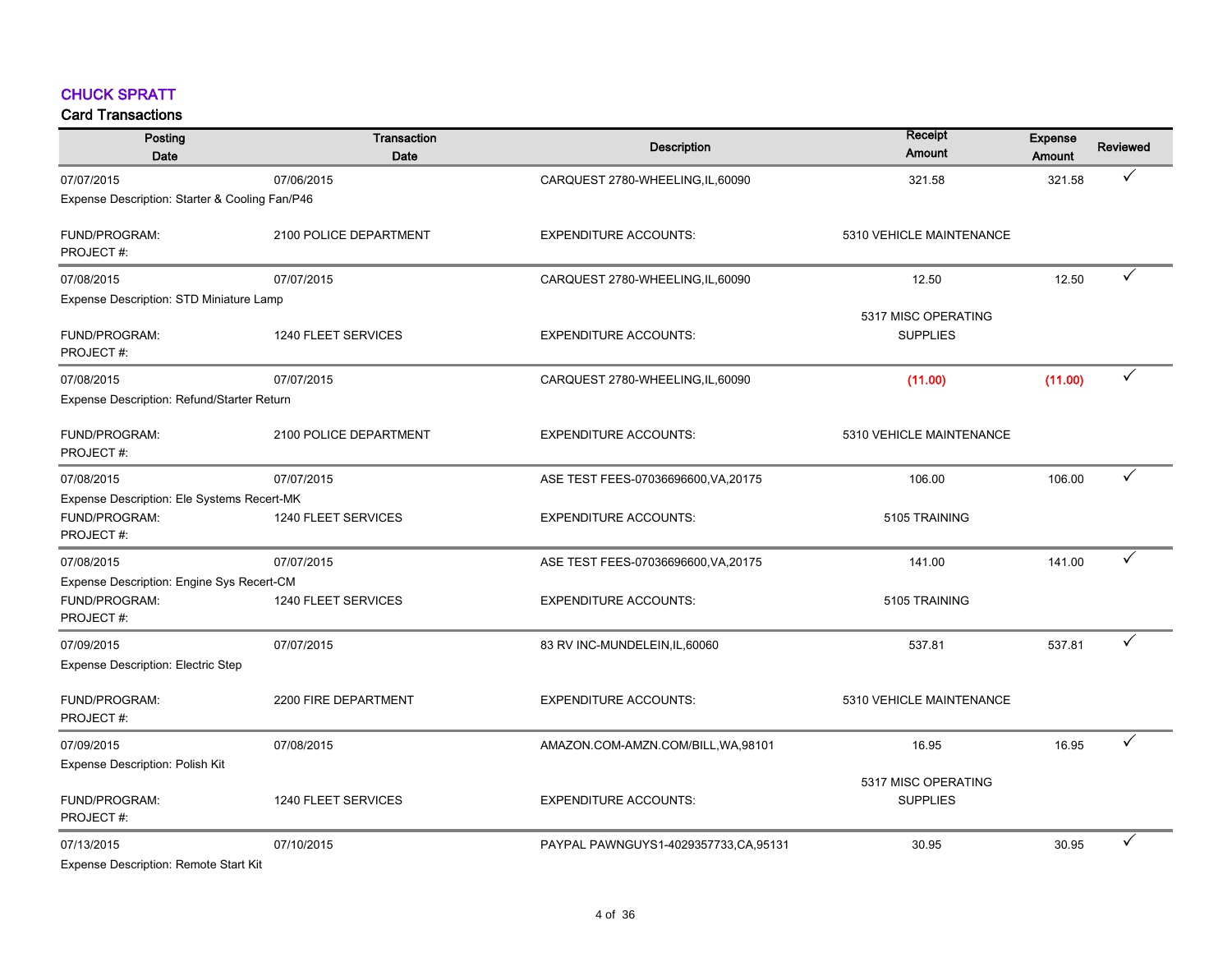| FUND/PROGRAM:<br>PROJECT#:                                   | 4100 WATER DIVISION    | <b>EXPENDITURE ACCOUNTS:</b>                      | 5310 VEHICLE MAINTENANCE               |          |              |
|--------------------------------------------------------------|------------------------|---------------------------------------------------|----------------------------------------|----------|--------------|
| 07/13/2015                                                   | 07/10/2015             | CARQUEST 2780-WHEELING, IL, 60090                 | 198.35                                 | 198.35   | $\checkmark$ |
| Expense Description: Cooling Fan Assembly/P58                |                        |                                                   |                                        |          |              |
| FUND/PROGRAM:<br>PROJECT#:                                   | 2100 POLICE DEPARTMENT | <b>EXPENDITURE ACCOUNTS:</b>                      | 5310 VEHICLE MAINTENANCE               |          |              |
| 07/13/2015<br>Expense Description: Key, Ignition Sgl         | 07/10/2015             | SOUTHEASTERN EQUIPMENT-<br>08032529199, SC, 29172 | 53.47                                  | 53.47    | $\checkmark$ |
| FUND/PROGRAM:<br>PROJECT#:                                   | 1220 BUILDING SERVICES | <b>EXPENDITURE ACCOUNTS:</b>                      | 5310 VEHICLE MAINTENANCE               |          |              |
| 07/14/2015<br>Expense Description: Tube & Knob/A7            | 07/13/2015             | BILL STASEK CHEVROLET-WHEELING, IL, 60090         | 96.43                                  | 96.43    | $\checkmark$ |
| FUND/PROGRAM:<br>PROJECT#:                                   | 1240 FLEET SERVICES    | <b>EXPENDITURE ACCOUNTS:</b>                      | 5317 MISC OPERATING<br><b>SUPPLIES</b> |          |              |
| 07/15/2015<br>Expense Description: Brake Pads/821            | 07/13/2015             | AUTOZONE #3569-800-288-6966,IL,60090              | 99.16                                  | 99.16    | ✓            |
| FUND/PROGRAM:<br>PROJECT#:                                   | 4100 WATER DIVISION    | <b>EXPENDITURE ACCOUNTS:</b>                      | 5310 VEHICLE MAINTENANCE               |          |              |
| 07/15/2015<br>Expense Description: Prisoner Transport System | 07/13/2015             | ULTRA STROBE COMMUNICA-CRYSTAL<br>LAKE, IL, 60014 | 7,023.54                               | 7,023.54 | ✓            |
| FUND/PROGRAM:<br>PROJECT#:                                   | 2100 POLICE DEPARTMENT | <b>EXPENDITURE ACCOUNTS:</b>                      | 5310 VEHICLE MAINTENANCE               |          |              |
| 07/15/2015<br><b>Expense Description: Lightbar</b>           | 07/13/2015             | ULTRA STROBE COMMUNICA-CRYSTAL<br>LAKE, IL, 60014 | 1,958.00                               | 1,958.00 | ✓            |
| FUND/PROGRAM:<br>PROJECT#:                                   | 2100 POLICE DEPARTMENT | <b>EXPENDITURE ACCOUNTS:</b>                      | 5310 VEHICLE MAINTENANCE               |          |              |
| 07/15/2015                                                   | 07/13/2015             | ULTRA STROBE COMMUNICA-CRYSTAL<br>LAKE, IL, 60014 | 160.95                                 | 160.95   | ✓            |
| Expense Description: Brake Light w/Flash                     |                        |                                                   |                                        |          |              |
| FUND/PROGRAM:                                                | 2200 FIRE DEPARTMENT   | <b>EXPENDITURE ACCOUNTS:</b>                      | 5310 VEHICLE MAINTENANCE               |          |              |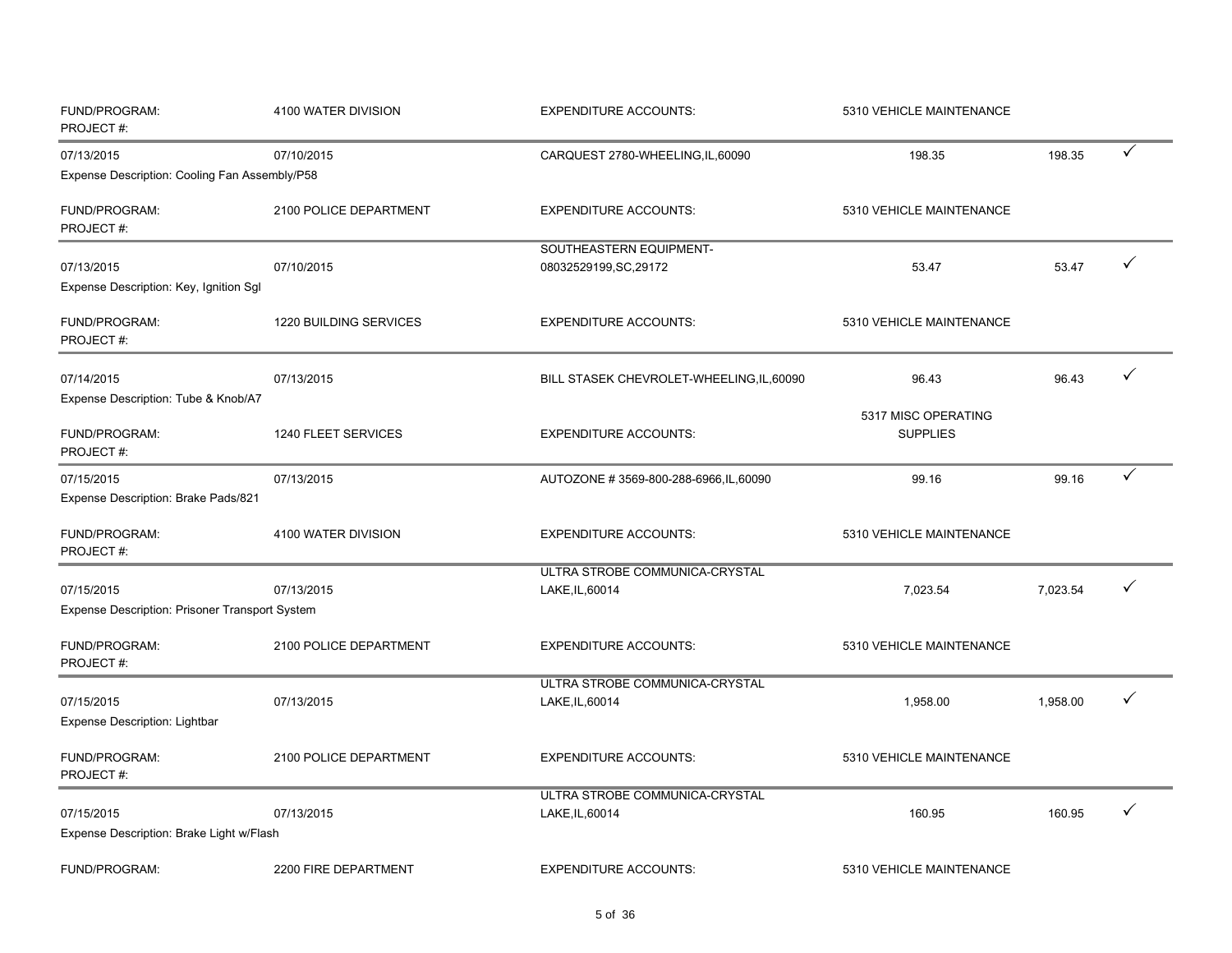PROJECT #:

| 07/17/2015<br>Expense Description: 12v Hookup/612             | 07/16/2015                 | PAYPAL HEBRONCONSU-4029357733, CA, 95131          | 65.55                    | 65.55    |              |
|---------------------------------------------------------------|----------------------------|---------------------------------------------------|--------------------------|----------|--------------|
| FUND/PROGRAM:<br>PROJECT#:                                    | 2200 FIRE DEPARTMENT       | <b>EXPENDITURE ACCOUNTS:</b>                      | 5310 VEHICLE MAINTENANCE |          |              |
| 07/17/2015<br>Expense Description: Dexcool AF                 | 07/16/2015                 | CARQUEST 2780-WHEELING, IL, 60090                 | 79.74                    | 79.74    | $\checkmark$ |
| FUND/PROGRAM:<br>PROJECT#:                                    | 2200 FIRE DEPARTMENT       | <b>EXPENDITURE ACCOUNTS:</b>                      | 5310 VEHICLE MAINTENANCE |          |              |
| 07/21/2015<br><b>Expense Description: Wiper Blades</b>        | 07/20/2015                 | AUTOZONE #3569-800-288-6966, IL, 60090            | 73.64                    | 73.64    | $\checkmark$ |
| FUND/PROGRAM:<br>PROJECT#:                                    | 1300 COMMUNITY DEVELOPMENT | <b>EXPENDITURE ACCOUNTS:</b>                      | 5310 VEHICLE MAINTENANCE |          |              |
| 07/21/2015<br>Expense Description: Air Filter/821             | 07/20/2015                 | CARQUEST 2780-WHEELING, IL, 60090                 | 13.76                    | 13.76    |              |
| FUND/PROGRAM:<br>PROJECT#:                                    | 4100 WATER DIVISION        | <b>EXPENDITURE ACCOUNTS:</b>                      | 5310 VEHICLE MAINTENANCE |          |              |
| 07/22/2015<br>Expense Description: Carpet Floor Liner         | 07/21/2015                 | US AUTO PARTS NETWORK-800-913-6127, CA, 90746     | 86.91                    | 86.91    |              |
| FUND/PROGRAM:<br>PROJECT#:                                    | 1600 ADMIN & BOT           | <b>EXPENDITURE ACCOUNTS:</b>                      | 5310 VEHICLE MAINTENANCE |          |              |
| 07/23/2015<br>Expense Description: Brake Pads/#503            | 07/21/2015                 | AUTOZONE #3569-800-288-6966,IL,60090              | 199.98                   | 199.98   | $\checkmark$ |
| FUND/PROGRAM:<br>PROJECT#:                                    | 1300 COMMUNITY DEVELOPMENT | <b>EXPENDITURE ACCOUNTS:</b>                      | 5310 VEHICLE MAINTENANCE |          |              |
| 07/24/2015<br>Expense Description: LED Red & Blue Bulbs       | 07/22/2015                 | ULTRA STROBE COMMUNICA-CRYSTAL<br>LAKE, IL, 60014 | 2.376.00                 | 2,376.00 |              |
| FUND/PROGRAM:<br>PROJECT#:                                    | 2100 POLICE DEPARTMENT     | <b>EXPENDITURE ACCOUNTS:</b>                      | 5310 VEHICLE MAINTENANCE |          |              |
| 07/24/2015<br><b>Expense Description: Strobe Filler Plate</b> | 07/22/2015                 | ULTRA STROBE COMMUNICA-CRYSTAL<br>LAKE, IL, 60014 | 19.95                    | 19.95    |              |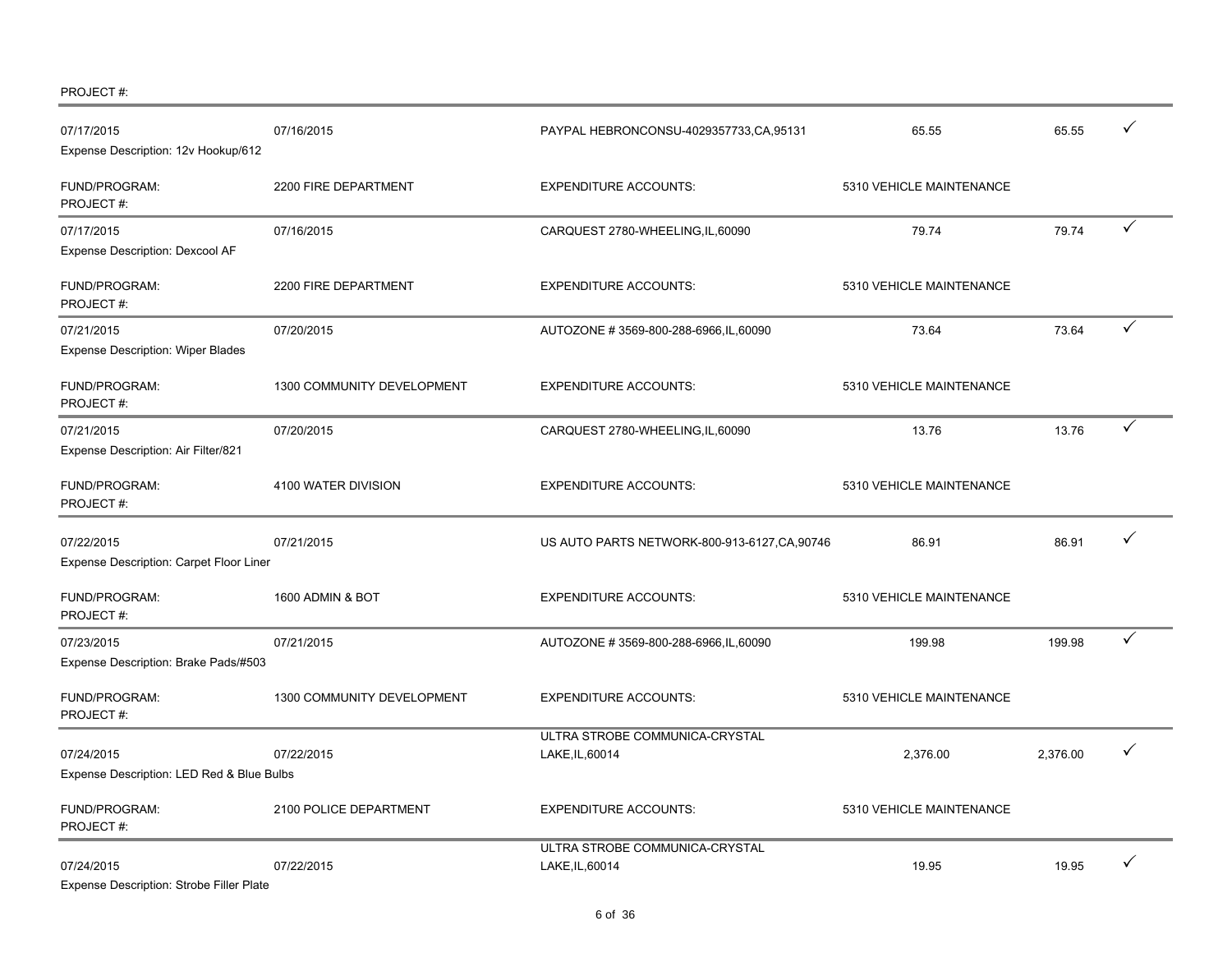| FUND/PROGRAM:<br>PROJECT#:                    | 2100 POLICE DEPARTMENT | <b>EXPENDITURE ACCOUNTS:</b>                  | 5310 VEHICLE MAINTENANCE               |        |              |
|-----------------------------------------------|------------------------|-----------------------------------------------|----------------------------------------|--------|--------------|
| 07/24/2015                                    | 07/23/2015             | ACME TRUCK BRAKE & SUP-08474392202, IL, 60007 | 92.05                                  | 92.05  | ✓            |
| Expense Description: Hose End & Beadlock/#610 |                        |                                               |                                        |        |              |
| FUND/PROGRAM:<br>PROJECT#:                    | 2200 FIRE DEPARTMENT   | <b>EXPENDITURE ACCOUNTS:</b>                  | 5310 VEHICLE MAINTENANCE               |        |              |
| 07/24/2015                                    | 07/23/2015             | CARQUEST 2780-WHEELING, IL, 60090             | 14.69                                  | 14.69  | ✓            |
| Expense Description: Poly Rib Belts/#927      |                        |                                               |                                        |        |              |
| FUND/PROGRAM:<br>PROJECT#:                    | 4200 SEWER DIVISION    | <b>EXPENDITURE ACCOUNTS:</b>                  | 5310 VEHICLE MAINTENANCE               |        |              |
| 07/27/2015                                    | 07/23/2015             | AUTOZONE #3569-800-288-6966, IL, 60090        | 145.01                                 | 145.01 | ✓            |
| Expense Description: Brake Shoes & Drum/#350  |                        |                                               |                                        |        |              |
| FUND/PROGRAM:<br>PROJECT#:                    | 1240 FLEET SERVICES    | <b>EXPENDITURE ACCOUNTS:</b>                  | 5310 VEHICLE MAINTENANCE               |        |              |
| 07/28/2015                                    | 07/27/2015             | PAYPAL VBELTSDIREC-4029357733,CA,95131        | 216.52                                 | 216.52 | ✓            |
| Expense Description: Repair Belts             |                        |                                               |                                        |        |              |
| FUND/PROGRAM:<br>PROJECT#:                    | 4200 SEWER DIVISION    | <b>EXPENDITURE ACCOUNTS:</b>                  | 5310 VEHICLE MAINTENANCE               |        |              |
| 07/29/2015                                    | 07/28/2015             | AUTOZONE # 3569-800-288-6966, IL, 60090       | 190.54                                 | 190.54 | ✓            |
| Expense Description: EGR Valves/#819          |                        |                                               |                                        |        |              |
| FUND/PROGRAM:<br>PROJECT#:                    | 4100 WATER DIVISION    | <b>EXPENDITURE ACCOUNTS:</b>                  | 5310 VEHICLE MAINTENANCE               |        |              |
| 07/29/2015                                    | 07/28/2015             | HELM INC-734-468-3616, MI, 48170              | 450.00                                 | 450.00 | $\checkmark$ |
| Expense Description: Subscription Renewal     |                        |                                               |                                        |        |              |
| FUND/PROGRAM:<br>PROJECT#:                    | 1240 FLEET SERVICES    | <b>EXPENDITURE ACCOUNTS:</b>                  | 5315 SMALL TOOLS &<br><b>EQUIPMENT</b> |        |              |
| 07/30/2015<br>Expense Description: Tires/#160 | 07/29/2015             | CHECKPOINT TIRE CENTER-WHEELING, IL, 60090    | 426.40                                 | 426.40 | ✓            |
| FUND/PROGRAM:<br>PROJECT#:                    | 2100 POLICE DEPARTMENT | <b>EXPENDITURE ACCOUNTS:</b>                  | 5310 VEHICLE MAINTENANCE               |        |              |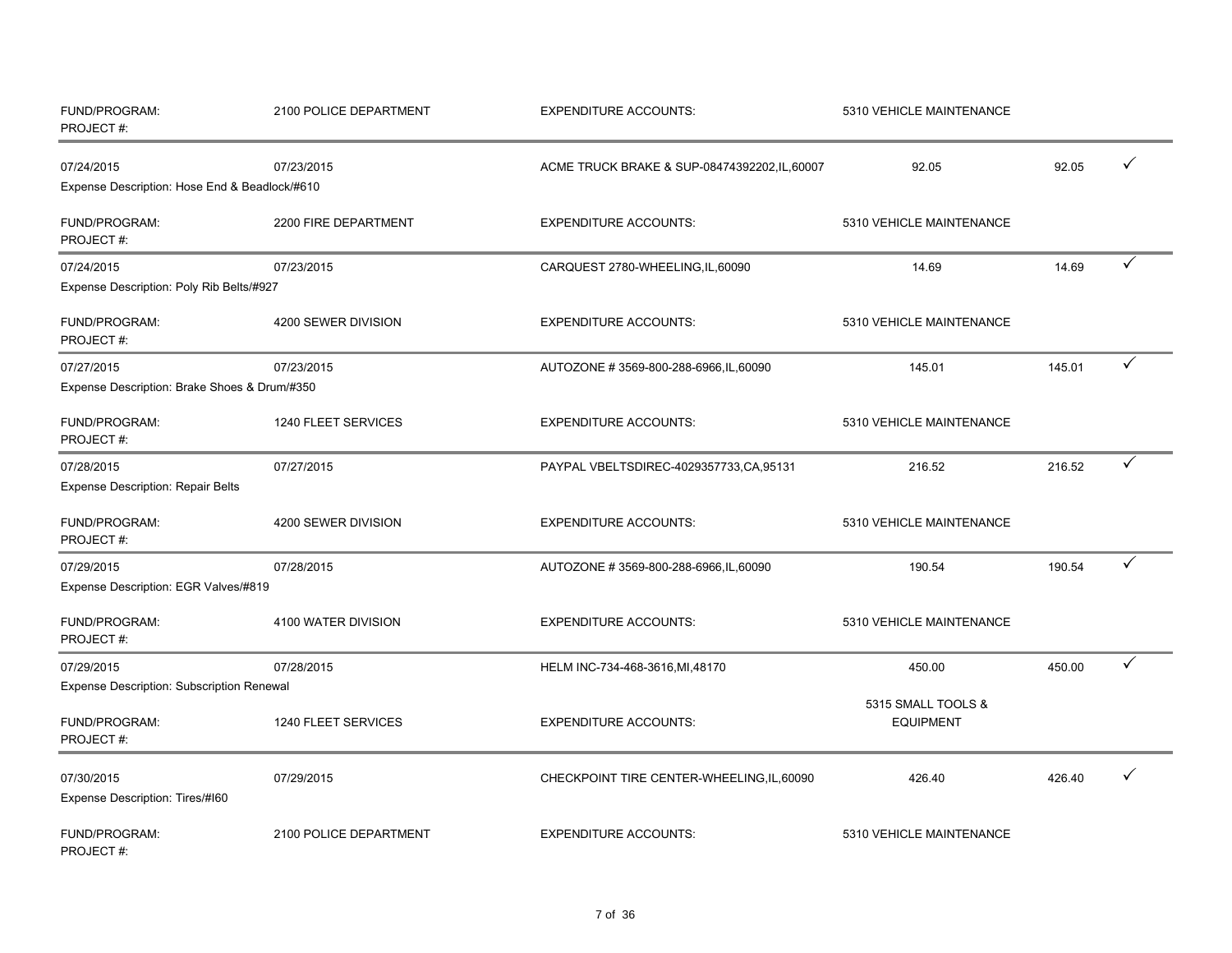| 07/30/2015<br>Expense Description: License Plate Fee/#2      | 07/29/2015           | 4TE SOS LIBERTYVILLE V-217-782-4696, IL, 60048 | 8.00                     | 8.00      |  |
|--------------------------------------------------------------|----------------------|------------------------------------------------|--------------------------|-----------|--|
| FUND/PROGRAM:<br>PROJECT#:                                   | 1600 ADMIN & BOT     | <b>EXPENDITURE ACCOUNTS:</b>                   | 5310 VEHICLE MAINTENANCE |           |  |
| 07/30/2015<br>Expense Description: License Plate Serv Fee/#2 | 07/29/2015           | 4TE IL SOS FORTE VEHIC-469-675-9920, IL, 62756 | 1.00                     | 1.00      |  |
| FUND/PROGRAM:<br>PROJECT#:                                   | 1600 ADMIN & BOT     | <b>EXPENDITURE ACCOUNTS:</b>                   | 5310 VEHICLE MAINTENANCE |           |  |
| 07/31/2015<br>Expense Description: Silicone Elbow/#611       | 07/30/2015           | ACME TRUCK BRAKE & SUP-08474392202, IL, 60007  | 53.46                    | 53.46     |  |
| FUND/PROGRAM:<br>PROJECT#:                                   | 2200 FIRE DEPARTMENT | <b>EXPENDITURE ACCOUNTS:</b>                   | 5310 VEHICLE MAINTENANCE |           |  |
| 07/31/2015                                                   | 07/30/2015           | CARQUEST 2780-WHEELING, IL, 60090              | 159.48                   | 159.48    |  |
| Expense Description: Dexcool/#611                            |                      |                                                |                          |           |  |
| FUND/PROGRAM:<br>PROJECT#:                                   | 2200 FIRE DEPARTMENT | <b>EXPENDITURE ACCOUNTS:</b>                   | 5310 VEHICLE MAINTENANCE |           |  |
|                                                              |                      | <b>Card Subtotal</b>                           |                          | 15.418.37 |  |

#### DARLA CALLANAN

| Posting<br>Date                             | Transaction<br>Date  | <b>Description</b>                     | Receipt<br>Amount          | <b>Expense</b><br>Amount | <b>Reviewed</b> |
|---------------------------------------------|----------------------|----------------------------------------|----------------------------|--------------------------|-----------------|
| 07/06/2015                                  | 07/05/2015           | NOTARY PUBLIC IL-8154554247, IL, 60156 | 54.00                      | 54.00                    |                 |
| Expense Description: Notary Public Fee-DC   |                      |                                        |                            |                          |                 |
| FUND/PROGRAM:<br>PROJECT#:                  | 2200 FIRE DEPARTMENT | <b>EXPENDITURE ACCOUNTS:</b>           | 5302 BOOKS & SUBSCRIPTIONS |                          |                 |
| 07/06/2015                                  | 07/05/2015           | NOTARY PUBLIC IL-8154554247, IL, 60156 | 54.00                      | 54.00                    |                 |
| Expense Description: Notary Public Fee-DR   |                      |                                        |                            |                          |                 |
| <b>FUND/PROGRAM:</b><br>PROJECT#:           | 2200 FIRE DEPARTMENT | <b>EXPENDITURE ACCOUNTS:</b>           | 5302 BOOKS & SUBSCRIPTIONS |                          |                 |
| 07/15/2015                                  | 07/13/2015           | HOMEDEPOT.COM-800-430-3376.GA,30339    | 129.00                     | 129.00                   |                 |
| Expense Description: Dive Team Utility Cart |                      |                                        |                            |                          |                 |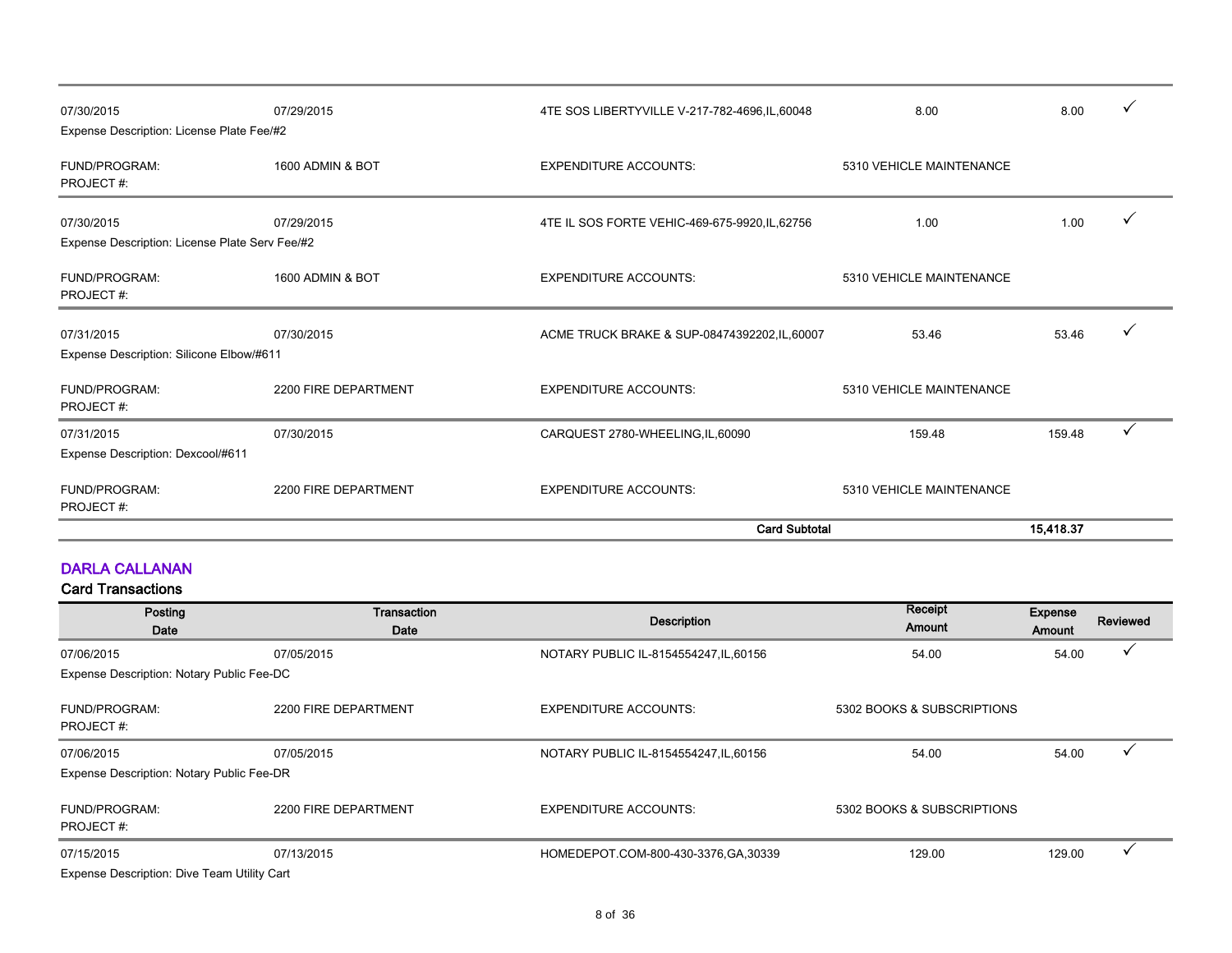| FUND/PROGRAM:    | 2200<br>) FIRE DEPARTMENT | <b>EXPENDITURE ACCOUNTS:</b> | 5305 FIREFIGHTING SUPPLIES |        |
|------------------|---------------------------|------------------------------|----------------------------|--------|
| <b>PROJECT#:</b> |                           |                              |                            |        |
|                  |                           |                              | Card Subtotal              | 237.00 |

#### DEAN ARGIRIS

Card Transactions

| Posting                                       | Transaction      |                                                | Receipt                 | <b>Expense</b> |              |
|-----------------------------------------------|------------------|------------------------------------------------|-------------------------|----------------|--------------|
| Date                                          | Date             | <b>Description</b>                             | Amount<br><b>Amount</b> |                | Reviewed     |
| 07/22/2015                                    | 07/21/2015       | MARKET SQUARE REST-WHEELING, IL, 60090         | 38.95                   | 38.95          | $\checkmark$ |
| Expense Description: Village President Mtg    |                  |                                                |                         |                |              |
| <b>FUND/PROGRAM:</b>                          | 1600 ADMIN & BOT | <b>EXPENDITURE ACCOUNTS:</b>                   | 5105 TRAINING           |                |              |
| PROJECT#:                                     |                  |                                                |                         |                |              |
|                                               |                  | CONTINENTAL RESTAURANT-BUFFALO                 |                         |                |              |
| 07/22/2015                                    | 07/21/2015       | GROVE, IL, 60089                               | 14.29                   | 14.29          |              |
| Expense Description: Commissioner Steilen Mtg |                  |                                                |                         |                |              |
| <b>FUND/PROGRAM:</b>                          | 1600 ADMIN & BOT | <b>EXPENDITURE ACCOUNTS:</b>                   | 5105 TRAINING           |                |              |
| PROJECT#:                                     |                  |                                                |                         |                |              |
| 07/23/2015                                    | 07/22/2015       | ACT WHEELING PARK DIST-877-228-4881, CA, 92121 | 460.00                  | 460.00         |              |
| Expense Description: PD Golf Outing Reg/DA    |                  |                                                |                         |                |              |
| <b>FUND/PROGRAM:</b>                          | 1600 ADMIN & BOT | <b>EXPENDITURE ACCOUNTS:</b>                   | 5105 TRAINING           |                |              |
| PROJECT#:                                     |                  |                                                |                         |                |              |
| 07/24/2015                                    | 07/22/2015       | SPEARS-WHEELING, IL, 60090                     | 148.55                  | 148.55         |              |
| Expense Description: To be Reimbursed         |                  |                                                |                         |                |              |
| <b>FUND/PROGRAM:</b>                          | 1600 ADMIN & BOT | <b>EXPENDITURE ACCOUNTS:</b>                   | 5105 TRAINING           |                |              |
| PROJECT#:                                     |                  |                                                |                         |                |              |
|                                               |                  | <b>Card Subtotal</b>                           |                         | 661.79         |              |

#### DERRYL SHAPIRO

| Posting<br>Date                                           | Transaction<br>Date   | Description                                | Receipt<br>Amount            | <b>Expense</b><br>Amount | Reviewed |
|-----------------------------------------------------------|-----------------------|--------------------------------------------|------------------------------|--------------------------|----------|
| 07/06/2015<br>Expense Description: OptiPlex 7020 Computer | 07/04/2015            | DMI DELL K-12/GOVT-800-981-3355, TX, 78682 | 3,843.72                     | 1,281.24                 |          |
| FUND/PROGRAM:<br>PROJECT#:                                | 1420 STREETS DIVISION | <b>EXPENDITURE ACCOUNTS:</b>               | 5313 IS MISC EQPT & SUPPLIES |                          |          |
| 07/06/2015<br>Expense Description: OptiPlex 7020 Computer | 07/04/2015            | DMI DELL K-12/GOVT-800-981-3355, TX, 78682 | 3.843.72                     | 1,281.24                 |          |
|                                                           |                       |                                            |                              |                          |          |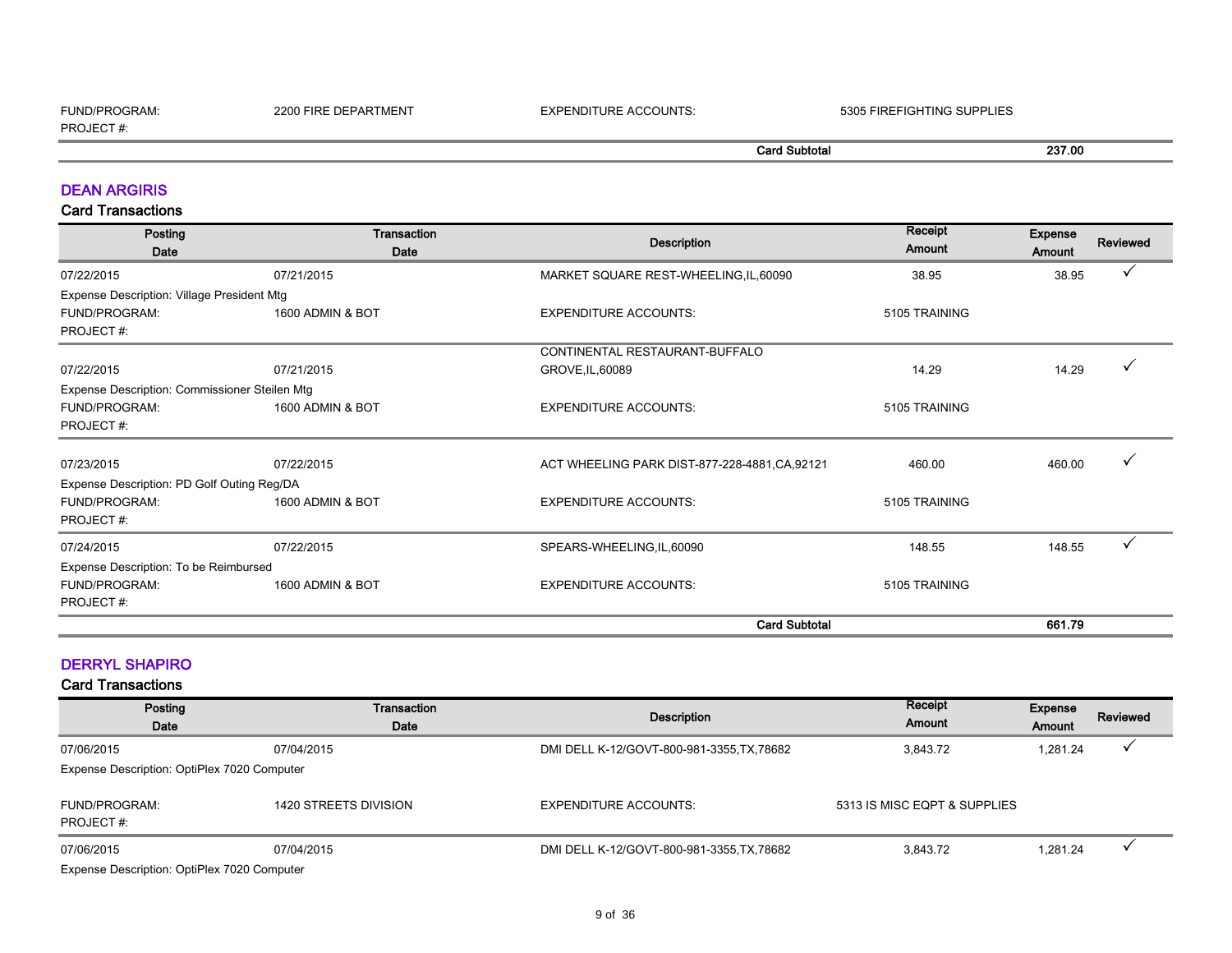| FUND/PROGRAM:<br>PROJECT#:                                          | 4100 WATER DIVISION        | <b>EXPENDITURE ACCOUNTS:</b>               | 5313 IS MISC EQPT & SUPPLIES            |          |   |
|---------------------------------------------------------------------|----------------------------|--------------------------------------------|-----------------------------------------|----------|---|
| 07/06/2015                                                          | 07/04/2015                 | DMI DELL K-12/GOVT-800-981-3355, TX, 78682 | 3,843.72                                | 1,281.24 | ✓ |
| Expense Description: OptiPlex 7020 Computer                         |                            |                                            |                                         |          |   |
| FUND/PROGRAM:<br>PROJECT#:                                          | 4100 WATER DIVISION        | <b>EXPENDITURE ACCOUNTS:</b>               | 5313 IS MISC EQPT & SUPPLIES            |          |   |
| 07/14/2015                                                          | 07/13/2015                 | WAREHOUSE DIRECT-8479521925, IL, 60056     | 869.65                                  | 144.58   | ✓ |
| <b>Expense Description: Copies PD Records</b>                       |                            |                                            |                                         |          |   |
| FUND/PROGRAM:<br>PROJECT#:                                          | 2100 POLICE DEPARTMENT     | <b>EXPENDITURE ACCOUNTS:</b>               | 5220 MAINT OFF/SPEC<br><b>EQUIPMENT</b> |          |   |
| 07/14/2015                                                          | 07/13/2015                 | WAREHOUSE DIRECT-8479521925, IL, 60056     | 869.65                                  | 106.92   | ✓ |
| <b>Expense Description: Copies CD</b><br>FUND/PROGRAM:<br>PROJECT#: | 1300 COMMUNITY DEVELOPMENT | <b>EXPENDITURE ACCOUNTS:</b>               | 5220 MAINT OFF/SPEC<br><b>EQUIPMENT</b> |          |   |
| 07/14/2015                                                          | 07/13/2015                 | WAREHOUSE DIRECT-8479521925, IL, 60056     | 869.65                                  | 11.88    | ✓ |
| <b>Expense Description: Copies IT</b>                               |                            |                                            |                                         |          |   |
| FUND/PROGRAM:<br>PROJECT#:                                          | 1750 INFORMATION SYSTEMS   | <b>EXPENDITURE ACCOUNTS:</b>               | 5220 MAINT OFF/SPEC<br><b>EQUIPMENT</b> |          |   |
| 07/14/2015                                                          | 07/13/2015                 | WAREHOUSE DIRECT-8479521925,IL,60056       | 869.65                                  | 68.88    | ✓ |
| <b>Expense Description: Copies Fire</b>                             |                            |                                            |                                         |          |   |
| FUND/PROGRAM:<br>PROJECT#:                                          | 2200 FIRE DEPARTMENT       | <b>EXPENDITURE ACCOUNTS:</b>               | 5220 MAINT OFF/SPEC<br><b>EQUIPMENT</b> |          |   |
| 07/14/2015                                                          | 07/13/2015                 | WAREHOUSE DIRECT-8479521925, IL, 60056     | 869.65                                  | 92.86    | ✓ |
| Expense Description: Copies Admin VH<br>FUND/PROGRAM:<br>PROJECT#:  | 1600 ADMIN & BOT           | <b>EXPENDITURE ACCOUNTS:</b>               | 5220 MAINT OFF/SPEC<br><b>EQUIPMENT</b> |          |   |
| 07/14/2015                                                          | 07/13/2015                 | WAREHOUSE DIRECT-8479521925, IL, 60056     | 869.65                                  | 13.93    | ✓ |
| <b>Expense Description: Copies Fleet</b>                            |                            |                                            |                                         |          |   |
| FUND/PROGRAM:<br>PROJECT#:                                          | 1240 FLEET SERVICES        | <b>EXPENDITURE ACCOUNTS:</b>               | 5220 MAINT OFF/SPEC<br><b>EQUIPMENT</b> |          |   |
| 07/14/2015                                                          | 07/13/2015                 | WAREHOUSE DIRECT-8479521925, IL, 60056     | 869.65                                  | 87.28    | ✓ |
| Expanse Description: Conies Senior Center                           |                            |                                            |                                         |          |   |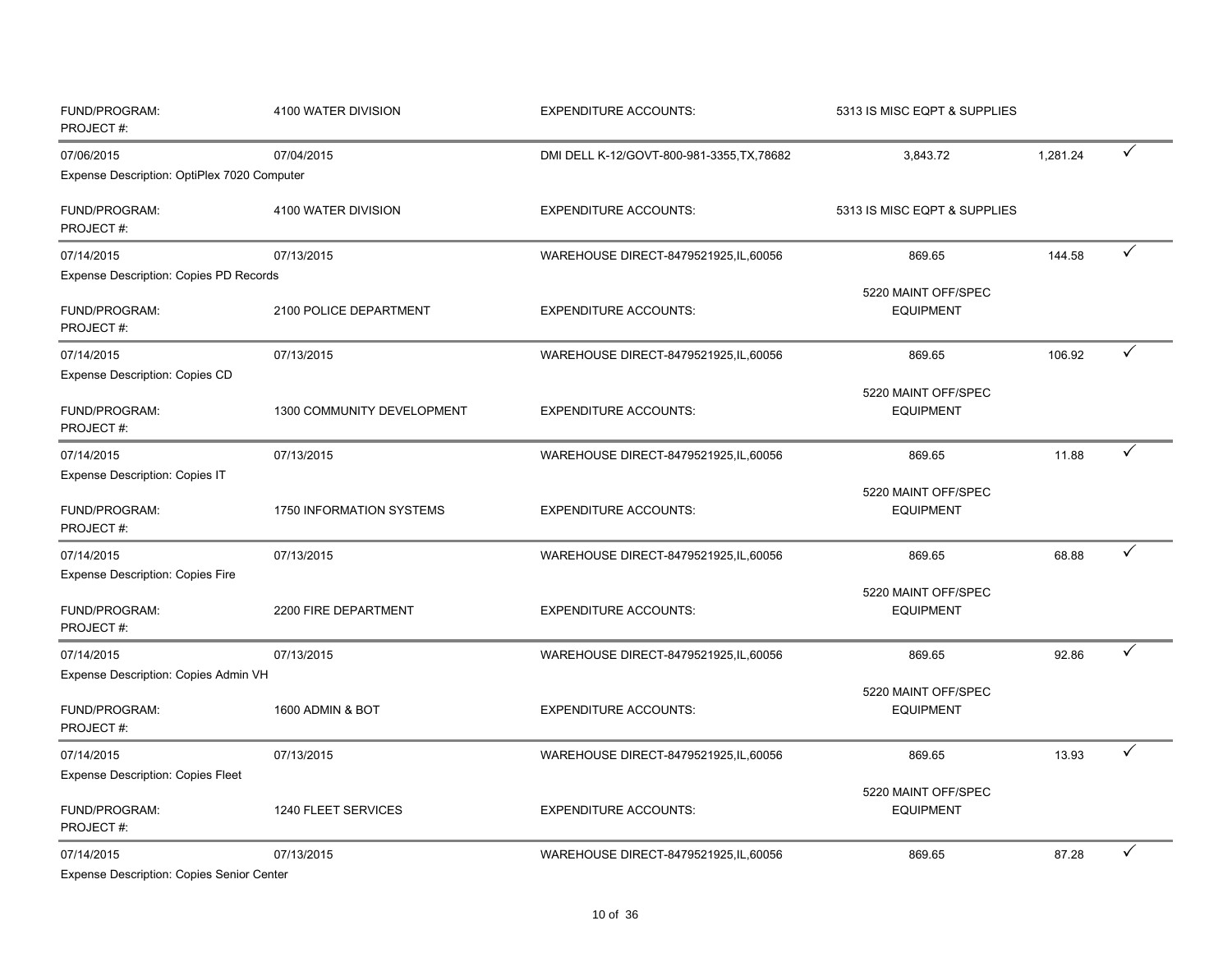| Expense Description: Symantec BackupExec Renew                       |                                       |                                        |                                         |        |              |
|----------------------------------------------------------------------|---------------------------------------|----------------------------------------|-----------------------------------------|--------|--------------|
| 07/31/2015                                                           | 07/30/2015                            | CDW GOVERNMENT-800-750-4239, IL, 60061 | 913.06                                  | 913.06 | ✓            |
| FUND/PROGRAM:<br>PROJECT#:                                           | 4100 WATER DIVISION                   | <b>EXPENDITURE ACCOUNTS:</b>           | 5313 IS MISC EQPT & SUPPLIES            |        |              |
| Expense Description: WIN7, SATA Drive, Memory                        |                                       |                                        |                                         |        |              |
| 07/23/2015                                                           | 07/22/2015                            | WWW.NEWEGG.COM-800-390-1119,CA,91748   | 176.96                                  | 176.96 | ✓            |
| FUND/PROGRAM:<br>PROJECT#:                                           | 1750 INFORMATION SYSTEMS              | <b>EXPENDITURE ACCOUNTS:</b>           | <b>AGREEMENT</b>                        |        |              |
| Expense Description: Software Renew SolarWinds                       |                                       |                                        | 5207 IS SERV & MAINT                    |        |              |
| 07/23/2015                                                           | 07/22/2015                            | SOLARWINDS-866-530-8100, TX, 78746     | 956.00                                  | 956.00 | $\checkmark$ |
| FUND/PROGRAM:<br>PROJECT#:                                           | 4200 SEWER DIVISION                   | <b>EXPENDITURE ACCOUNTS:</b>           | 5220 MAINT OFF/SPEC<br><b>EQUIPMENT</b> |        |              |
| <b>Expense Description: AdminCopier Sewer</b>                        |                                       |                                        |                                         |        |              |
| 07/14/2015                                                           | 07/13/2015                            | WAREHOUSE DIRECT-8479521925, IL, 60056 | 869.65                                  | 44.99  | ✓            |
| Expense Description: AdminCopier Water<br>FUND/PROGRAM:<br>PROJECT#: | 4100 WATER DIVISION                   | <b>EXPENDITURE ACCOUNTS:</b>           | 5220 MAINT OFF/SPEC<br><b>EQUIPMENT</b> |        |              |
| 07/14/2015                                                           | 07/13/2015                            | WAREHOUSE DIRECT-8479521925, IL, 60056 | 869.65                                  | 44.98  | ✓            |
| FUND/PROGRAM:<br>PROJECT#:                                           | <b>1500 PUBLIC WORKS ADMINISTRATI</b> | <b>EXPENDITURE ACCOUNTS:</b>           | 5220 MAINT OFF/SPEC<br><b>EQUIPMENT</b> |        |              |
| 07/14/2015<br>Expense Description: AdminCopier Admin                 | 07/13/2015                            | WAREHOUSE DIRECT-8479521925, IL, 60056 | 869.65                                  | 44.99  | ✓            |
| FUND/PROGRAM:<br>PROJECT#:                                           | 2100 POLICE DEPARTMENT                | <b>EXPENDITURE ACCOUNTS:</b>           | 5220 MAINT OFF/SPEC<br><b>EQUIPMENT</b> |        |              |
| 07/14/2015<br>Expense Description: Police Hall Copier                | 07/13/2015                            | WAREHOUSE DIRECT-8479521925, IL, 60056 | 869.65                                  | 97.89  | ✓            |
| FUND/PROGRAM:<br>PROJECT#:                                           | 1750 INFORMATION SYSTEMS              | <b>EXPENDITURE ACCOUNTS:</b>           | 5220 MAINT OFF/SPEC<br><b>EQUIPMENT</b> |        |              |
| 07/14/2015<br><b>Expense Description: Finance Copier</b>             | 07/13/2015                            | WAREHOUSE DIRECT-8479521925, IL, 60056 | 869.65                                  | 110.47 | ✓            |
| FUND/PROGRAM:<br>PROJECT#:                                           | 1320 SENIOR CITIZENS SERVICES         | <b>EXPENDITURE ACCOUNTS:</b>           | <b>EQUIPMENT</b>                        |        |              |
|                                                                      |                                       |                                        | 5220 MAINT OFF/SPEC                     |        |              |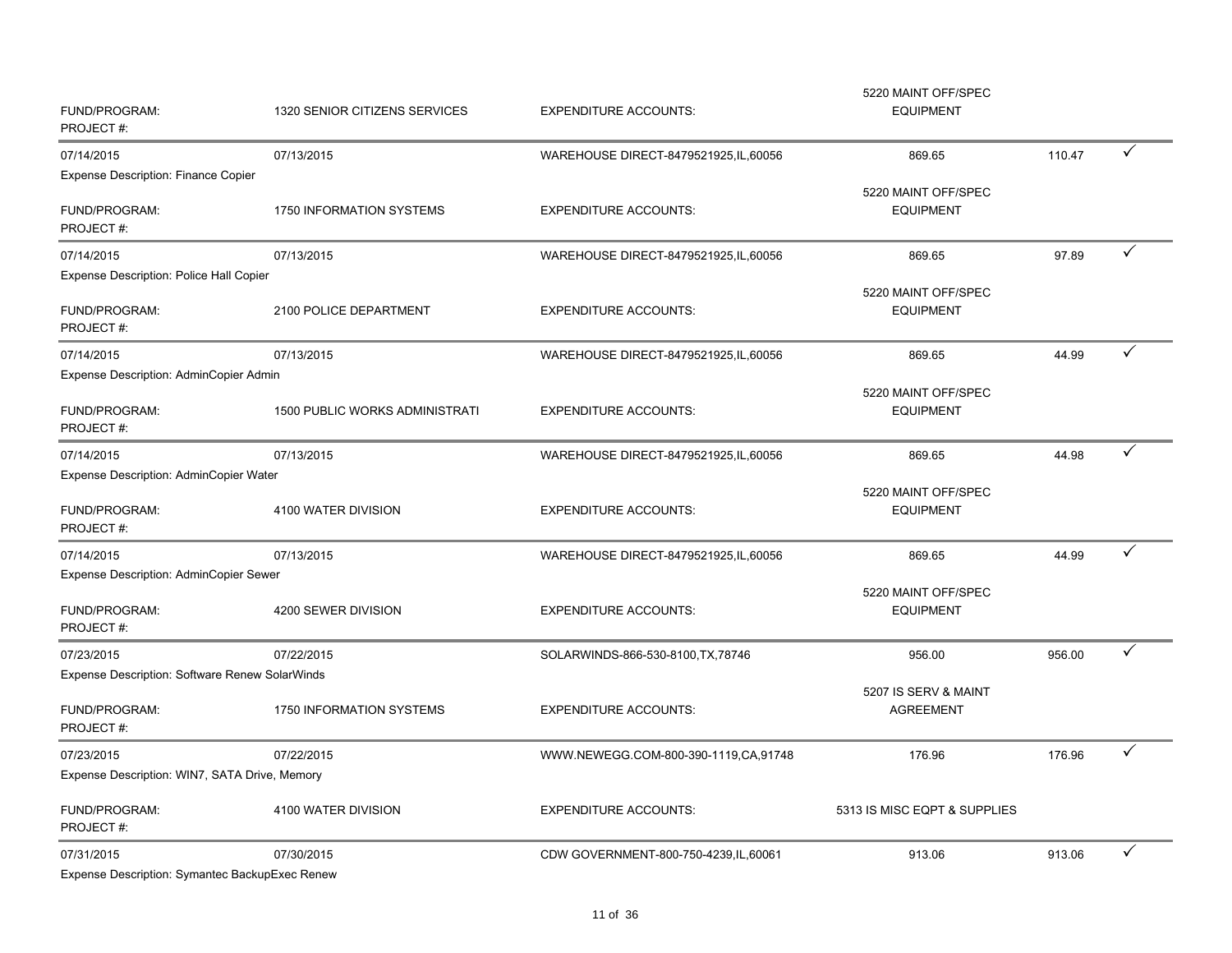| FUND/PROGRAM:    | <b>1750 INFORMATION SYSTEMS</b> | <b>EXPENDITURE ACCOUNTS:</b> |                      | AGREEMENT |          |
|------------------|---------------------------------|------------------------------|----------------------|-----------|----------|
| <b>PROJECT#:</b> |                                 |                              |                      |           |          |
|                  |                                 |                              | <b>Card Subtotal</b> |           | 6,759.39 |

5207 IS SERV & MAINT

#### DRUCILLA GARCIA

Card Transactions

| Posting<br>Date                             | Transaction<br>Date | <b>Description</b>                      | Receipt<br>Amount          | <b>Expense</b><br>Amount | <b>Reviewed</b> |
|---------------------------------------------|---------------------|-----------------------------------------|----------------------------|--------------------------|-----------------|
| 07/06/2015                                  | 07/03/2015          | COSTAR GROUP INC-08884141243, DC, 20005 | 550.29                     | 550.29                   |                 |
| Expense Description: July 2015 Sbscrptn     |                     |                                         |                            |                          |                 |
| <b>FUND/PROGRAM:</b><br>PROJECT#:           | 1600 ADMIN & BOT    | <b>EXPENDITURE ACCOUNTS:</b>            | 5302 BOOKS & SUBSCRIPTIONS |                          |                 |
| 07/24/2015                                  | 07/24/2015          | HTL HIGHTAIL-669-222-8281, CA, 95008    | 15.99                      | 15.99                    |                 |
| Expense Description: Bulk File Svc Sbscrptn |                     |                                         |                            |                          |                 |
| <b>FUND/PROGRAM:</b><br>PROJECT#:           | 1600 ADMIN & BOT    | <b>EXPENDITURE ACCOUNTS:</b>            | 5302 BOOKS & SUBSCRIPTIONS |                          |                 |
| 07/31/2015                                  | 07/30/2015          | ICSC-NEW YORK, NY, 10020                | (90.00)                    | (90.00)                  | $\checkmark$    |
| Expense Description: Refund JCM Reg Fee     |                     |                                         |                            |                          |                 |
| <b>FUND/PROGRAM:</b><br>PROJECT#:           | 1600 ADMIN & BOT    | <b>EXPENDITURE ACCOUNTS:</b>            | 5105 TRAINING              |                          |                 |
|                                             |                     | <b>Card Subtotal</b>                    |                            | 476.28                   |                 |

#### JEFF WOLFGRAM

#### Card Transactions

| Posting<br>Date                                                 | <b>Transaction</b><br>Date | Description                         | Receipt<br>Amount                | Expense<br>Amount | <b>Reviewed</b> |
|-----------------------------------------------------------------|----------------------------|-------------------------------------|----------------------------------|-------------------|-----------------|
| 07/13/2015                                                      | 07/11/2015                 | VULCAN MIDWEST-08007778752,AL,35242 | 242.10                           | 242.10            |                 |
| Expense Description: Rip Rap Stone for Erosion<br>FUND/PROGRAM: | 4200 SEWER DIVISION        | <b>EXPENDITURE ACCOUNTS:</b>        | 5311 BLDG/GROUNDS<br>MAINTENANCE |                   |                 |
| PROJECT#:                                                       |                            |                                     |                                  |                   |                 |
|                                                                 |                            | <b>Card Subtotal</b>                |                                  | 242.10            |                 |

**JOHN MELANIPHY III** 

| Posting | Transaction |             | <b>Receipt</b><br>and the state of the state of | Expense            |
|---------|-------------|-------------|-------------------------------------------------|--------------------|
| Date    | Date        | Description | Amount                                          | Reviewed<br>Amount |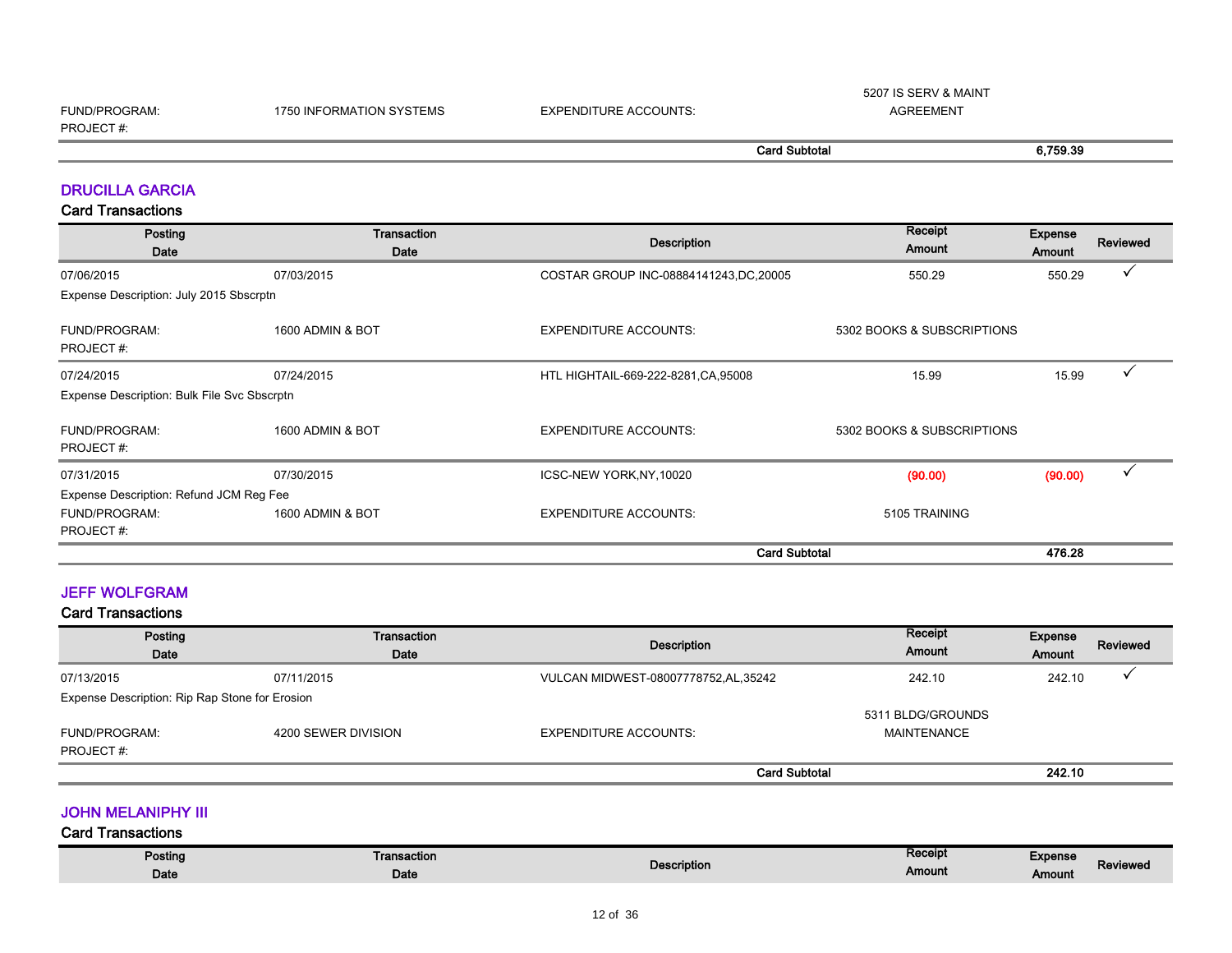| 07/31/2015                                | 07/29/2015       | SOUTH LOOP-CHICAGO, IL, 60604 | 39.00                | 39.00 |  |
|-------------------------------------------|------------------|-------------------------------|----------------------|-------|--|
| Expense Description: Parking- Retail Mtg. |                  |                               | 5205 CONFERENCES &   |       |  |
| FUND/PROGRAM:<br>PROJECT#:                | 1600 ADMIN & BOT | <b>EXPENDITURE ACCOUNTS:</b>  | <b>MEETINGS</b>      |       |  |
|                                           |                  |                               | <b>Card Subtotal</b> | 39.00 |  |

#### JOHNNY PEREZ

| Posting<br>Date                                | Transaction<br>Date           | Description                                 | Receipt<br>Amount        | <b>Expense</b><br>Amount | <b>Reviewed</b> |
|------------------------------------------------|-------------------------------|---------------------------------------------|--------------------------|--------------------------|-----------------|
| 07/08/2015                                     | 07/07/2015                    | MY BATTERY SUPPLIER-718-855-8977, NY, 11211 | 22.25                    | 22.25                    |                 |
| <b>Expense Description: Batteries</b>          |                               |                                             |                          |                          |                 |
|                                                |                               |                                             | 5317 MISC OPERATING      |                          |                 |
| FUND/PROGRAM:<br>PROJECT#:                     | <b>1220 BUILDING SERVICES</b> | <b>EXPENDITURE ACCOUNTS:</b>                | <b>SUPPLIES</b>          |                          |                 |
|                                                |                               |                                             |                          |                          |                 |
| 07/08/2015                                     | 07/07/2015                    | HENRICHSENS FIRE AND S-WHEELING, IL, 60090  | 30.00                    | 30.00                    |                 |
| Expense Description: Fire Ext. Recharge        |                               |                                             |                          |                          |                 |
|                                                |                               |                                             |                          |                          |                 |
| FUND/PROGRAM:<br>PROJECT#:                     | 1220 BUILDING SERVICES        | <b>EXPENDITURE ACCOUNTS:</b>                | 5310 VEHICLE MAINTENANCE |                          |                 |
|                                                |                               |                                             |                          |                          |                 |
| 07/09/2015                                     | 07/07/2015                    | EMERGENCY STUFF-410-7562000, MD, 21787      | 56.79                    | 56.79                    | ✓               |
| <b>Expense Description: Door Wedge</b>         |                               |                                             |                          |                          |                 |
|                                                |                               |                                             | 5317 MISC OPERATING      |                          |                 |
| FUND/PROGRAM:<br>PROJECT#:                     | 1220 BUILDING SERVICES        | <b>EXPENDITURE ACCOUNTS:</b>                | <b>SUPPLIES</b>          |                          |                 |
|                                                |                               | THE WEBSTAURANT STORE-717-392-              |                          |                          |                 |
| 07/10/2015                                     | 07/08/2015                    | 7472, PA, 17602                             | 221.25                   | 52.62                    |                 |
| Expense Description: Janitorial Supplies       |                               |                                             |                          |                          |                 |
| FUND/PROGRAM:                                  | 1220 BUILDING SERVICES        | <b>EXPENDITURE ACCOUNTS:</b>                | 5309 JANITORIAL SUPPLIES |                          |                 |
| PROJECT#:                                      |                               |                                             |                          |                          |                 |
|                                                |                               | THE WEBSTAURANT STORE-717-392-              |                          |                          |                 |
| 07/10/2015                                     | 07/08/2015                    | 7472, PA, 17602                             | 221.25                   | 168.63                   |                 |
| <b>Expense Description: Smoking Receptacle</b> |                               |                                             |                          |                          |                 |
|                                                |                               |                                             | 5311 BLDG/GROUNDS        |                          |                 |
| FUND/PROGRAM:                                  | 1220 BUILDING SERVICES        | <b>EXPENDITURE ACCOUNTS:</b>                | <b>MAINTENANCE</b>       |                          |                 |
| PROJECT#:                                      |                               |                                             |                          |                          |                 |
| 07/10/2015                                     | 07/09/2015                    | BSASI-5084851174, MA, 01752                 | 30.60                    | 30.60                    | ✓               |
| <b>Expense Description: Surge Protector</b>    |                               |                                             |                          |                          |                 |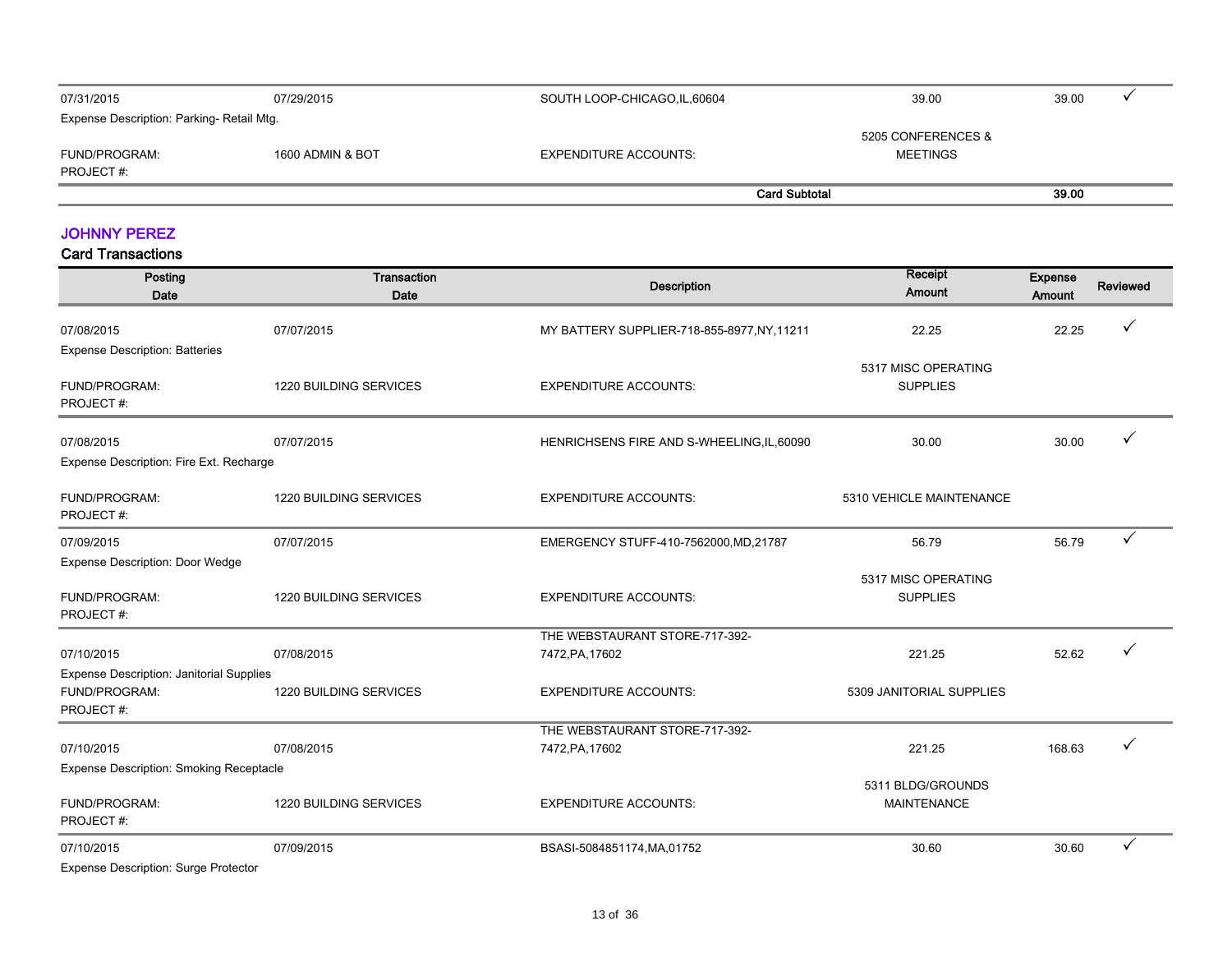| FUND/PROGRAM:<br>PROJECT#:                                                    | 1220 BUILDING SERVICES | <b>EXPENDITURE ACCOUNTS:</b>                      | 5311 BLDG/GROUNDS<br><b>MAINTENANCE</b> |        |   |
|-------------------------------------------------------------------------------|------------------------|---------------------------------------------------|-----------------------------------------|--------|---|
| 07/10/2015                                                                    | 07/09/2015             | HOMELECTRICAL-8886163532, GA, 30144               | 80.96                                   | 80.96  | ✓ |
| <b>Expense Description: Waterproof Wire Nuts</b>                              |                        |                                                   |                                         |        |   |
| FUND/PROGRAM:<br>PROJECT#:                                                    | 1220 BUILDING SERVICES | <b>EXPENDITURE ACCOUNTS:</b>                      | 5311 BLDG/GROUNDS<br><b>MAINTENANCE</b> |        |   |
| 07/13/2015                                                                    | 07/10/2015             | LAB DEVELOPMENT-08474998309,IL,60089              | 196.28                                  | 196.28 | ✓ |
| Expense Description: Light Fixture Assembly                                   |                        |                                                   |                                         |        |   |
| FUND/PROGRAM:<br>PROJECT#:                                                    | 1220 BUILDING SERVICES | <b>EXPENDITURE ACCOUNTS:</b>                      | 5311 BLDG/GROUNDS<br><b>MAINTENANCE</b> |        |   |
| 07/13/2015<br>Expense Description: Plumbing parts                             | 07/10/2015             | AFFORDABLE FAUCETS-310-3567244, CA, 90275         | 33.61                                   | 33.61  | ✓ |
| FUND/PROGRAM:<br>PROJECT#:                                                    | 1220 BUILDING SERVICES | <b>EXPENDITURE ACCOUNTS:</b>                      | 5311 BLDG/GROUNDS<br><b>MAINTENANCE</b> |        |   |
| 07/21/2015                                                                    | 07/16/2015             | THE WEBSTAURANT STORE-717-392-<br>7472, PA, 17602 | 53.96                                   | 53.96  | ✓ |
| <b>Expense Description: Janitorial Supplies</b><br>FUND/PROGRAM:<br>PROJECT#: | 1220 BUILDING SERVICES | <b>EXPENDITURE ACCOUNTS:</b>                      | 5309 JANITORIAL SUPPLIES                |        |   |
| 07/21/2015                                                                    | 07/20/2015             | HENRICHSENS FIRE AND S-WHEELING, IL, 60090        | 70.08                                   | 70.08  |   |
| Expense Description: Fire Ext. Recharge                                       |                        |                                                   |                                         |        |   |
| FUND/PROGRAM:<br>PROJECT#:                                                    | 2100 POLICE DEPARTMENT | <b>EXPENDITURE ACCOUNTS:</b>                      | 5310 VEHICLE MAINTENANCE                |        |   |
| 07/23/2015                                                                    | 07/20/2015             | SWEEPSCRUB.COM, INC.-5019451562,AR,72231          | 31.95                                   | 31.95  | ✓ |
| Expense Description: Floor Machine Repair Part                                |                        |                                                   |                                         |        |   |
| FUND/PROGRAM:<br>PROJECT#:                                                    | 1220 BUILDING SERVICES | <b>EXPENDITURE ACCOUNTS:</b>                      | 5310 VEHICLE MAINTENANCE                |        |   |
| 07/24/2015<br><b>Expense Description: Circuit Breaker</b>                     | 07/23/2015             | CIRCUIT BREAKER WAREHO-LAWNDALE, CA, 90260        | 165.76                                  | 165.76 |   |
| FUND/PROGRAM:<br>PROJECT#:                                                    | 1220 BUILDING SERVICES | <b>EXPENDITURE ACCOUNTS:</b>                      | 5311 BLDG/GROUNDS<br><b>MAINTENANCE</b> |        |   |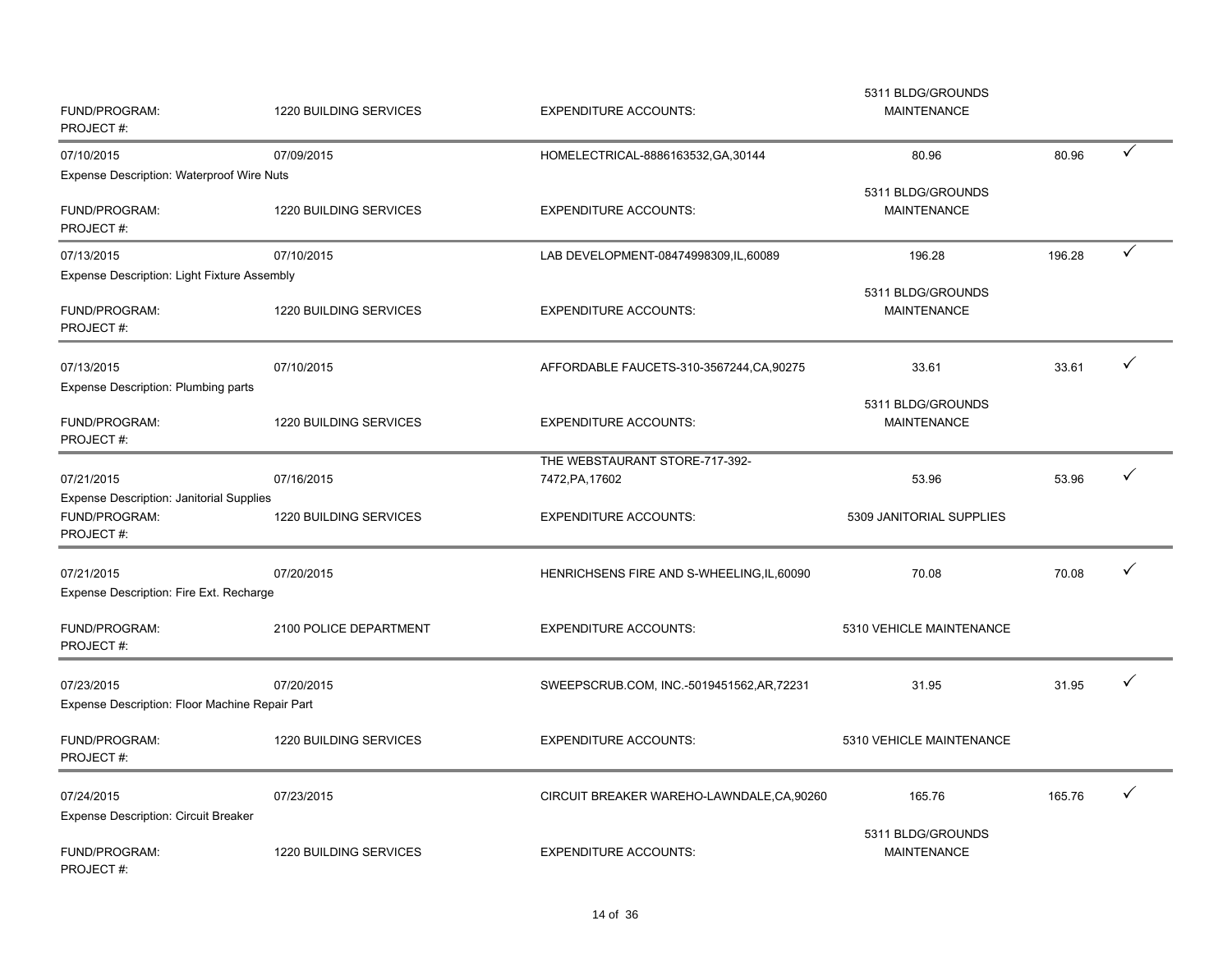| 07/29/2015<br>Expense Description: Floor Machine Repair Part | 07/28/2015                    | IN HERITAGE MAINT. PR-610-5396960, PA, 19403 | 97.29                    | 97.29    |  |
|--------------------------------------------------------------|-------------------------------|----------------------------------------------|--------------------------|----------|--|
| FUND/PROGRAM:<br>PROJECT#:                                   | 1220 BUILDING SERVICES        | <b>EXPENDITURE ACCOUNTS:</b>                 | 5310 VEHICLE MAINTENANCE |          |  |
| 07/31/2015                                                   | 07/30/2015                    | WW GRAINGER-877-2022594, PA, 15201-1416      | 24.01                    | 24.01    |  |
| Expense Description: Condensate Pan Treatment                |                               |                                              |                          |          |  |
| FUND/PROGRAM:                                                | <b>1220 BUILDING SERVICES</b> | <b>EXPENDITURE ACCOUNTS:</b>                 | 5303 CHEMICALS           |          |  |
| PROJECT#:                                                    |                               |                                              |                          |          |  |
|                                                              |                               | <b>Card Subtotal</b>                         |                          | 1.114.79 |  |

#### JON SFONDILIS

| Posting<br>Date                                                            | Transaction<br>Date             | <b>Description</b>                          | Receipt<br>Amount                      | <b>Expense</b><br>Amount | <b>Reviewed</b> |
|----------------------------------------------------------------------------|---------------------------------|---------------------------------------------|----------------------------------------|--------------------------|-----------------|
| 07/06/2015                                                                 | 07/03/2015                      | TARGET 00021220-HOFFMAN ESTAT, IL, 60192    | 29.33                                  | 29.33                    | ✓               |
| Expense Description: July 3 Misc items                                     |                                 |                                             | 5317 MISC OPERATING                    |                          |                 |
| FUND/PROGRAM:<br>PROJECT#:                                                 | 1140 SPECIAL EVENTS<br>2015-018 | <b>EXPENDITURE ACCOUNTS:</b>                | <b>SUPPLIES</b>                        |                          |                 |
| 07/14/2015                                                                 | 07/13/2015                      | NINOS PIZZERIA INC-BUFFALO GROVE, IL, 60089 | 140.38                                 | 140.38                   |                 |
| Expense Description: Park District Joint Mtg<br>FUND/PROGRAM:<br>PROJECT#: | 1600 ADMIN & BOT<br>2015-019    | <b>EXPENDITURE ACCOUNTS:</b>                | 5105 TRAINING                          |                          |                 |
| 07/15/2015                                                                 | 07/14/2015                      | EBS-08663835677, PA, 15108                  | 364.51                                 | 364.51                   | ✓               |
| Expense Description: ILCMA Membership<br>FUND/PROGRAM:<br>PROJECT#:        | 1600 ADMIN & BOT                | <b>EXPENDITURE ACCOUNTS:</b>                | 5222 MEMBERSHIP DUES                   |                          |                 |
| 07/20/2015                                                                 | 07/17/2015                      | RISEANDDINE-WHEELING, IL, 600900000         | 50.86                                  | 50.86                    | ✓               |
| Expense Description: Mtg w/ District 214<br>FUND/PROGRAM:<br>PROJECT#:     | 1600 ADMIN & BOT                | <b>EXPENDITURE ACCOUNTS:</b>                | 5105 TRAINING                          |                          |                 |
| 07/20/2015                                                                 | 07/18/2015                      | APPLE STORE #R141-NORTHBROOK,IL,60062       | 65.20                                  | 65.20                    | ✓               |
| <b>Expense Description: iPad Supplies</b><br>FUND/PROGRAM:<br>PROJECT#:    | 1600 ADMIN & BOT                | <b>EXPENDITURE ACCOUNTS:</b>                | 5315 SMALL TOOLS &<br><b>EQUIPMENT</b> |                          |                 |
|                                                                            |                                 | <b>Card Subtotal</b>                        |                                        | 650.28                   |                 |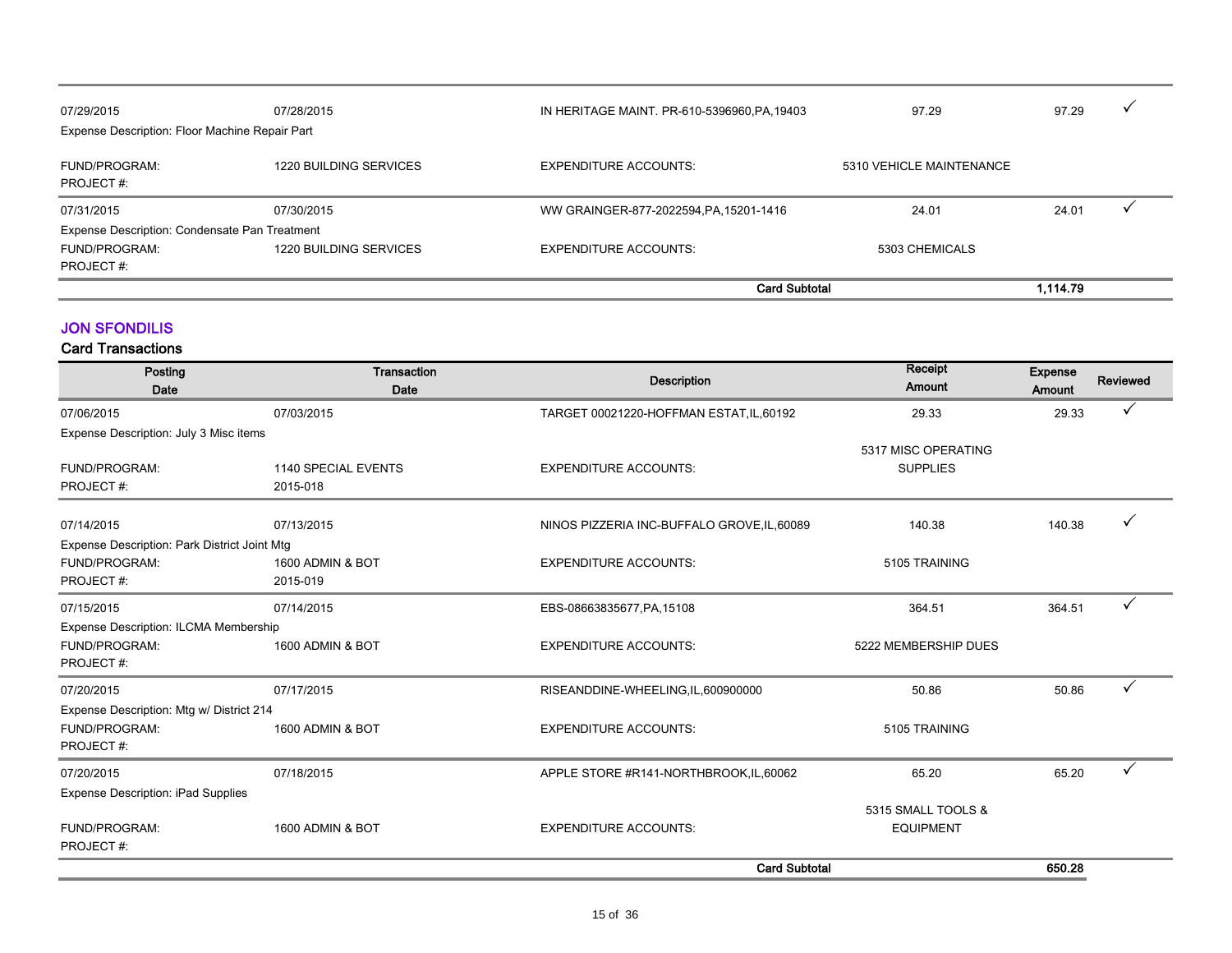#### JOSHUA BERMAN

| Posting                                             | Transaction         | <b>Description</b>                            | Receipt                    | <b>Expense</b> | <b>Reviewed</b> |
|-----------------------------------------------------|---------------------|-----------------------------------------------|----------------------------|----------------|-----------------|
| Date                                                | Date                |                                               | Amount                     | Amount         |                 |
|                                                     |                     | ZIMMERMANNS ACE HARDWA-BUFFALO                |                            |                |                 |
| 07/17/2015                                          | 07/16/2015          | GROVE, IL, 60089                              | 11.57                      | 11.57          |                 |
| <b>Expense Description: Sampling Point Fittings</b> |                     |                                               |                            |                |                 |
|                                                     |                     |                                               | 5243 PUMPHOUSE             |                |                 |
| FUND/PROGRAM:<br>PROJECT#:                          | 4100 WATER DIVISION | <b>EXPENDITURE ACCOUNTS:</b>                  | <b>MAINTENANCE</b>         |                |                 |
|                                                     |                     |                                               |                            |                |                 |
|                                                     |                     | THE HOME DEPOT 1913-MT                        |                            |                | ✓               |
| 07/20/2015                                          | 07/16/2015          | PROSPECT, IL, 600560000                       | 2.69                       | 2.69           |                 |
| <b>Expense Description: Sampling Point Fittings</b> |                     |                                               | 5243 PUMPHOUSE             |                |                 |
| FUND/PROGRAM:                                       | 4100 WATER DIVISION | <b>EXPENDITURE ACCOUNTS:</b>                  | <b>MAINTENANCE</b>         |                |                 |
| PROJECT#:                                           |                     |                                               |                            |                |                 |
|                                                     |                     |                                               |                            |                |                 |
| 07/20/2015                                          | 07/16/2015          | THE HOME DEPOT 1913-MT PROSPECT, IL, 60056    | (0.22)                     | (0.22)         | ✓               |
| Expense Description: Sales Tax Refund               |                     |                                               |                            |                |                 |
|                                                     |                     |                                               | 5243 PUMPHOUSE             |                |                 |
| FUND/PROGRAM:                                       | 4100 WATER DIVISION | <b>EXPENDITURE ACCOUNTS:</b>                  | <b>MAINTENANCE</b>         |                |                 |
| PROJECT#:                                           |                     |                                               |                            |                |                 |
|                                                     |                     | BANNER PLUMBING SUPPLY-BUFFALO                |                            |                |                 |
| 07/23/2015                                          | 07/22/2015          | GROVE, IL, 60089                              | 7.29                       | 7.29           | ✓               |
| Expense Description: Surge Relief Valve Parts       |                     |                                               |                            |                |                 |
|                                                     |                     |                                               |                            |                |                 |
| FUND/PROGRAM:                                       | 4100 WATER DIVISION | <b>EXPENDITURE ACCOUNTS:</b>                  | 5237 TELEMETRY EQUIP MAINT |                |                 |
| PROJECT#:                                           |                     |                                               |                            |                |                 |
|                                                     |                     |                                               |                            |                |                 |
| 07/23/2015                                          | 07/22/2015          | JOHN DEERE LANDSCAPES0-WHEELING, IL, 60090    | 8.65                       | 8.65           |                 |
| <b>Expense Description: Booster Pump Fittings</b>   |                     |                                               |                            |                |                 |
|                                                     |                     |                                               | 5243 PUMPHOUSE             |                |                 |
| FUND/PROGRAM:                                       | 4100 WATER DIVISION | <b>EXPENDITURE ACCOUNTS:</b>                  | <b>MAINTENANCE</b>         |                |                 |
| PROJECT#:                                           |                     |                                               |                            |                |                 |
| 07/24/2015                                          | 07/23/2015          | GA INDUSTRIES-CRANBERRY, PA, 16066            | 451.74                     | 451.74         | ✓               |
| Expense Description: Surge Relief Valve Parts       |                     |                                               |                            |                |                 |
|                                                     |                     |                                               |                            |                |                 |
| FUND/PROGRAM:                                       | 4100 WATER DIVISION | <b>EXPENDITURE ACCOUNTS:</b>                  | 5237 TELEMETRY EQUIP MAINT |                |                 |
| PROJECT#:                                           |                     |                                               |                            |                |                 |
|                                                     |                     |                                               |                            |                |                 |
| 07/24/2015                                          | 07/23/2015          | INDUSTRIAL PRODUCTS LI-05047341315, LA, 70123 | 434.38                     | 434.38         | ✓               |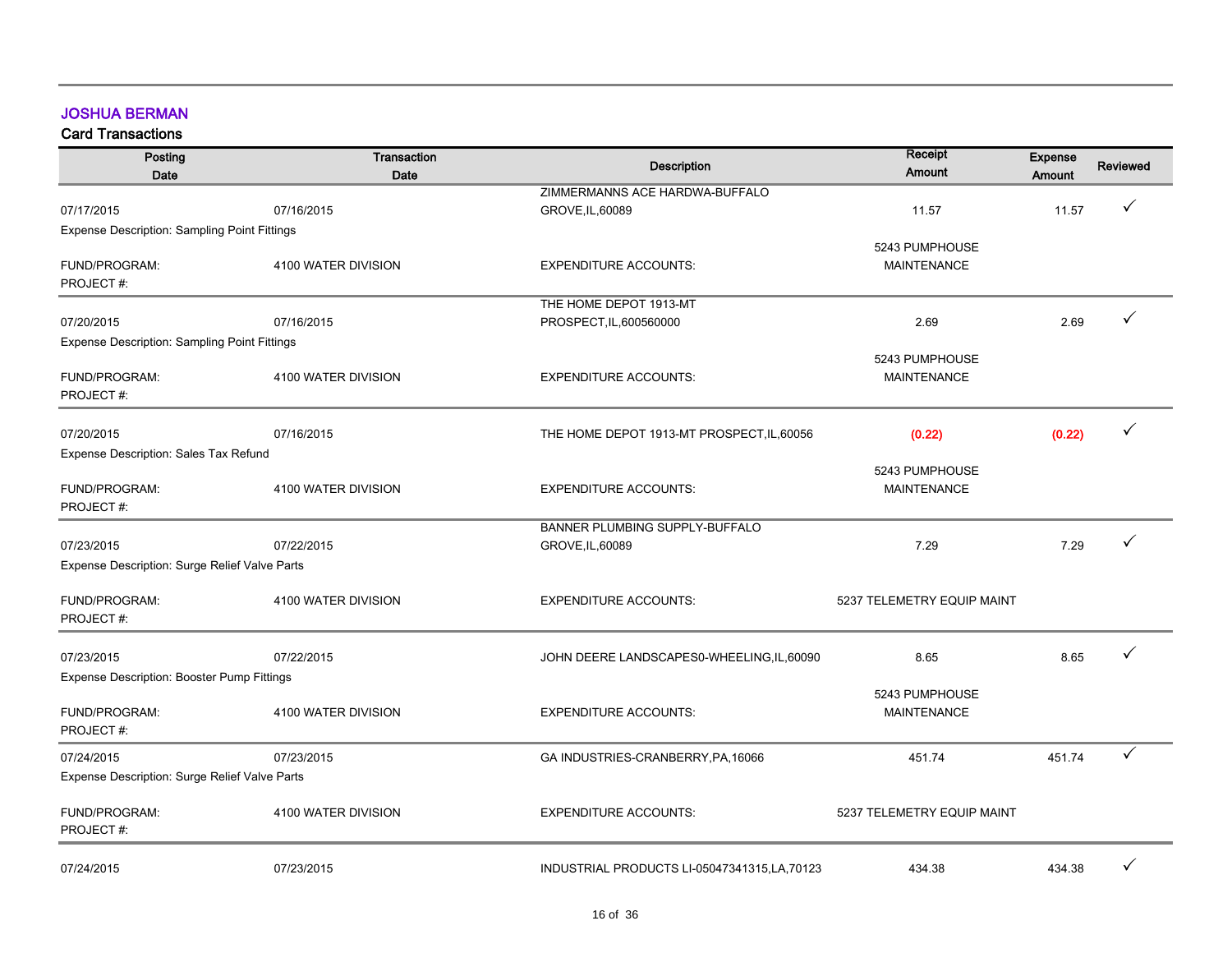Expense Description: Ladder for Pit

| <b>FUND/PROGRAM:</b>                          | 4100 WATER DIVISION | <b>EXPENDITURE ACCOUNTS:</b>                  | 5345 WATER STORAGE MAINT |        |  |
|-----------------------------------------------|---------------------|-----------------------------------------------|--------------------------|--------|--|
| PROJECT#:                                     |                     |                                               |                          |        |  |
|                                               |                     | DWYER INSTRUMENTS INC-219-8798868, IN, 46360- |                          |        |  |
| 07/29/2015                                    | 07/28/2015          | 1956                                          | 18.37                    | 18.37  |  |
| Expense Description: Chlorine Analyzer Parts  |                     |                                               |                          |        |  |
|                                               |                     |                                               | 5243 PUMPHOUSE           |        |  |
| <b>FUND/PROGRAM:</b>                          | 4100 WATER DIVISION | <b>EXPENDITURE ACCOUNTS:</b>                  | <b>MAINTENANCE</b>       |        |  |
| PROJECT#:                                     |                     |                                               |                          |        |  |
|                                               |                     | THE HOME DEPOT 1913-MT                        |                          |        |  |
| 07/31/2015                                    | 07/29/2015          | PROSPECT, IL, 600560000                       | 16.14                    | 16.14  |  |
| Expense Description: Chlorine Analyzer Tubing |                     |                                               |                          |        |  |
|                                               |                     |                                               | 5243 PUMPHOUSE           |        |  |
| <b>FUND/PROGRAM:</b>                          | 4100 WATER DIVISION | <b>EXPENDITURE ACCOUNTS:</b>                  | <b>MAINTENANCE</b>       |        |  |
| PROJECT#:                                     |                     |                                               |                          |        |  |
|                                               |                     |                                               | <b>Card Subtotal</b>     | 950.61 |  |

#### LANA RUDNIK

| Posting<br>Date                                                             | Transaction<br>Date  | <b>Description</b>                           | Receipt<br>Amount                      | <b>Expense</b><br>Amount | <b>Reviewed</b> |
|-----------------------------------------------------------------------------|----------------------|----------------------------------------------|----------------------------------------|--------------------------|-----------------|
| 07/10/2015<br><b>Expense Description: Reference Books</b>                   | 07/09/2015           | AMERICAN PUBLIC WORKS-08164726100, MO, 84108 | 231.68                                 | 231.68                   |                 |
| FUND/PROGRAM:<br>PROJECT#:                                                  | 1400 CIP ENGINEERING | <b>EXPENDITURE ACCOUNTS:</b>                 | 5302 BOOKS & SUBSCRIPTIONS             |                          |                 |
| 07/15/2015                                                                  | 07/14/2015           | OFFICE DEPOT #1105-800-463-3768, IL, 60188   | 27.50                                  | 27.50                    | ✓               |
| <b>Expense Description: Storage</b><br>FUND/PROGRAM:<br>PROJECT#:           | 1400 CIP ENGINEERING | <b>EXPENDITURE ACCOUNTS:</b>                 | 5317 MISC OPERATING<br><b>SUPPLIES</b> |                          |                 |
| 07/15/2015                                                                  | 07/14/2015           | OFFICE DEPOT #1079-800-463-3768, TX, 75050   | 49.18                                  | 49.18                    | ✓               |
| Expense Description: Divider Tabs<br>FUND/PROGRAM:<br>PROJECT#:             | 1400 CIP ENGINEERING | <b>EXPENDITURE ACCOUNTS:</b>                 | 5228 PRINTING & BINDING                |                          |                 |
| 07/20/2015                                                                  | 07/17/2015           | ROSEMONT #2-CHICAGO, IL, 60018               | 5.00                                   | 5.00                     |                 |
| Expense Description: Parking record documents<br>FUND/PROGRAM:<br>PROJECT#: | 1400 CIP ENGINEERING | <b>EXPENDITURE ACCOUNTS:</b>                 | 5105 TRAINING                          |                          |                 |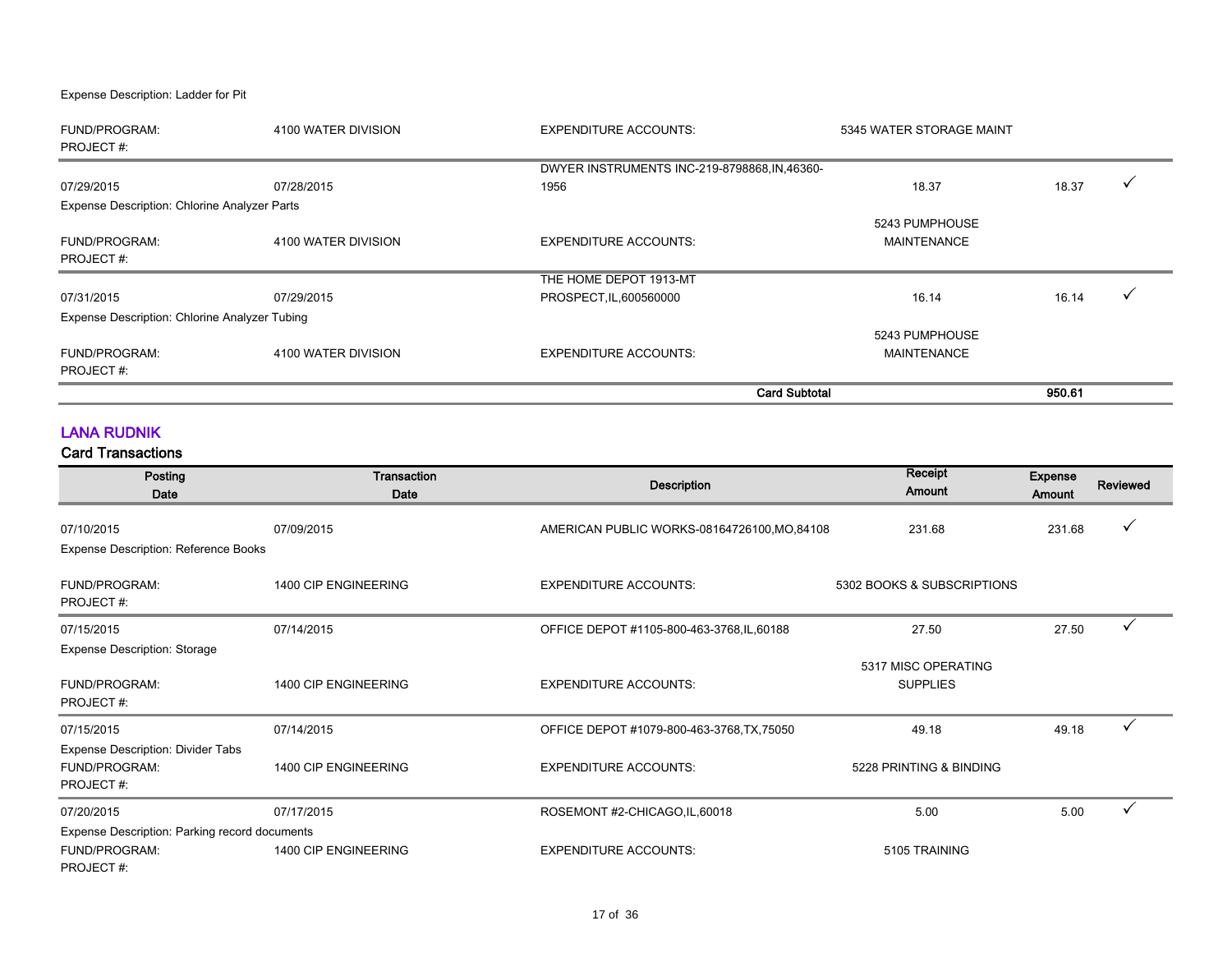| 07/20/2015                                                                   | 07/17/2015                                 | VENTRA VENDING 05403-CHICAGO, IL, 60618    | 10.00                                   | 10.00    | $\checkmark$ |
|------------------------------------------------------------------------------|--------------------------------------------|--------------------------------------------|-----------------------------------------|----------|--------------|
| Expense Description: Train Fare to Record Docs<br>FUND/PROGRAM:<br>PROJECT#: | 1400 CIP ENGINEERING                       | <b>EXPENDITURE ACCOUNTS:</b>               | 5105 TRAINING                           |          |              |
| 07/27/2015                                                                   | 07/26/2015                                 | NOTARY PUBLIC IL-8154554247, IL, 60156     | 54.00                                   | 54.00    | ✓            |
| Expense Description: Notary Renewal-LR<br><b>FUND/PROGRAM:</b><br>PROJECT#:  | 1400 CIP ENGINEERING                       | <b>EXPENDITURE ACCOUNTS:</b>               | 5222 MEMBERSHIP DUES                    |          |              |
| 07/30/2015                                                                   | 07/28/2015                                 | ADVANCED TREE CARE-LINCOLNSHIRE, IL, 60069 | 2,000.00                                | 2,000.00 |              |
| Expense Description: Tree Clearing-Meadow Ln<br>FUND/PROGRAM:<br>PROJECT#:   | 3420 NON-INFRASTRUCTURE IMPROV<br>2012-037 | <b>EXPENDITURE ACCOUNTS:</b>               | 5506 STREETSCAPE<br><b>IMPROVEMENTS</b> |          |              |
| 07/30/2015                                                                   | 07/28/2015                                 | DLT SOLUTIONS 703-773--HERNDON, VA, 20171  | 4,037.24                                | 4,037.24 |              |
| Expense Description: Infrastruct Design Renewa<br>FUND/PROGRAM:<br>PROJECT#: | 1400 CIP ENGINEERING                       | <b>EXPENDITURE ACCOUNTS:</b>               | 5327 IS MISC SOFTWARE                   |          |              |
| 07/30/2015                                                                   | 07/29/2015                                 | OFFICE DEPOT #1079-800-463-3768, TX, 75050 | 8.23                                    | 8.23     |              |
| <b>Expense Description: PAID Stamp</b><br><b>FUND/PROGRAM:</b><br>PROJECT#:  | 1400 CIP ENGINEERING                       | <b>EXPENDITURE ACCOUNTS:</b>               | 5228 PRINTING & BINDING                 |          |              |
| 07/30/2015                                                                   | 07/29/2015                                 | OFFICE DEPOT #1105-800-463-3768,IL,60188   | 8.89                                    | 8.89     | $\checkmark$ |
| Expense Description: ENTERED Stamp<br>FUND/PROGRAM:<br>PROJECT#:             | 1400 CIP ENGINEERING                       | <b>EXPENDITURE ACCOUNTS:</b>               | 5228 PRINTING & BINDING                 |          |              |
|                                                                              |                                            | AMAZON MKTPLACE PMTS-                      |                                         |          |              |
| 07/31/2015<br><b>Expense Description: iPad Warranty</b>                      | 07/30/2015                                 | AMZN.COM/BILL, WA, 98109                   | 45.78                                   | 45.78    |              |
| FUND/PROGRAM:<br>PROJECT#:                                                   | 1400 CIP ENGINEERING                       | <b>EXPENDITURE ACCOUNTS:</b>               | 5317 MISC OPERATING<br><b>SUPPLIES</b>  |          |              |
|                                                                              |                                            | <b>Card Subtotal</b>                       |                                         | 6,477.50 |              |

#### LINA COLUNGA

| Posting<br><b>Date</b> | $\mathsf{\Gamma}$ ransaction<br><b>Date</b> | Description                 | Receipt<br>Amount | Expense<br>Amount | <b>Reviewed</b> |
|------------------------|---------------------------------------------|-----------------------------|-------------------|-------------------|-----------------|
| 07/07/2015             | 07/06/2015                                  | INE-360-362-4523, WA, 98004 | 599.00            | 599.00            |                 |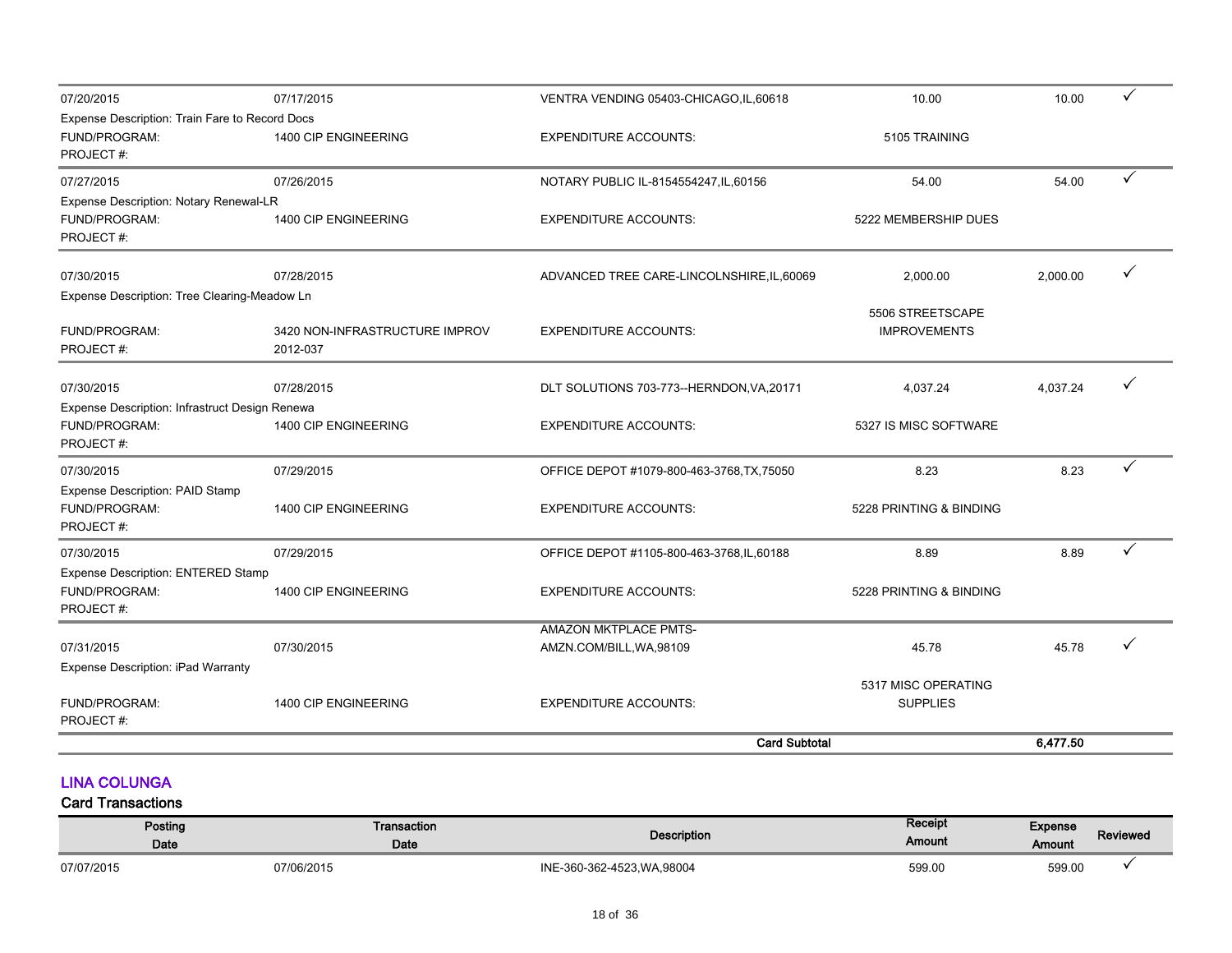| Expense Description: INE IT Training Website-J |                        |                                             |                              |        |              |
|------------------------------------------------|------------------------|---------------------------------------------|------------------------------|--------|--------------|
| FUND/PROGRAM:<br>PROJECT#:                     | 2100 POLICE DEPARTMENT | <b>EXPENDITURE ACCOUNTS:</b>                | 5105 TRAINING                |        |              |
| 07/08/2015                                     | 07/06/2015             | PLURALSIGHT LLC-FARMINGTON, UT, 84041       | 499.00                       | 499.00 | $\checkmark$ |
| Expense Description: Pluralst IT Train Website |                        |                                             |                              |        |              |
| FUND/PROGRAM:                                  | 2100 POLICE DEPARTMENT | <b>EXPENDITURE ACCOUNTS:</b>                | 5105 TRAINING                |        |              |
| PROJECT#:                                      |                        |                                             |                              |        |              |
| 07/08/2015                                     | 07/06/2015             | L-TRON CORPORATION-VICTOR, NY, 14564        | 668.50                       | 668.50 | $\checkmark$ |
| Expense Description: Squad Car Printer         |                        |                                             |                              |        |              |
| FUND/PROGRAM:                                  | 2100 POLICE DEPARTMENT | <b>EXPENDITURE ACCOUNTS:</b>                | 5313 IS MISC EQPT & SUPPLIES |        |              |
| PROJECT#:                                      |                        |                                             |                              |        |              |
|                                                |                        | AMAZON MKTPLACE PMTS-                       |                              |        |              |
| 07/08/2015                                     | 07/08/2015             | AMZN.COM/BILL, WA, 98109                    | 86.14                        | 86.14  | $\checkmark$ |
| Expense Description: Lightening to USB Cables  |                        |                                             |                              |        |              |
|                                                |                        |                                             | 5317 MISC OPERATING          |        |              |
| FUND/PROGRAM:<br>PROJECT#:                     | 2100 POLICE DEPARTMENT | <b>EXPENDITURE ACCOUNTS:</b>                | <b>SUPPLIES</b>              |        |              |
|                                                |                        |                                             |                              |        |              |
| 07/13/2015                                     | 07/11/2015             | VZWRLSS MW M5761-01-800-922-0204, GA, 30004 | 274.97                       | 274.97 |              |
| Expense Description: AppleiPhone-RB            |                        |                                             |                              |        |              |
|                                                |                        |                                             | 5317 MISC OPERATING          |        |              |
| FUND/PROGRAM:                                  | 2100 POLICE DEPARTMENT | <b>EXPENDITURE ACCOUNTS:</b>                | <b>SUPPLIES</b>              |        |              |
| PROJECT#:                                      |                        |                                             |                              |        |              |
| 07/15/2015                                     | 07/14/2015             | CAREY SMOLENSKY PRODUC-WHEELING, IL, 60090  | 100.00                       | 100.00 | $\checkmark$ |
| Expense Description: DJ for Rock n W/Cops      |                        |                                             |                              |        |              |
| FUND/PROGRAM:                                  | 2100 POLICE DEPARTMENT | <b>EXPENDITURE ACCOUNTS:</b>                | 5228 PRINTING & BINDING      |        |              |
| PROJECT#:                                      |                        |                                             |                              |        |              |
| 07/20/2015                                     | 07/19/2015             | AMAZON.COM-AMZN.COM/BILL, WA, 98101         | 26.95                        | 26.95  | $\checkmark$ |
| Expense Description: iPhone Headsets           |                        |                                             |                              |        |              |
| FUND/PROGRAM:                                  | 2100 POLICE DEPARTMENT | <b>EXPENDITURE ACCOUNTS:</b>                | 5313 IS MISC EQPT & SUPPLIES |        |              |
| PROJECT#:                                      |                        |                                             |                              |        |              |
|                                                |                        |                                             |                              |        |              |
| 07/23/2015                                     | 07/22/2015             | WM SUPERCENTER #1735-WHEELING, IL, 60090    | 19.68                        | 19.68  | $\checkmark$ |
| Expense Description: Desk Fans for Dispatch    |                        |                                             |                              |        |              |
|                                                |                        |                                             | 5317 MISC OPERATING          |        |              |
| FUND/PROGRAM:                                  | 2100 POLICE DEPARTMENT | <b>EXPENDITURE ACCOUNTS:</b>                | <b>SUPPLIES</b>              |        |              |
| PROJECT#:                                      |                        |                                             |                              |        |              |
| 07/23/2015                                     | 07/22/2015             | WWW.NEWEGG.COM-800-390-1119.CA.91748        | 187.96                       | 187.96 | $\checkmark$ |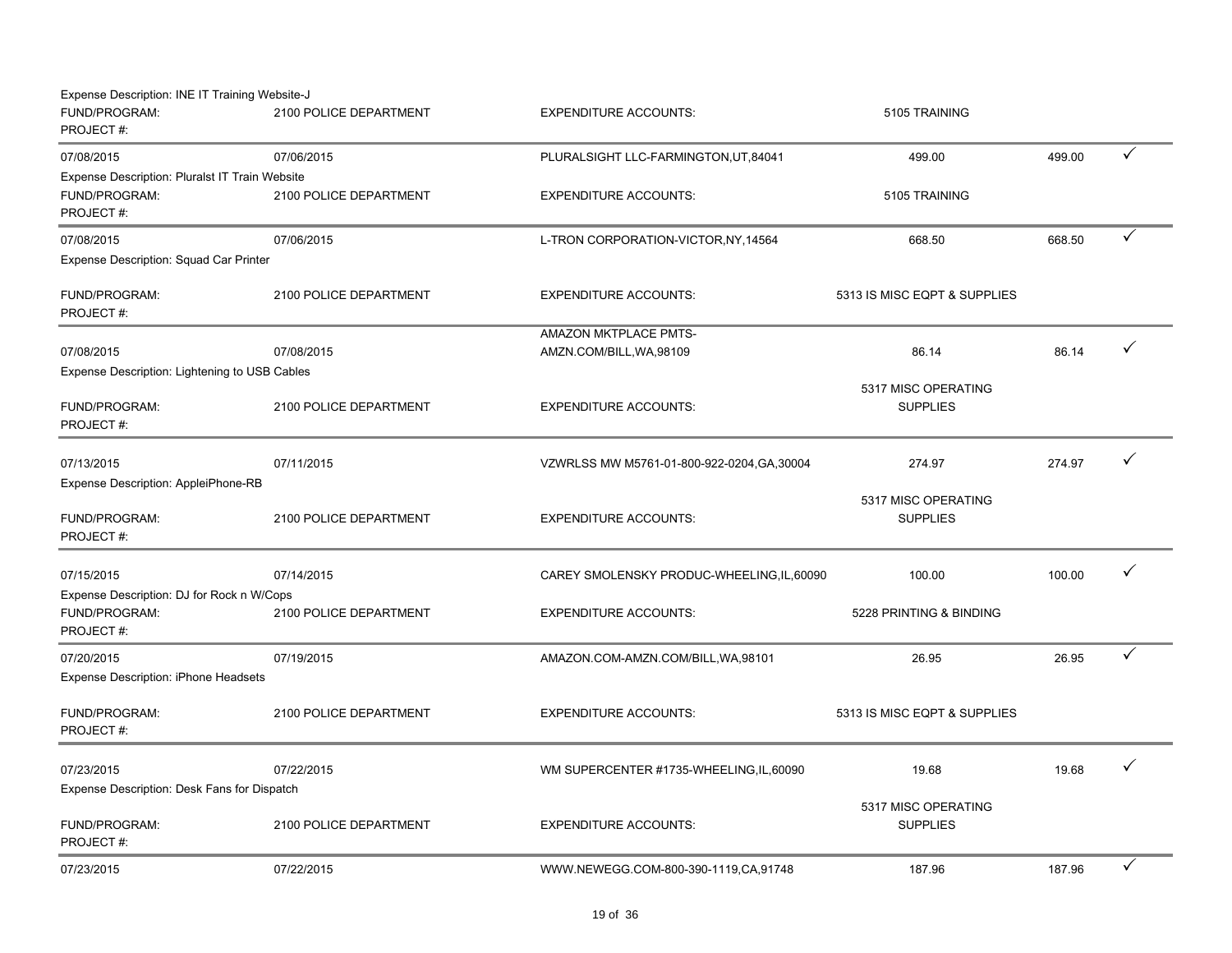Expense Description: Hard & Flash Drives

|                                                                                  |                        | <b>Card Subtotal</b>                          |                                       | 3,675.57 |              |
|----------------------------------------------------------------------------------|------------------------|-----------------------------------------------|---------------------------------------|----------|--------------|
| Expense Description: Earpieces for Officers<br><b>FUND/PROGRAM:</b><br>PROJECT#: | 2100 POLICE DEPARTMENT | <b>EXPENDITURE ACCOUNTS:</b>                  | 5106 UNIFORM ALLOWANCE                |          |              |
|                                                                                  |                        |                                               |                                       |          |              |
| 07/31/2015                                                                       | 07/30/2015             | IN MARK SIMONIDES-630-8323861, IL, 60101      | 767.00                                | 767.00   |              |
| <b>FUND/PROGRAM:</b><br><b>PROJECT#:</b>                                         | 2100 POLICE DEPARTMENT | <b>EXPENDITURE ACCOUNTS:</b>                  | 5205 CONFERENCES &<br><b>MEETINGS</b> |          |              |
| Expense Description: FBI Academy Hotel-PP                                        |                        |                                               |                                       |          |              |
| 07/27/2015                                                                       | 07/23/2015             | EAGLE RIDGE RESORT-GALENA, IL, 61036          | 296.37                                | 296.37   | $\checkmark$ |
| FUND/PROGRAM:<br><b>PROJECT#:</b>                                                | 2100 POLICE DEPARTMENT | <b>EXPENDITURE ACCOUNTS:</b>                  | 5205 CONFERENCES &<br><b>MEETINGS</b> |          |              |
| Expense Description: 6 ILACP Conf Registration                                   |                        |                                               |                                       |          |              |
| 07/24/2015                                                                       | 07/23/2015             | IL AS. OF CHIEFS POLIC-SPRINGFIELD, IL, 62701 | 150.00                                | 150.00   |              |
| <b>FUND/PROGRAM:</b><br>PROJECT#:                                                | 2100 POLICE DEPARTMENT | <b>EXPENDITURE ACCOUNTS:</b>                  | <b>SUPPLIES</b>                       |          |              |
|                                                                                  |                        |                                               | 5317 MISC OPERATING                   |          |              |

#### LORI HAZLEWOOD

| Posting<br>Date                               | Transaction<br>Date                       | <b>Description</b>                            | Receipt<br><b>Amount</b>                | <b>Expense</b><br>Amount | Reviewed     |
|-----------------------------------------------|-------------------------------------------|-----------------------------------------------|-----------------------------------------|--------------------------|--------------|
| 07/24/2015                                    | 07/22/2015                                | THE HOME DEPOT 1926-DEERFIELD, IL, 600150000  | 215.53                                  | 215.53                   | ✓            |
| Expense Description: Fence Staining Materials |                                           |                                               |                                         |                          |              |
| <b>FUND/PROGRAM:</b><br>PROJECT#:             | 1420 STREETS DIVISION                     | <b>EXPENDITURE ACCOUNTS:</b>                  | 5311 BLDG/GROUNDS<br><b>MAINTENANCE</b> |                          |              |
| 07/28/2015                                    | 07/27/2015                                | RED'S GARDEN CENTER, I-08472721209, IL, 60062 | 4,995.45                                | 886.50                   |              |
| Expense Description: Flowers Friendship Park  |                                           |                                               |                                         |                          |              |
| <b>FUND/PROGRAM:</b><br>PROJECT#:             | <b>1430 FORESTRY DIVISION</b><br>2003-008 | <b>EXPENDITURE ACCOUNTS:</b>                  | 5311 BLDG/GROUNDS<br><b>MAINTENANCE</b> |                          |              |
| 07/28/2015                                    | 07/27/2015                                | RED'S GARDEN CENTER, I-08472721209, IL, 60062 | 4,995.45                                | 4,108.95                 | $\checkmark$ |
| <b>Expense Description: Flowers</b>           |                                           |                                               |                                         |                          |              |
| <b>FUND/PROGRAM:</b>                          | <b>1430 FORESTRY DIVISION</b>             | <b>EXPENDITURE ACCOUNTS:</b>                  | 5311 BLDG/GROUNDS<br><b>MAINTENANCE</b> |                          |              |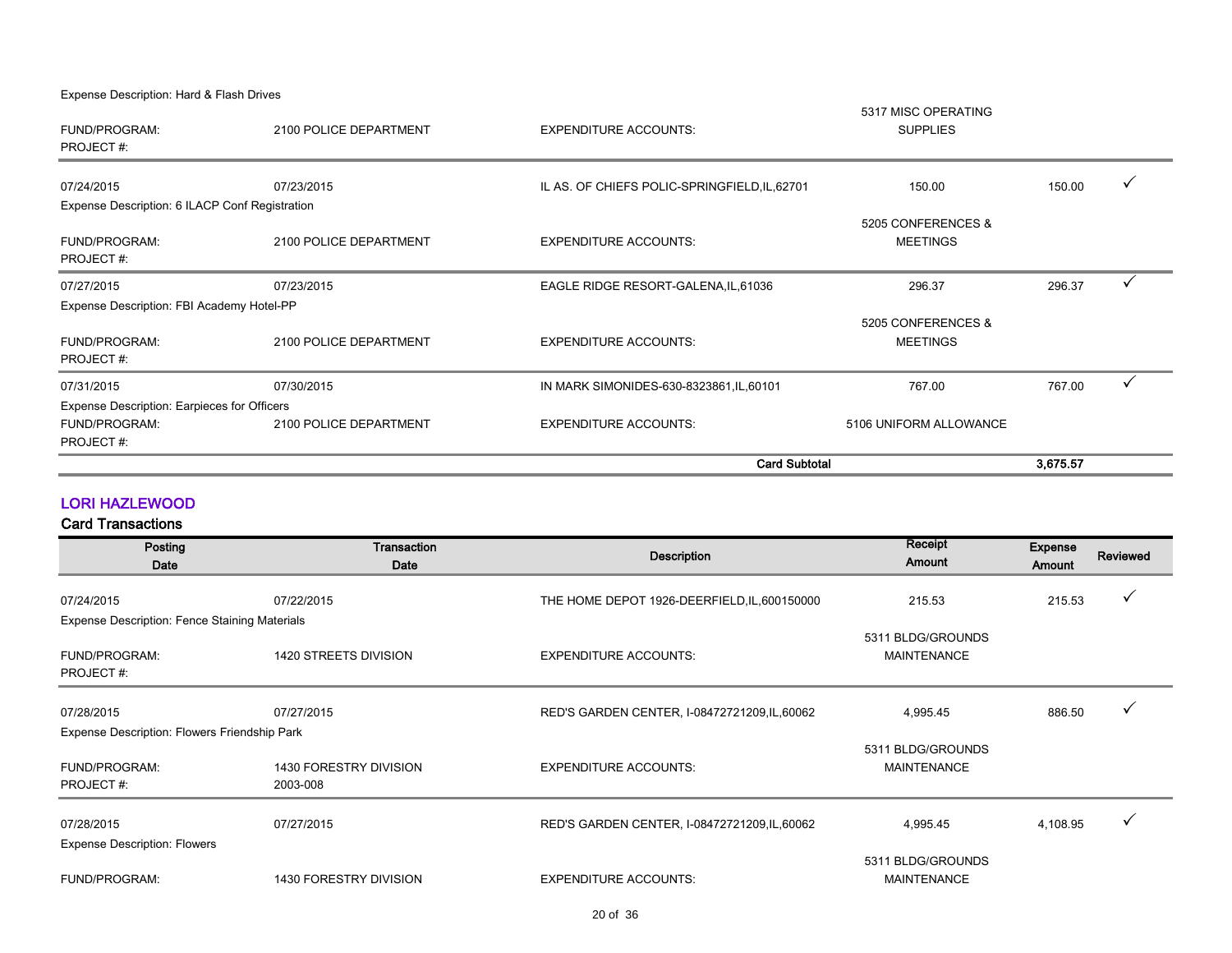| Subtotal<br>Card | 5,210.98 |
|------------------|----------|
|                  |          |

#### LOUIS MAGURNO

#### Card Transactions

| Posting<br>Date                      | Transaction<br>Date    | <b>Description</b>                      | Receipt<br>Amount                       | Expense<br><b>Amount</b> | Reviewed |
|--------------------------------------|------------------------|-----------------------------------------|-----------------------------------------|--------------------------|----------|
| 07/24/2015                           | 07/23/2015             | ANDERSON LOCK CO-DES PLAINES, IL, 60018 | 14.80                                   | 14.80                    |          |
| Expense Description: Replacement Key |                        |                                         |                                         |                          |          |
| FUND/PROGRAM:<br>PROJECT#:           | 2200 FIRE DEPARTMENT   | <b>EXPENDITURE ACCOUNTS:</b>            | 5310 VEHICLE MAINTENANCE                |                          |          |
|                                      |                        | BANNER PLUMBING SUPPLY-BUFFALO          |                                         |                          |          |
| 07/29/2015                           | 07/27/2015             | GROVE, IL, 60089                        | 5.17                                    | 5.17                     |          |
| Expense Description: 6 inch Cover    |                        |                                         |                                         |                          |          |
| FUND/PROGRAM:<br>PROJECT#:           | 1220 BUILDING SERVICES | <b>EXPENDITURE ACCOUNTS:</b>            | 5311 BLDG/GROUNDS<br><b>MAINTENANCE</b> |                          |          |
|                                      |                        | <b>Card Subtotal</b>                    |                                         | 19.97                    |          |

#### LUCA URSAN

| Posting<br>Date                               | Transaction<br>Date             | <b>Description</b>                       | Receipt<br>Amount                        | <b>Expense</b><br><b>Amount</b> | <b>Reviewed</b> |
|-----------------------------------------------|---------------------------------|------------------------------------------|------------------------------------------|---------------------------------|-----------------|
| 07/06/2015                                    | 07/05/2015                      | COMCAST CHICAGO-800-COMCAST, IL, 60173   | 237.85                                   | 237.85                          |                 |
| Expense Description: HighSpeed Internet Svcs  |                                 |                                          |                                          |                                 |                 |
| FUND/PROGRAM:<br>PROJECT#:                    | <b>1750 INFORMATION SYSTEMS</b> | <b>EXPENDITURE ACCOUNTS:</b>             | 5207 IS SERV & MAINT<br><b>AGREEMENT</b> |                                 |                 |
| 07/10/2015                                    | 07/09/2015                      | ATT BILL PAYMENT-800-288-2020, TX, 75202 | 50.00                                    | 50.00                           | $\checkmark$    |
| Expense Description: UVerse Internet Svc      |                                 |                                          |                                          |                                 |                 |
| FUND/PROGRAM:<br>PROJECT#:                    | <b>1750 INFORMATION SYSTEMS</b> | <b>EXPENDITURE ACCOUNTS:</b>             | 5207 IS SERV & MAINT<br><b>AGREEMENT</b> |                                 |                 |
| 07/13/2015                                    | 07/12/2015                      | AT&T DATA-08003310500, GA, 30004         | 14.99                                    | 14.99                           | ✓               |
| Expense Description: Wireless Data Svcs       |                                 |                                          |                                          |                                 |                 |
| <b>FUND/PROGRAM:</b><br>PROJECT#:             | 1600 ADMIN & BOT                | <b>EXPENDITURE ACCOUNTS:</b>             | 5239 CELLULAR SERVICES                   |                                 |                 |
|                                               |                                 | VSN DOTGOVREGISTRATION-877-734-          |                                          |                                 |                 |
| 07/15/2015                                    | 07/14/2015                      | 4688, VA, 20190                          | 125.00                                   | 125.00                          |                 |
| Expense Description: Domain Name Renewal Reg. |                                 |                                          |                                          |                                 |                 |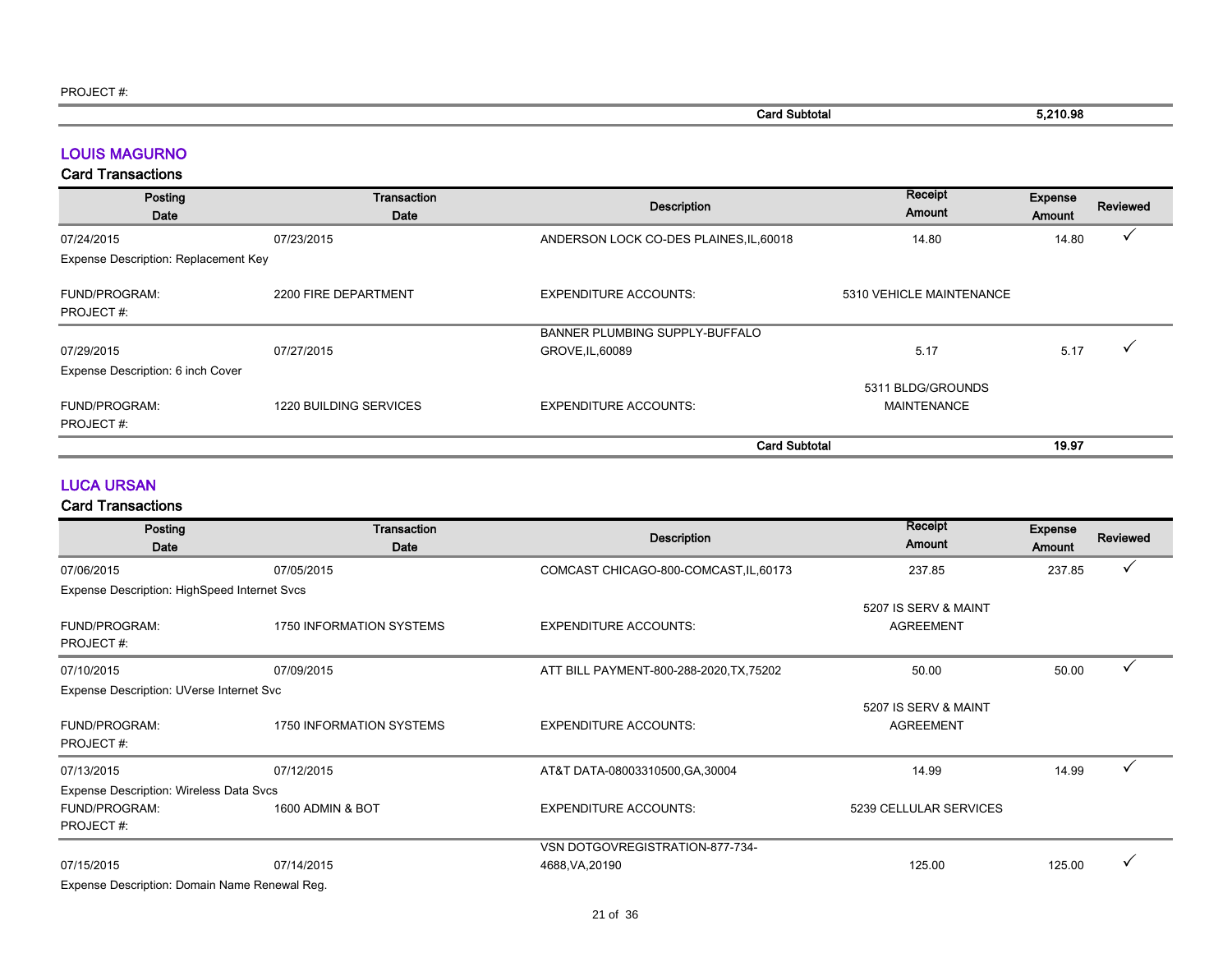| FUND/PROGRAM:<br>PROJECT#:                                                   | 1750 INFORMATION SYSTEMS | <b>EXPENDITURE ACCOUNTS:</b>     | 5207 IS SERV & MAINT<br><b>AGREEMENT</b> |       |              |
|------------------------------------------------------------------------------|--------------------------|----------------------------------|------------------------------------------|-------|--------------|
| 07/16/2015                                                                   | 07/15/2015               | AT&T DATA-08003310500, GA, 30004 | 14.99                                    | 14.99 | $\checkmark$ |
| <b>Expense Description: Wireless Data Svcs</b><br>FUND/PROGRAM:<br>PROJECT#: | 1600 ADMIN & BOT         | <b>EXPENDITURE ACCOUNTS:</b>     | 5239 CELLULAR SERVICES                   |       |              |
| 07/16/2015                                                                   | 07/15/2015               | AT&T DATA-08003310500, GA, 30004 | 14.99                                    | 14.99 | ✓            |
| Expense Description: Wireless Data Svcs<br>FUND/PROGRAM:<br>PROJECT#:        | 1600 ADMIN & BOT         | <b>EXPENDITURE ACCOUNTS:</b>     | 5239 CELLULAR SERVICES                   |       |              |
| 07/17/2015                                                                   | 07/16/2015               | AT&T DATA-08003310500, GA, 30004 | 14.99                                    | 14.99 | $\checkmark$ |
| Expense Description: Wireless Data Svcs<br>FUND/PROGRAM:<br>PROJECT#:        | 1600 ADMIN & BOT         | <b>EXPENDITURE ACCOUNTS:</b>     | 5239 CELLULAR SERVICES                   |       |              |
| 07/20/2015                                                                   | 07/18/2015               | AT&T DATA-08003310500, GA, 30004 | 25.00                                    | 25.00 | ✓            |
| Expense Description: Wireless Data Svcs<br>FUND/PROGRAM:<br>PROJECT#:        | 1600 ADMIN & BOT         | <b>EXPENDITURE ACCOUNTS:</b>     | 5239 CELLULAR SERVICES                   |       |              |
| 07/20/2015                                                                   | 07/18/2015               | AT&T DATA-08003310500, GA, 30004 | 25.00                                    | 25.00 | $\checkmark$ |
| Expense Description: Wireless Data Svcs<br>FUND/PROGRAM:<br>PROJECT#:        | 1600 ADMIN & BOT         | <b>EXPENDITURE ACCOUNTS:</b>     | 5239 CELLULAR SERVICES                   |       |              |
| 07/20/2015                                                                   | 07/19/2015               | AT&T DATA-08003310500, GA, 30004 | 14.99                                    | 14.99 |              |
| <b>Expense Description: Wireless Data Svcs</b><br>FUND/PROGRAM:<br>PROJECT#: | 1600 ADMIN & BOT         | <b>EXPENDITURE ACCOUNTS:</b>     | 5239 CELLULAR SERVICES                   |       |              |
| 07/21/2015                                                                   | 07/19/2015               | AT&T DATA-08003310500, GA, 30004 | 30.00                                    | 30.00 |              |
| <b>Expense Description: Wireless Data Svcs</b><br>FUND/PROGRAM:<br>PROJECT#: | 1600 ADMIN & BOT         | <b>EXPENDITURE ACCOUNTS:</b>     | 5239 CELLULAR SERVICES                   |       |              |
| 07/21/2015                                                                   | 07/20/2015               | AT&T DATA-08003310500, GA, 30004 | 14.99                                    | 14.99 | ✓            |
| Expense Description: Wireless Data Svcs<br>FUND/PROGRAM:<br>PROJECT#:        | 1600 ADMIN & BOT         | <b>EXPENDITURE ACCOUNTS:</b>     | 5239 CELLULAR SERVICES                   |       |              |
| 07/21/2015                                                                   | 07/20/2015               | AT&T DATA-08003310500, GA, 30004 | 25.00                                    | 25.00 | $\checkmark$ |
| Expense Description: Wireless Data Svcs<br>FUND/PROGRAM:<br>PROJECT#:        | 1600 ADMIN & BOT         | <b>EXPENDITURE ACCOUNTS:</b>     | 5239 CELLULAR SERVICES                   |       |              |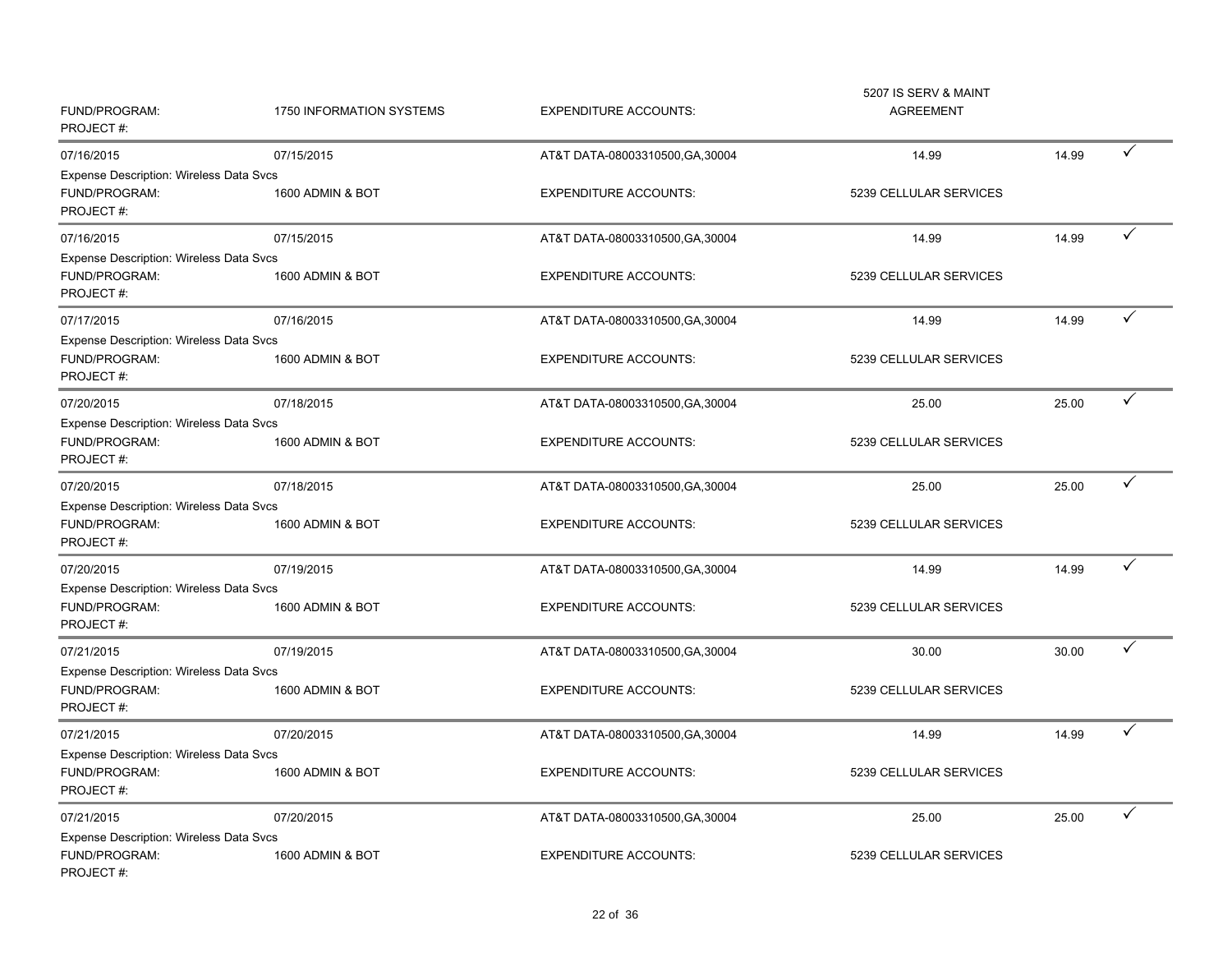| 07/22/2015                                                                   | 07/20/2015               | AT&T DATA-08003310500, GA, 30004              | 25.00                                    | 25.00  | ✓ |
|------------------------------------------------------------------------------|--------------------------|-----------------------------------------------|------------------------------------------|--------|---|
| <b>Expense Description: Wireless Data Svcs</b><br>FUND/PROGRAM:<br>PROJECT#: | 1600 ADMIN & BOT         | <b>EXPENDITURE ACCOUNTS:</b>                  | 5239 CELLULAR SERVICES                   |        |   |
| 07/22/2015                                                                   | 07/21/2015               | CBI ACRONIS-800-799-9570, IL, 60604           | 79.98                                    | 79.98  | ✓ |
| Expense Description: PC Software<br>FUND/PROGRAM:<br>PROJECT#:               | 1750 INFORMATION SYSTEMS | <b>EXPENDITURE ACCOUNTS:</b>                  | 5327 IS MISC SOFTWARE                    |        |   |
| 07/22/2015                                                                   | 07/21/2015               | B&H PHOTO, 800-606-696-800-2215743, NY, 10001 | 67.90                                    | 67.90  | ✓ |
| Expense Description: IT Misc Equipment                                       |                          |                                               |                                          |        |   |
| FUND/PROGRAM:<br>PROJECT#:                                                   | 1750 INFORMATION SYSTEMS | <b>EXPENDITURE ACCOUNTS:</b>                  | 5313 IS MISC EQPT & SUPPLIES             |        |   |
| 07/23/2015                                                                   | 07/21/2015               | AT&T DATA-08003310500, GA, 30004              | 14.99                                    | 14.99  | ✓ |
| <b>Expense Description: Wireless Data Svcs</b><br>FUND/PROGRAM:<br>PROJECT#: | 1600 ADMIN & BOT         | <b>EXPENDITURE ACCOUNTS:</b>                  | 5239 CELLULAR SERVICES                   |        |   |
| 07/29/2015                                                                   | 07/27/2015               | AT&T DATA-08003310500, GA, 30004              | 25.00                                    | 25.00  |   |
| <b>Expense Description: Wireless Data Svcs</b><br>FUND/PROGRAM:<br>PROJECT#: | 1600 ADMIN & BOT         | <b>EXPENDITURE ACCOUNTS:</b>                  | 5239 CELLULAR SERVICES                   |        |   |
| 07/29/2015                                                                   | 07/28/2015               | HSW HOSTWAY.COM-866-4678929,IL,60606          | 126.00                                   | 126.00 | ✓ |
| <b>Expense Description: Hosting svcs</b><br>FUND/PROGRAM:<br>PROJECT#:       | 1750 INFORMATION SYSTEMS | <b>EXPENDITURE ACCOUNTS:</b>                  | 5207 IS SERV & MAINT<br><b>AGREEMENT</b> |        |   |
| 07/29/2015                                                                   | 07/28/2015               | AT&T DATA-08003310500, GA, 30004              | 25.00                                    | 25.00  | ✓ |
| <b>Expense Description: Wireless Data Svcs</b><br>FUND/PROGRAM:<br>PROJECT#: | 1600 ADMIN & BOT         | <b>EXPENDITURE ACCOUNTS:</b>                  | 5239 CELLULAR SERVICES                   |        |   |
| 07/29/2015                                                                   | 07/28/2015               | WWW.1AND1.COM-06105601589,PA,19087            | 94.99                                    | 94.99  | ✓ |
| <b>Expense Description: Webhosting Svcs</b><br>FUND/PROGRAM:<br>PROJECT#:    | 1750 INFORMATION SYSTEMS | <b>EXPENDITURE ACCOUNTS:</b>                  | 5207 IS SERV & MAINT<br><b>AGREEMENT</b> |        |   |
| 07/29/2015                                                                   | 07/28/2015               | LEAVER&CO / MEDIASERVE-6154428300, TN, 37066  | 30.00                                    | 30.00  |   |

Expense Description: Domain Renewal Registr.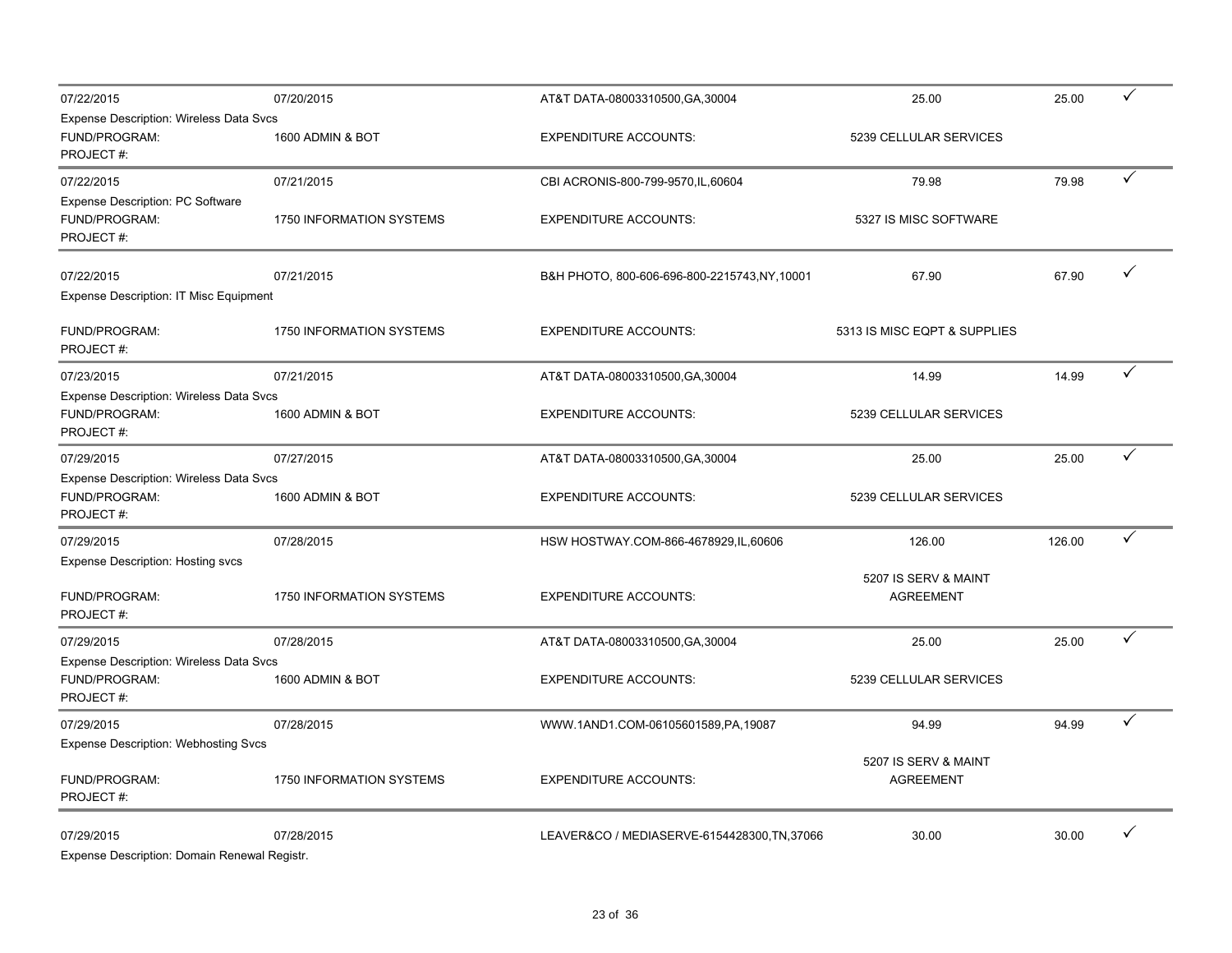|                                                          |                          |                                  | <b>Card Subtotal</b>   | 1,166.62 |   |
|----------------------------------------------------------|--------------------------|----------------------------------|------------------------|----------|---|
| FUND/PROGRAM:<br>PROJECT#:                               | 1600 ADMIN & BOT         | <b>EXPENDITURE ACCOUNTS:</b>     | 5239 CELLULAR SERVICES |          |   |
| Expense Description: Wireless Data Svcs                  |                          |                                  |                        |          |   |
| 07/31/2015                                               | 07/30/2015               | AT&T DATA-08003310500, GA, 30004 | 14.99                  | 14.99    |   |
| PROJECT#:                                                |                          |                                  |                        |          |   |
| Expense Description: Wireless Data Svcs<br>FUND/PROGRAM: | 1600 ADMIN & BOT         | <b>EXPENDITURE ACCOUNTS:</b>     | 5239 CELLULAR SERVICES |          |   |
|                                                          |                          |                                  |                        |          |   |
| 07/31/2015                                               | 07/30/2015               | AT&T DATA-08003310500, GA, 30004 | 14.99                  | 14.99    |   |
| FUND/PROGRAM:<br>PROJECT#:                               | 1600 ADMIN & BOT         | <b>EXPENDITURE ACCOUNTS:</b>     | 5239 CELLULAR SERVICES |          |   |
| Expense Description: Wireless Data Svcs                  |                          |                                  |                        |          |   |
| 07/31/2015                                               | 07/30/2015               | AT&T DATA-08003310500, GA, 30004 | 25.00                  | 25.00    | ✓ |
| PROJECT#:                                                |                          |                                  |                        |          |   |
| Expense Description: Wireless Data Svcs<br>FUND/PROGRAM: | 1600 ADMIN & BOT         | <b>EXPENDITURE ACCOUNTS:</b>     | 5239 CELLULAR SERVICES |          |   |
| 07/31/2015                                               | 07/30/2015               | AT&T DATA-08003310500, GA, 30004 | 14.99                  | 14.99    |   |
| PROJECT#:                                                |                          |                                  |                        |          |   |
| FUND/PROGRAM:                                            | 1750 INFORMATION SYSTEMS | <b>EXPENDITURE ACCOUNTS:</b>     | <b>AGREEMENT</b>       |          |   |
|                                                          |                          |                                  | 5207 IS SERV & MAINT   |          |   |

#### MICHAEL BLIEFERNICH

| Posting<br>Date                               | Transaction<br>Date           | <b>Description</b>                        | Receipt<br>Amount                       | Expense<br>Amount | <b>Reviewed</b> |
|-----------------------------------------------|-------------------------------|-------------------------------------------|-----------------------------------------|-------------------|-----------------|
| 07/23/2015                                    | 07/22/2015                    | TAYLOR PLUMBING INC-WHEELING, IL, 60090   | 2,261.25                                | 849.30            | $\checkmark$    |
| Expense Description: RPZ Repair-Certification |                               |                                           |                                         |                   |                 |
| <b>FUND/PROGRAM:</b><br>PROJECT#:             | 1170 COMMUTER PARKING         | <b>EXPENDITURE ACCOUNTS:</b>              | 5220 MAINT OFF/SPEC<br><b>EQUIPMENT</b> |                   |                 |
| 07/23/2015                                    | 07/22/2015                    | TAYLOR PLUMBING INC-WHEELING, IL, 60090   | 2,261.25                                | 1,411.95          | ν               |
| Expense Description: RPZ Repair-Certification |                               |                                           |                                         |                   |                 |
| FUND/PROGRAM:<br>PROJECT#:                    | 1220 BUILDING SERVICES        | <b>EXPENDITURE ACCOUNTS:</b>              | 5220 MAINT OFF/SPEC<br><b>EQUIPMENT</b> |                   |                 |
| 07/23/2015                                    | 07/22/2015                    | SQ INTERNATIONAL F-LAKE ZURICH, IL, 60047 | 3,159.20                                | 429.20            |                 |
| Expense Description: Fire System Cert.        |                               |                                           |                                         |                   |                 |
| FUND/PROGRAM:<br>PROJECT#:                    | 1320 SENIOR CITIZENS SERVICES | <b>EXPENDITURE ACCOUNTS:</b>              | 5220 MAINT OFF/SPEC<br><b>EQUIPMENT</b> |                   |                 |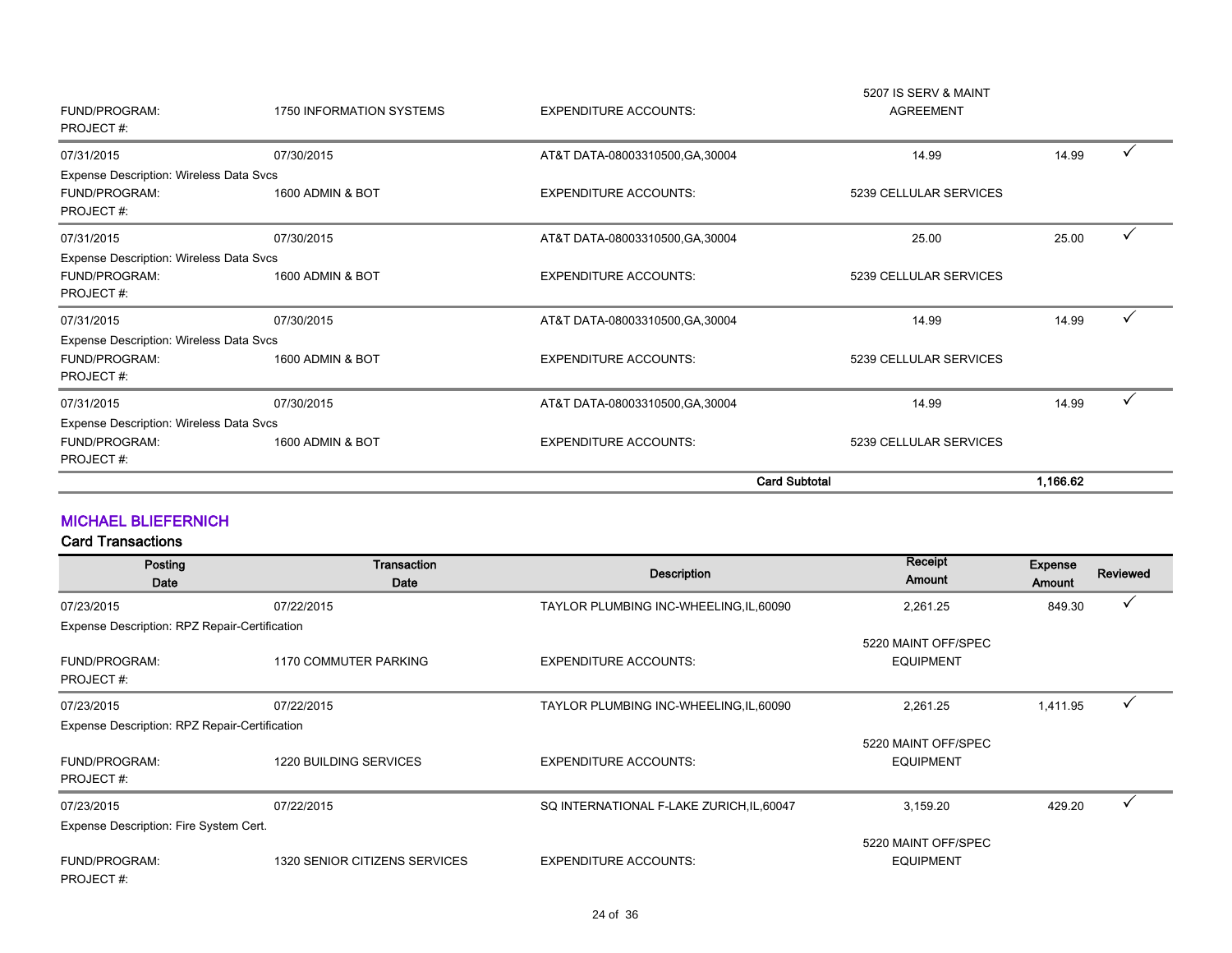| FUND/PROGRAM:                               | 1220 BUILDING SERVICES | <b>EXPENDITURE ACCOUNTS:</b>               | <b>EQUIPMENT</b>                         |          |   |
|---------------------------------------------|------------------------|--------------------------------------------|------------------------------------------|----------|---|
| Expense Description: Water Keys             |                        |                                            | 5315 SMALL TOOLS &                       |          |   |
| 07/28/2015                                  | 07/27/2015             | WW GRAINGER-877-2022594, PA, 15201-1416    | 45.44                                    | 45.44    |   |
| PROJECT#:                                   | 2009-032               |                                            |                                          |          |   |
| FUND/PROGRAM:                               | 1220 BUILDING SERVICES | <b>EXPENDITURE ACCOUNTS:</b>               | 5299 MISC CONTRACTUAL<br><b>SERVICES</b> |          |   |
| Expense Description: Garage Door Repair 233 |                        |                                            |                                          |          |   |
| 07/27/2015                                  | 07/24/2015             | AMERICAN DOOR & DOCK-SCHAUMBURG, IL, 60173 | 1,483.00                                 | 1,483.00 | v |
| PROJECT#:                                   |                        |                                            |                                          |          |   |
| FUND/PROGRAM:                               | 1220 BUILDING SERVICES | <b>EXPENDITURE ACCOUNTS:</b>               | 5220 MAINT OFF/SPEC<br><b>EQUIPMENT</b>  |          |   |
| Expense Description: Fire System Cert.      |                        |                                            |                                          |          |   |
| 07/23/2015                                  | 07/22/2015             | SQ INTERNATIONAL F-LAKE ZURICH, IL, 60047  | 3,159.20                                 | 2,730.00 | ✓ |

### MICHAEL CROTTY

#### Card Transactions

| Posting<br>Date                                                  | Transaction<br>Date       | <b>Description</b>                         | Receipt<br>Amount                      | Expense<br>Amount | Reviewed |
|------------------------------------------------------------------|---------------------------|--------------------------------------------|----------------------------------------|-------------------|----------|
| 07/22/2015                                                       | 07/21/2015                | COOPER'S HAWK WHEELING-WHEELING, IL, 60090 | 32.47                                  | 32.47             |          |
| Expense Description: Lunch Meeting<br>FUND/PROGRAM:<br>PROJECT#: | 1800 HUMAN RESOURCES DEPT | <b>EXPENDITURE ACCOUNTS:</b>               | 5317 MISC OPERATING<br><b>SUPPLIES</b> |                   |          |
| 07/28/2015                                                       | 07/27/2015                | JEWEL #3479-BUFFALO GROVE, IL, 60089       | 62.17                                  | 62.17             |          |
| Expense Description: Board Mtg Refreshments                      |                           |                                            |                                        |                   |          |
| <b>FUND/PROGRAM:</b><br>PROJECT#:                                | 1600 ADMIN & BOT          | <b>EXPENDITURE ACCOUNTS:</b>               | 5317 MISC OPERATING<br><b>SUPPLIES</b> |                   |          |
|                                                                  |                           | <b>Card Subtotal</b>                       |                                        | 94.64             |          |

#### MICHAEL MONDSCHAIN

| Posting<br>Date                                   | Transaction<br>Date | <b>Description</b>                  | Receipt<br>Amount | Expense<br>Amount | Reviewed |
|---------------------------------------------------|---------------------|-------------------------------------|-------------------|-------------------|----------|
| 07/16/2015                                        | 07/14/2015          | AUTHORIZENET-877-4473938, UT, 84003 | 12.99             | 12.99             |          |
| <b>Expense Description: Gateway Fees/Passport</b> |                     |                                     |                   |                   |          |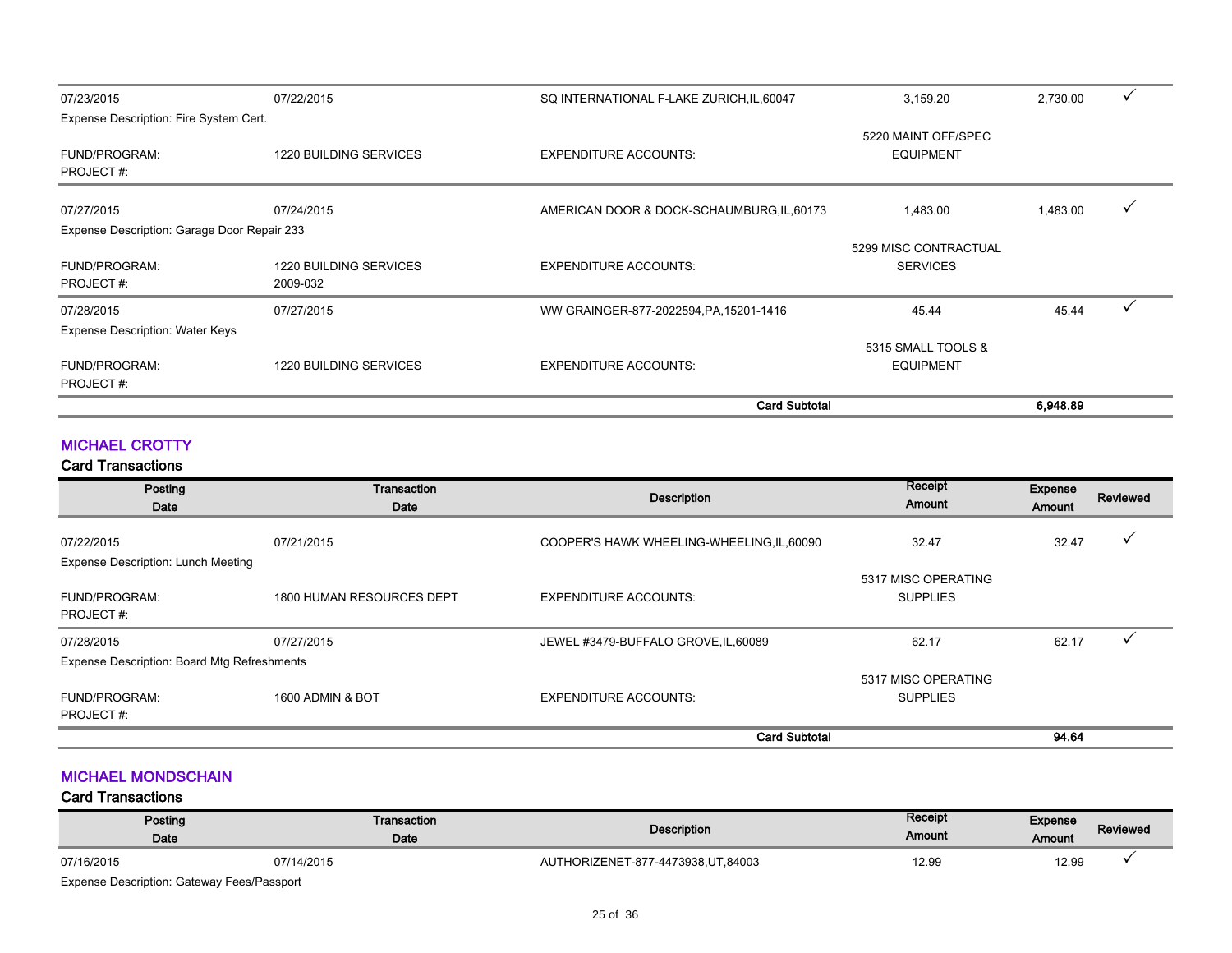| FUND/PROGRAM:<br>PROJECT#:                     | <b>1170 COMMUTER PARKING</b> | <b>EXPENDITURE ACCOUNTS:</b>               | 5236 CREDIT CARD FEES      |        |  |
|------------------------------------------------|------------------------------|--------------------------------------------|----------------------------|--------|--|
| 07/27/2015                                     | 07/24/2015                   | GOVERNMENT FINANCE-312-977-9700, IL, 60601 | 60.02                      | 60.02  |  |
| <b>Expense Description: Reference Books</b>    |                              |                                            |                            |        |  |
| <b>FUND/PROGRAM:</b><br>PROJECT#:              | 1700 FINANCE DEPARTMENT      | <b>EXPENDITURE ACCOUNTS:</b>               | 5302 BOOKS & SUBSCRIPTIONS |        |  |
| 07/27/2015                                     | 07/24/2015                   | GO ROMA-NORTHBROOK, IL, 60062              | 30.93                      | 30.93  |  |
| Expense Description: Lunch Mtg/Trustee Krueger |                              |                                            |                            |        |  |
| <b>FUND/PROGRAM:</b><br>PROJECT#:              | 1700 FINANCE DEPARTMENT      | <b>EXPENDITURE ACCOUNTS:</b>               | 5105 TRAINING              |        |  |
|                                                |                              | <b>Card Subtotal</b>                       |                            | 103.94 |  |

#### MICHAEL SCHROEDER

#### Card Transactions

| Posting<br>Date                              | Transaction<br>Date    | Description                  | Receipt<br>Amount    | Expense<br>Amount | Reviewed |
|----------------------------------------------|------------------------|------------------------------|----------------------|-------------------|----------|
|                                              |                        | LAYSTROM-BUESCHER INC-       |                      |                   |          |
| 07/13/2015                                   | 07/10/2015             | WHEELING, IL, 600900000      | 520.00               | 520.00            |          |
| Expense Description: Replace Door/Friendship |                        |                              |                      |                   |          |
|                                              |                        |                              | 5311 BLDG/GROUNDS    |                   |          |
| FUND/PROGRAM:                                | 1430 FORESTRY DIVISION | <b>EXPENDITURE ACCOUNTS:</b> | <b>MAINTENANCE</b>   |                   |          |
| PROJECT#:                                    | 2003-008               |                              |                      |                   |          |
|                                              |                        |                              | <b>Card Subtotal</b> | 520.00            |          |

#### PETER RODGERS

| Posting                                      | Transaction            | <b>Description</b>                     | Receipt             | Expense | Reviewed |
|----------------------------------------------|------------------------|----------------------------------------|---------------------|---------|----------|
| Date                                         | Date                   |                                        | Amount              | Amount  |          |
| 07/07/2015                                   | 07/06/2015             | B&H PHOTO MOTO-800-606-6969, NY, 10001 | 153.99              | 153.99  |          |
| Expense Description: Drop & Spill Warranty   |                        |                                        |                     |         |          |
|                                              |                        |                                        | 5317 MISC OPERATING |         |          |
| <b>FUND/PROGRAM:</b>                         | 2100 POLICE DEPARTMENT | <b>EXPENDITURE ACCOUNTS:</b>           | <b>SUPPLIES</b>     |         |          |
| PROJECT#:                                    |                        |                                        |                     |         |          |
| 07/15/2015                                   | 07/13/2015             | DOJE S FORENSIC SUP-APOPKA, FL, 32703  | 364.24              | 364.24  |          |
| <b>Expense Description: Misc ET Supplies</b> |                        |                                        |                     |         |          |
|                                              |                        |                                        | 5317 MISC OPERATING |         |          |
| <b>FUND/PROGRAM:</b>                         | 2100 POLICE DEPARTMENT | <b>EXPENDITURE ACCOUNTS:</b>           | <b>SUPPLIES</b>     |         |          |
| PROJECT#:                                    |                        |                                        |                     |         |          |
| 07/20/2015                                   | 07/17/2015             | RIMAGE-09529448144, MN, 55439          | 923.98              | 923.98  |          |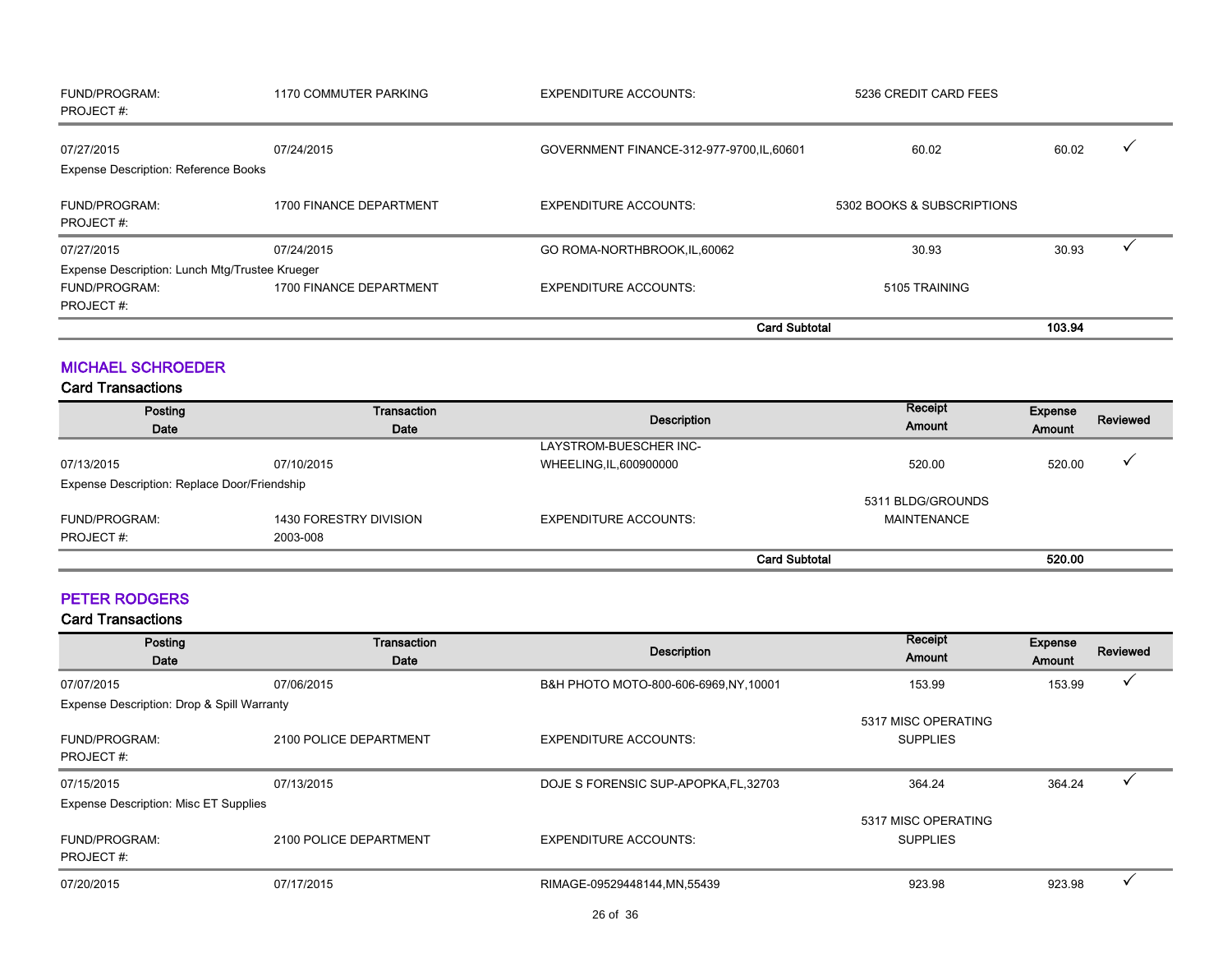Expense Description: Coban Maint Contract

|                                             |                        | <b>Card Subtotal</b>                               |                                        | 1,610.95 |  |
|---------------------------------------------|------------------------|----------------------------------------------------|----------------------------------------|----------|--|
| PROJECT#:                                   |                        |                                                    |                                        |          |  |
| <b>FUND/PROGRAM:</b>                        | 2100 POLICE DEPARTMENT | <b>EXPENDITURE ACCOUNTS:</b>                       | <b>SUPPLIES</b>                        |          |  |
|                                             |                        |                                                    | 5317 MISC OPERATING                    |          |  |
| Expense Description: Squad Car Deoderizer   |                        |                                                    |                                        |          |  |
| 07/28/2015                                  | 07/27/2015             | ZIMMERMANNS ACE HARDWA-BUFFALO<br>GROVE, IL, 60089 | 29.97                                  | 29.97    |  |
| PROJECT#:                                   |                        |                                                    |                                        |          |  |
| FUND/PROGRAM:                               | 2100 POLICE DEPARTMENT | <b>EXPENDITURE ACCOUNTS:</b>                       | 5317 MISC OPERATING<br><b>SUPPLIES</b> |          |  |
| Expense Description: NIK Drug (E) Test Kits |                        |                                                    |                                        |          |  |
| 07/23/2015                                  | 07/20/2015             | PEAVEY CORP.-LENEXA, KS, 66214                     | 124.00                                 | 124.00   |  |
| PROJECT#:                                   |                        |                                                    |                                        |          |  |
| <b>FUND/PROGRAM:</b>                        | 2100 POLICE DEPARTMENT | <b>EXPENDITURE ACCOUNTS:</b>                       | <b>SUPPLIES</b>                        |          |  |
| Expense Description: Squad Car Deoderizer   |                        |                                                    | 5317 MISC OPERATING                    |          |  |
| 07/22/2015                                  | 07/21/2015             | GROVE, IL, 60089                                   | 14.77                                  | 14.77    |  |
|                                             |                        | ZIMMERMANNS ACE HARDWA-BUFFALO                     |                                        |          |  |
| PROJECT#:                                   |                        |                                                    |                                        |          |  |
| FUND/PROGRAM:                               | 2100 POLICE DEPARTMENT | <b>EXPENDITURE ACCOUNTS:</b>                       | <b>AGREEMENT</b>                       |          |  |
|                                             |                        |                                                    | 5207 IS SERV & MAINT                   |          |  |

#### ROSE LEMANIS

| Posting<br>Date                                                         | Transaction<br>Date    | <b>Description</b>                      | Receipt<br><b>Amount</b> | <b>Expense</b><br>Amount | Reviewed |
|-------------------------------------------------------------------------|------------------------|-----------------------------------------|--------------------------|--------------------------|----------|
| 07/08/2015                                                              | 07/06/2015             | LECHNER AND SONS-MT PROSPECT, IL, 60056 | 480.20                   | 96.04                    |          |
| Expense Description: Uniform Items<br>FUND/PROGRAM:<br>PROJECT#:        | 1220 BUILDING SERVICES | <b>EXPENDITURE ACCOUNTS:</b>            | 5106 UNIFORM ALLOWANCE   |                          |          |
| 07/08/2015                                                              | 07/06/2015             | LECHNER AND SONS-MT PROSPECT, IL, 60056 | 480.20                   | 96.04                    | √        |
| Expense Description: Uniform Items<br>FUND/PROGRAM:<br>PROJECT#:        | 1420 STREETS DIVISION  | <b>EXPENDITURE ACCOUNTS:</b>            | 5106 UNIFORM ALLOWANCE   |                          |          |
| 07/08/2015                                                              | 07/06/2015             | LECHNER AND SONS-MT PROSPECT, IL, 60056 | 480.20                   | 96.04                    |          |
| Expense Description: Uniform Items<br><b>FUND/PROGRAM:</b><br>PROJECT#: | 1430 FORESTRY DIVISION | <b>EXPENDITURE ACCOUNTS:</b>            | 5106 UNIFORM ALLOWANCE   |                          |          |
| 07/08/2015<br>Expense Description: Uniform Items                        | 07/06/2015             | LECHNER AND SONS-MT PROSPECT, IL, 60056 | 480.20                   | 96.04                    | $\cdot$  |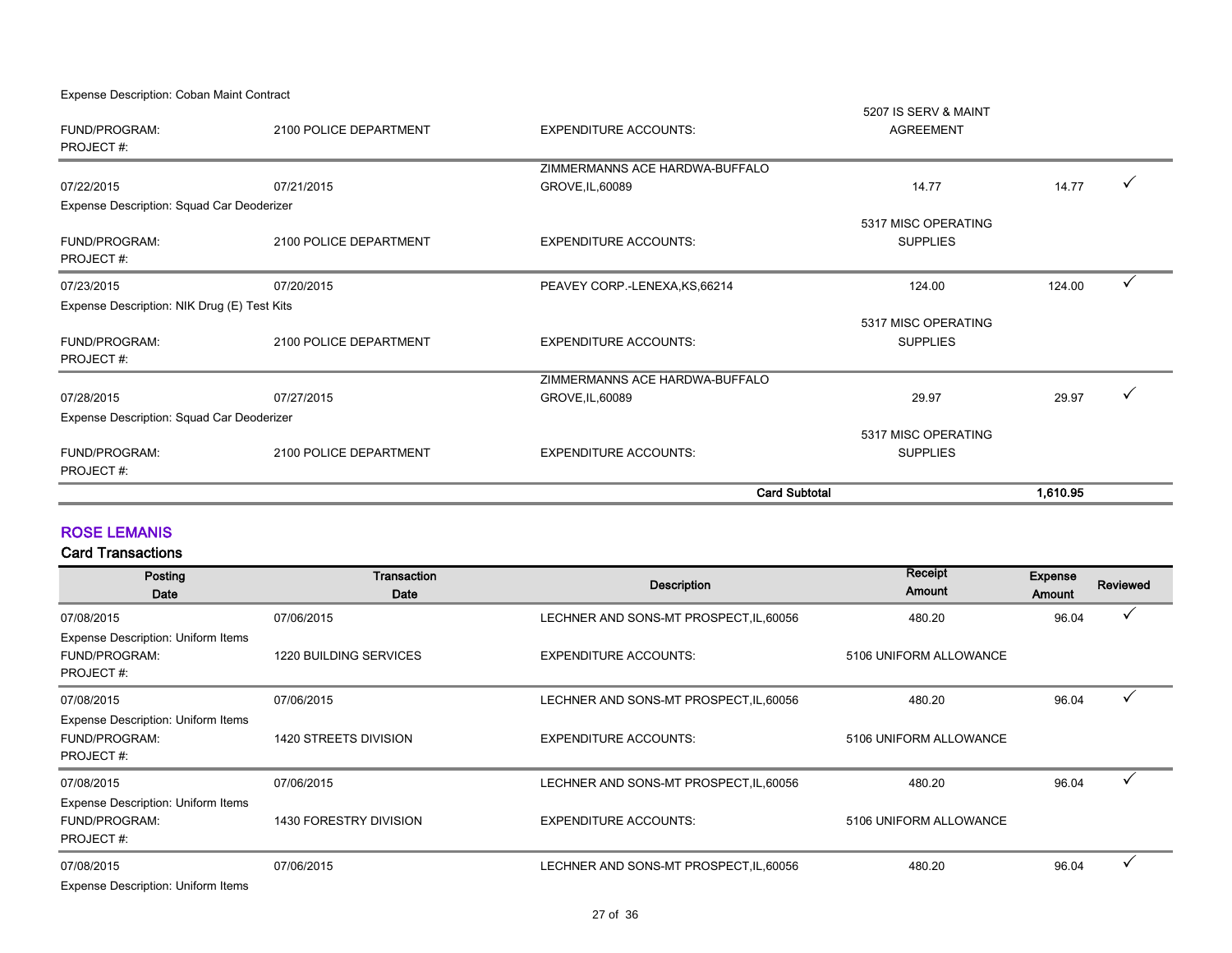| FUND/PROGRAM:<br>PROJECT#:                                                 | 4100 WATER DIVISION             | <b>EXPENDITURE ACCOUNTS:</b><br>5106 UNIFORM ALLOWANCE |                                         |          |              |
|----------------------------------------------------------------------------|---------------------------------|--------------------------------------------------------|-----------------------------------------|----------|--------------|
| 07/08/2015<br><b>Expense Description: Uniform Items</b>                    | 07/06/2015                      | LECHNER AND SONS-MT PROSPECT, IL, 60056                | 480.20                                  | 96.04    | ✓            |
| FUND/PROGRAM:<br>PROJECT#:                                                 | 4200 SEWER DIVISION             | <b>EXPENDITURE ACCOUNTS:</b>                           | 5106 UNIFORM ALLOWANCE                  |          |              |
| 07/13/2015                                                                 | 07/09/2015                      | PATTEN ELMHURST RENTAL-06302794400,IL,60126            | 1,060.00                                | 1,060.00 |              |
| <b>Expense Description: Tower Lights</b><br>FUND/PROGRAM:<br>PROJECT#:     | 1140 SPECIAL EVENTS<br>2015-018 | <b>EXPENDITURE ACCOUNTS:</b>                           | 5233 RENTAL EQUIPMENT                   |          |              |
| 07/17/2015<br><b>Expense Description: Insect Repellent</b>                 | 07/16/2015                      | AMAZON.COM-AMZN.COM/BILL, WA, 98101                    | 30.33                                   | 10.11    | $\checkmark$ |
| FUND/PROGRAM:<br>PROJECT#:                                                 | 1220 BUILDING SERVICES          | <b>EXPENDITURE ACCOUNTS:</b>                           | 5319 PROTECTIVE CLOTHING                |          |              |
| 07/17/2015<br><b>Expense Description: Insect Repellent</b>                 | 07/16/2015                      | AMAZON.COM-AMZN.COM/BILL, WA, 98101                    | 30.33                                   | 10.11    | $\checkmark$ |
| FUND/PROGRAM:<br>PROJECT#:                                                 | 4100 WATER DIVISION             | <b>EXPENDITURE ACCOUNTS:</b>                           | 5319 PROTECTIVE CLOTHING                |          |              |
| 07/17/2015                                                                 | 07/16/2015                      | AMAZON.COM-AMZN.COM/BILL, WA, 98101                    | 30.33                                   | 10.11    | ✓            |
| <b>Expense Description: Insect Repellent</b><br>FUND/PROGRAM:<br>PROJECT#: | 4200 SEWER DIVISION             | <b>EXPENDITURE ACCOUNTS:</b>                           | 5320 STREET SIGNS                       |          |              |
| 07/20/2015                                                                 | 07/18/2015                      | AMAZON.COM-AMZN.COM/BILL, WA, 98101                    | 115.12                                  | 115.12   | $\checkmark$ |
| Expense Description: Light Cable<br>FUND/PROGRAM:<br>PROJECT#:             | 1220 BUILDING SERVICES          | <b>EXPENDITURE ACCOUNTS:</b>                           | 5311 BLDG/GROUNDS<br><b>MAINTENANCE</b> |          |              |
| 07/24/2015                                                                 | 07/23/2015                      | AMAZON MKTPLACE PMTS-<br>AMZN.COM/BILL, WA, 98109      | 6.99                                    | 6.99     |              |
| <b>Expense Description: Office Supplies</b><br>FUND/PROGRAM:<br>PROJECT#:  | 1500 PUBLIC WORKS ADMINISTRATI  | <b>EXPENDITURE ACCOUNTS:</b>                           | 5318 OFFICE SUPPLIES                    |          |              |
| 07/27/2015                                                                 | 07/24/2015                      | RED WING SHOE STORE-ARLINGTON HEI, IL, 60005           | 463.22                                  | 231.61   | $\checkmark$ |
| <b>Expense Description: Steel Toe Boots</b><br>FUND/PROGRAM:<br>PROJECT#:  | 4100 WATER DIVISION             | <b>EXPENDITURE ACCOUNTS:</b>                           | 5106 UNIFORM ALLOWANCE                  |          |              |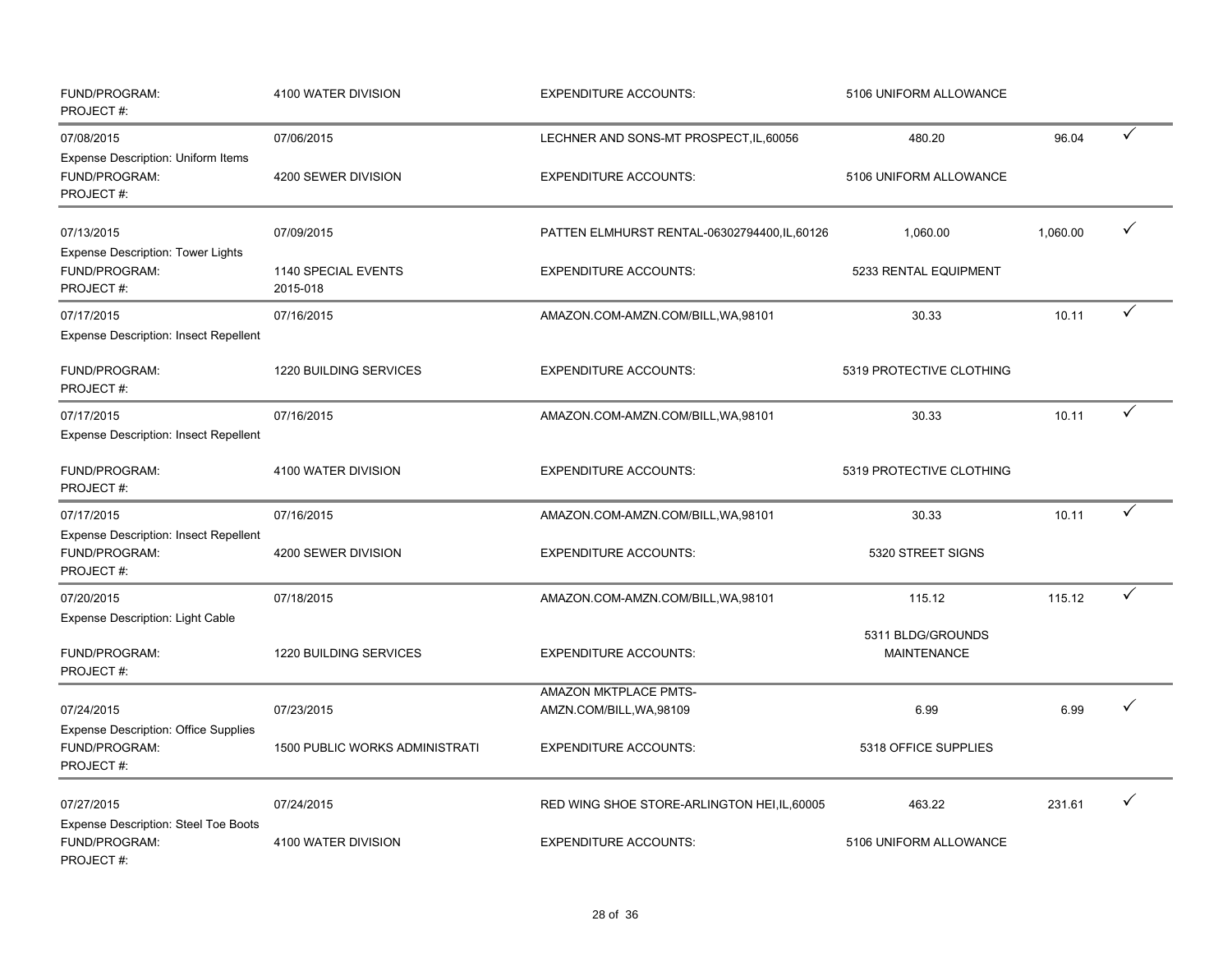| 07/27/2015                                                                | 07/24/2015                            | RED WING SHOE STORE-ARLINGTON HEI, IL, 60005 | 463.22                   | 231.61 | ✓            |
|---------------------------------------------------------------------------|---------------------------------------|----------------------------------------------|--------------------------|--------|--------------|
| <b>Expense Description: Steel Toe Boots</b><br>FUND/PROGRAM:<br>PROJECT#: | 4200 SEWER DIVISION                   | <b>EXPENDITURE ACCOUNTS:</b>                 | 5106 UNIFORM ALLOWANCE   |        |              |
|                                                                           |                                       | AMAZON MKTPLACE PMTS-                        |                          |        |              |
| 07/27/2015                                                                | 07/24/2015                            | AMZN.COM/BILL, WA, 98109                     | 18.03                    | 18.03  | ✓            |
| <b>Expense Description: Coffee Stirrers</b><br>FUND/PROGRAM:<br>PROJECT#: | 1220 BUILDING SERVICES                | <b>EXPENDITURE ACCOUNTS:</b>                 | 5215 JANITORIAL SERVICES |        |              |
|                                                                           |                                       | AMAZON MKTPLACE PMTS-                        |                          |        |              |
| 07/27/2015                                                                | 07/24/2015                            | AMZN.COM/BILL, WA, 98109                     | 18.01                    | 18.01  |              |
| <b>Expense Description: Coffee Stirrers</b><br>FUND/PROGRAM:<br>PROJECT#: | 1220 BUILDING SERVICES                | <b>EXPENDITURE ACCOUNTS:</b>                 | 5215 JANITORIAL SERVICES |        |              |
| 07/27/2015                                                                | 07/24/2015                            | OFFICE DEPOT #1105-800-463-3768, IL, 60188   | 259.81                   | 259.81 | ✓            |
| <b>Expense Description: Office Supplies</b><br>FUND/PROGRAM:<br>PROJECT#: | 1500 PUBLIC WORKS ADMINISTRATI        | <b>EXPENDITURE ACCOUNTS:</b>                 | 5318 OFFICE SUPPLIES     |        |              |
| 07/28/2015                                                                | 07/27/2015                            | OFFICE DEPOT #1105-800-463-3768, IL, 60188   | 17.30                    | 17.30  | ✓            |
| <b>Expense Description: Office Supplies</b><br>FUND/PROGRAM:<br>PROJECT#: | 1500 PUBLIC WORKS ADMINISTRATI        | <b>EXPENDITURE ACCOUNTS:</b>                 | 5318 OFFICE SUPPLIES     |        |              |
| 07/30/2015                                                                | 07/28/2015                            | OFFICE DEPOT #1105-800-463-3768, IL, 60188   | (8.31)                   | (8.31) | $\checkmark$ |
| Expense Description: Refund-Return<br>FUND/PROGRAM:<br>PROJECT#:          | <b>1500 PUBLIC WORKS ADMINISTRATI</b> | <b>EXPENDITURE ACCOUNTS:</b>                 | 5318 OFFICE SUPPLIES     |        |              |
| 07/30/2015                                                                | 07/29/2015                            | AMERICAN PUBLIC WORKS-08164726100, MO, 84108 | 67.50                    | 67.50  | ✓            |
| Expense Description: APWA Membership-MJ<br>FUND/PROGRAM:<br>PROJECT#:     | <b>1500 PUBLIC WORKS ADMINISTRATI</b> | <b>EXPENDITURE ACCOUNTS:</b>                 | 5222 MEMBERSHIP DUES     |        |              |
| 07/31/2015<br>Expense Description: After Bite Relief                      | 07/31/2015                            | AMAZON.COM-AMZN.COM/BILL, WA, 98101          | 28.59                    | 14.30  | ✓            |
| FUND/PROGRAM:<br>PROJECT#:                                                | 4100 WATER DIVISION                   | <b>EXPENDITURE ACCOUNTS:</b>                 | 5319 PROTECTIVE CLOTHING |        |              |
| 07/31/2015                                                                | 07/31/2015                            | AMAZON.COM-AMZN.COM/BILL, WA, 98101          | 28.59                    | 14.29  | ✓            |
| Expense Description: After Bite Relief                                    |                                       |                                              |                          |        |              |
| FUND/PROGRAM:                                                             | 4200 SEWER DIVISION                   | <b>EXPENDITURE ACCOUNTS:</b>                 | 5319 PROTECTIVE CLOTHING |        |              |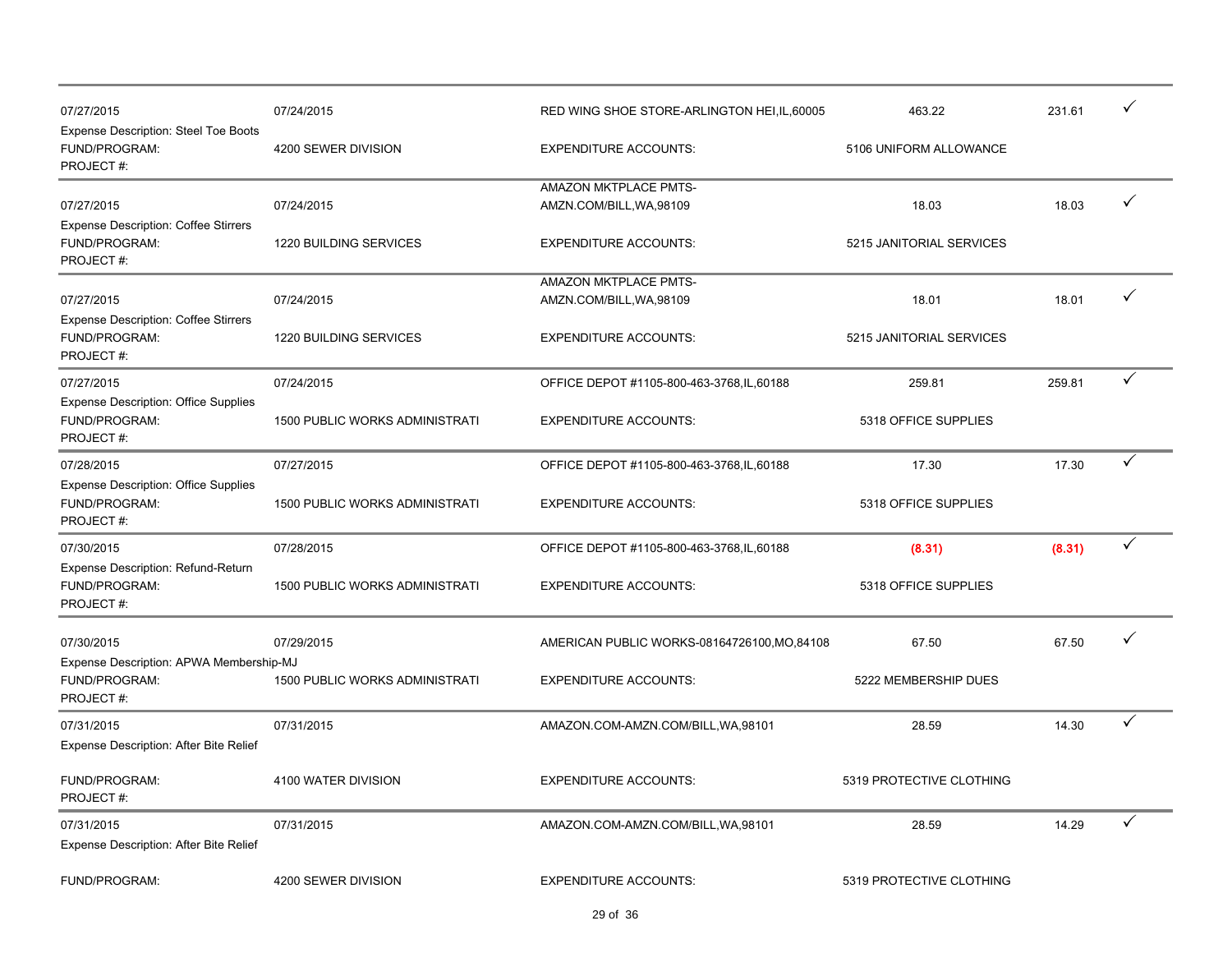| <b>Card Subtotal</b> | 2.556.79<br>. |
|----------------------|---------------|
|                      |               |

#### SCOTT WILSON

| Posting<br><b>Date</b>                     | Transaction<br>Date    | <b>Description</b>             | Receipt<br>Amount                      | Expense<br><b>Amount</b> | Reviewed     |
|--------------------------------------------|------------------------|--------------------------------|----------------------------------------|--------------------------|--------------|
|                                            |                        | EL COR INDUSTRIES INC-PROSPECT |                                        |                          |              |
| 07/16/2015                                 | 07/14/2015             | <b>HEIG, IL, 60070</b>         | 120.86                                 | 120.86                   | ✓            |
| Expense Description: Led Beacon/#145       |                        |                                |                                        |                          |              |
| FUND/PROGRAM:<br>PROJECT#:                 | 1420 STREETS DIVISION  | <b>EXPENDITURE ACCOUNTS:</b>   | 5310 VEHICLE MAINTENANCE               |                          |              |
|                                            |                        | EL COR INDUSTRIES INC-PROSPECT |                                        |                          |              |
| 07/17/2015                                 | 07/15/2015             | HEIG, IL, 60070                | 15.88                                  | 15.88                    |              |
| <b>Expense Description: Toggle Switch</b>  |                        |                                |                                        |                          |              |
| FUND/PROGRAM:<br>PROJECT#:                 | 2200 FIRE DEPARTMENT   | <b>EXPENDITURE ACCOUNTS:</b>   | 5310 VEHICLE MAINTENANCE               |                          |              |
|                                            |                        | EL COR INDUSTRIES INC-PROSPECT |                                        |                          |              |
| 07/23/2015                                 | 07/21/2015             | <b>HEIG, IL, 60070</b>         | 244.03                                 | 244.03                   |              |
| Expense Description: Squad Car Setup Parts |                        |                                |                                        |                          |              |
| FUND/PROGRAM:<br>PROJECT#:                 | 2100 POLICE DEPARTMENT | <b>EXPENDITURE ACCOUNTS:</b>   | 5310 VEHICLE MAINTENANCE               |                          |              |
|                                            |                        | EL COR INDUSTRIES INC-PROSPECT |                                        |                          |              |
| 07/23/2015                                 | 07/21/2015             | HEIG, IL, 60070                | 284.22                                 | 284.22                   | ✓            |
| Expense Description: Chemical Room Stock   |                        |                                |                                        |                          |              |
| FUND/PROGRAM:<br>PROJECT#:                 | 1240 FLEET SERVICES    | <b>EXPENDITURE ACCOUNTS:</b>   | 5303 CHEMICALS                         |                          |              |
|                                            |                        | EL COR INDUSTRIES INC-PROSPECT |                                        |                          |              |
| 07/23/2015                                 | 07/21/2015             | HEIG, IL, 60070                | 357.38                                 | 357.38                   | $\checkmark$ |
| Expense Description: Parts Room Stock      |                        |                                |                                        |                          |              |
| FUND/PROGRAM:<br>PROJECT#:                 | 1240 FLEET SERVICES    | <b>EXPENDITURE ACCOUNTS:</b>   | 5317 MISC OPERATING<br><b>SUPPLIES</b> |                          |              |
|                                            |                        | EL COR INDUSTRIES INC-PROSPECT |                                        |                          |              |
| 07/23/2015                                 | 07/21/2015             | <b>HEIG, IL, 60070</b>         | 82.79                                  | 82.79                    | $\checkmark$ |
| Expense Description: Parts Room Stock      |                        |                                |                                        |                          |              |
| FUND/PROGRAM:<br>PROJECT#:                 | 1240 FLEET SERVICES    | <b>EXPENDITURE ACCOUNTS:</b>   | 5317 MISC OPERATING<br><b>SUPPLIES</b> |                          |              |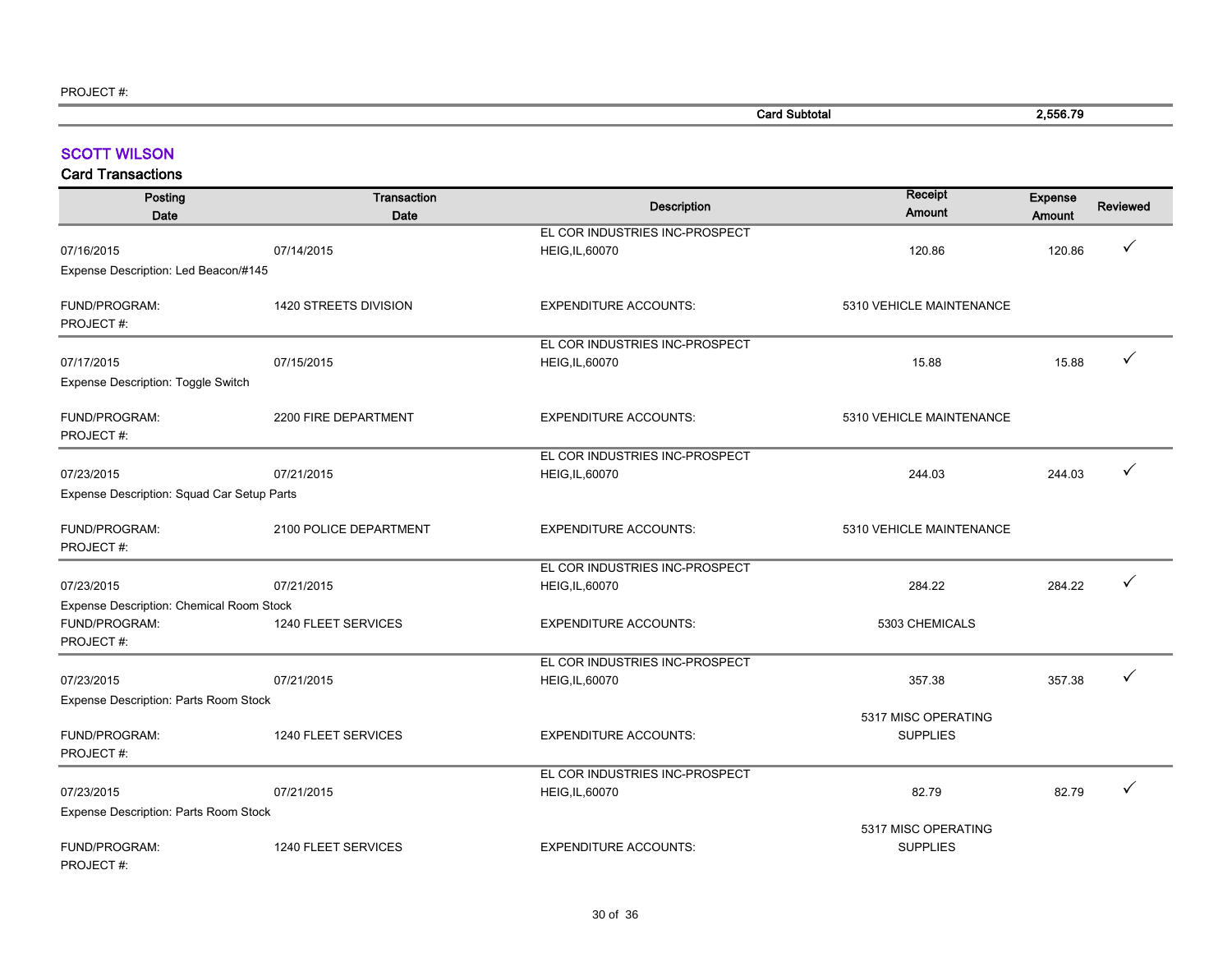| Subtotal<br>∹aro | .105.16 |
|------------------|---------|
|                  |         |

#### SEAN LINDSAY

#### Card Transactions

| Posting                                  | Transaction                   |                                | Receipt            | Expense | Reviewed                |
|------------------------------------------|-------------------------------|--------------------------------|--------------------|---------|-------------------------|
| Date                                     | Date                          | <b>Description</b>             | Amount             | Amount  |                         |
|                                          |                               | BANNER PLUMBING SUPPLY-BUFFALO |                    |         |                         |
| 07/31/2015                               | 07/30/2015                    | GROVE, IL, 60089               | 578.50             | 578.50  | $\overline{\mathbf{v}}$ |
| <b>Expense Description: Water Heater</b> |                               |                                |                    |         |                         |
|                                          |                               |                                | 5311 BLDG/GROUNDS  |         |                         |
| FUND/PROGRAM:                            | 1320 SENIOR CITIZENS SERVICES | <b>EXPENDITURE ACCOUNTS:</b>   | <b>MAINTENANCE</b> |         |                         |
| PROJECT#:                                |                               |                                |                    |         |                         |
|                                          |                               | <b>Card Subtotal</b>           |                    | 578.50  |                         |

#### SHARI MATTHEWS HUIZAR

Card Transactions

| Posting                                          | Transaction                   | Receipt                                    |                          | Expense |                 |
|--------------------------------------------------|-------------------------------|--------------------------------------------|--------------------------|---------|-----------------|
| Date                                             | Date                          | <b>Description</b>                         | Amount                   | Amount  | <b>Reviewed</b> |
|                                                  |                               | THE WEBSTAURANT STORE-717-392-             |                          |         |                 |
| 07/06/2015                                       | 07/02/2015                    | 7472, PA, 17602                            | 35.46                    | 35.46   |                 |
| <b>Expense Description: Party Supplies</b>       |                               |                                            |                          |         |                 |
| FUND/PROGRAM:<br>PROJECT#:                       | 1320 SENIOR CITIZENS SERVICES | <b>EXPENDITURE ACCOUNTS:</b>               | 5297 PROGRAMS/ACTIVITIES |         |                 |
| 07/22/2015                                       | 07/22/2015                    | CLKBANK COM_RZGS82EK-800-390-6035,ID,83702 | 21.20                    | 21.20   |                 |
| Expense Description: New Font Software           |                               |                                            |                          |         |                 |
| FUND/PROGRAM:                                    | 1320 SENIOR CITIZENS SERVICES | <b>EXPENDITURE ACCOUNTS:</b>               | 5318 OFFICE SUPPLIES     |         |                 |
| PROJECT#:                                        |                               |                                            |                          |         |                 |
|                                                  |                               | AMAZON MKTPLACE PMTS-                      |                          |         |                 |
| 07/23/2015                                       | 07/22/2015                    | AMZN.COM/BILL, WA, 98109                   | 40.94                    | 40.94   |                 |
| <b>Expense Description: Anniv Party Supplies</b> |                               |                                            |                          |         |                 |
| FUND/PROGRAM:<br>PROJECT#:                       | 1320 SENIOR CITIZENS SERVICES | <b>EXPENDITURE ACCOUNTS:</b>               | 5297 PROGRAMS/ACTIVITIES |         |                 |
|                                                  |                               | <b>Card Subtotal</b>                       |                          | 97.60   |                 |
|                                                  |                               |                                            |                          |         |                 |

STEPHEN D KRAUS

| Posting<br>Date | insaction<br>- 11<br>Date | <b>Description</b> | Receipt<br>Amount | <b>Expense</b><br>Amount | Reviewed |
|-----------------|---------------------------|--------------------|-------------------|--------------------------|----------|
|                 |                           |                    |                   |                          |          |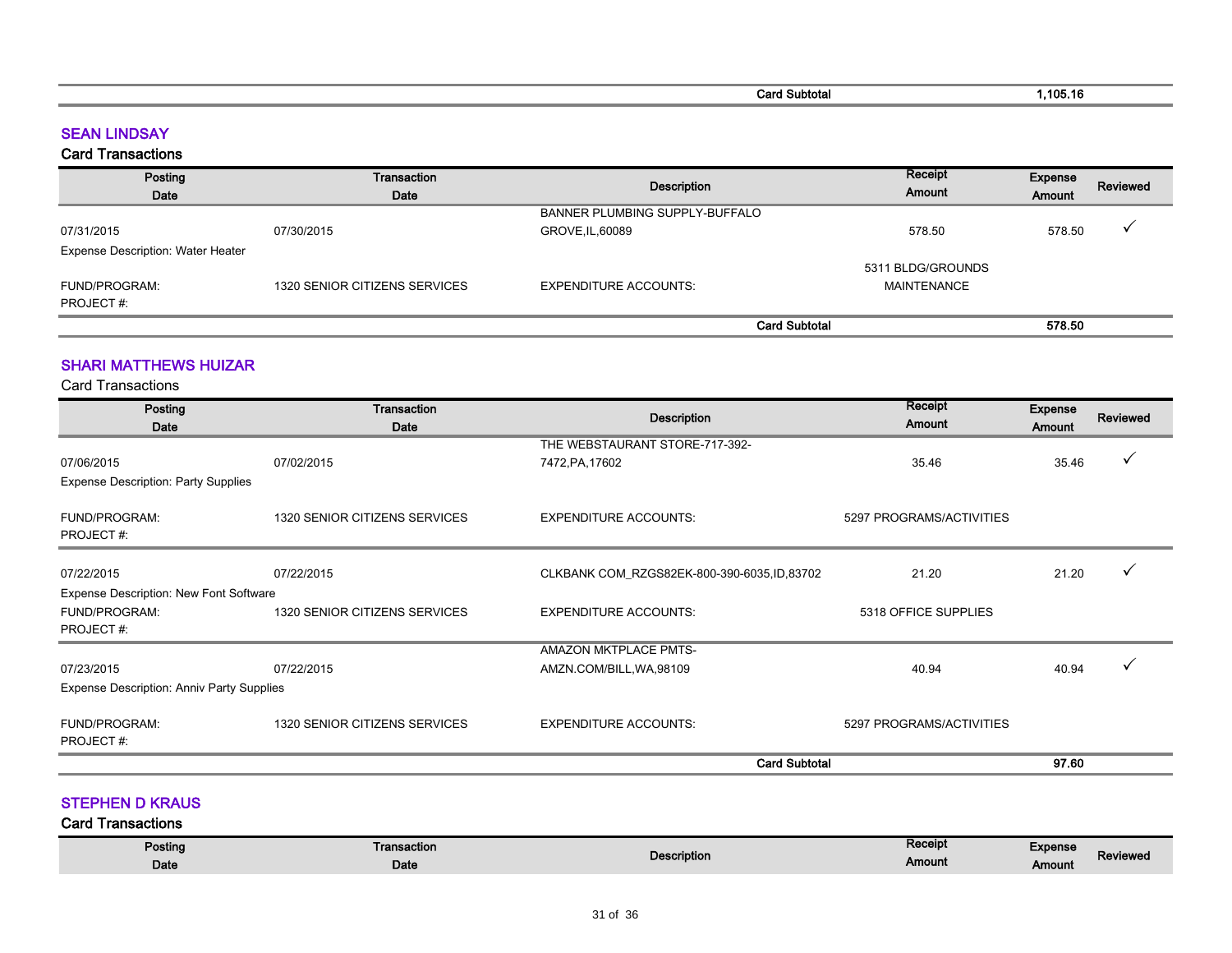| 07/09/2015                                        | 07/08/2015          | WW GRAINGER-877-2022594, PA, 15201-1416  | 380.98                               | 380.98 |  |
|---------------------------------------------------|---------------------|------------------------------------------|--------------------------------------|--------|--|
| Expense Description: Sump Pump                    |                     |                                          |                                      |        |  |
| FUND/PROGRAM:<br>PROJECT#:                        | 4100 WATER DIVISION | <b>EXPENDITURE ACCOUNTS:</b>             | 5243 PUMPHOUSE<br><b>MAINTENANCE</b> |        |  |
| 07/10/2015<br>Expense Description: 2" Check Valve | 07/08/2015          | MENARDS LONG GROVE-LONG GROVE, IL, 60047 | 16.19                                | 16.19  |  |
| FUND/PROGRAM:<br>PROJECT#:                        | 4100 WATER DIVISION | <b>EXPENDITURE ACCOUNTS:</b>             | 5243 PUMPHOUSE<br><b>MAINTENANCE</b> |        |  |
|                                                   |                     | <b>Card Subtotal</b>                     |                                      | 397.17 |  |

#### THOMAS LUEDERS

Card Transactions

| Posting                                          | Transaction         |                                          | Receipt                                 | Expense       |                 |
|--------------------------------------------------|---------------------|------------------------------------------|-----------------------------------------|---------------|-----------------|
| Date                                             | Date                | <b>Description</b>                       | Amount                                  | <b>Amount</b> | <b>Reviewed</b> |
|                                                  |                     | THE HOME DEPOT 1913-MT                   |                                         |               |                 |
| 07/10/2015                                       | 07/08/2015          | PROSPECT, IL, 600560000                  | 108.93                                  | 108.93        |                 |
| <b>Expense Description: PREEN Weed Preventer</b> |                     |                                          |                                         |               |                 |
| FUND/PROGRAM:<br>PROJECT#:                       | 4100 WATER DIVISION | <b>EXPENDITURE ACCOUNTS:</b>             | 5311 BLDG/GROUNDS<br><b>MAINTENANCE</b> |               |                 |
| 07/17/2015                                       | 07/15/2015          | FULLIFE SAFETY CENTER-ROSELLE, IL, 60172 | 259.00                                  | 259.00        |                 |
| Expense Description: Gas Monitor Battery Pack    |                     |                                          |                                         |               |                 |
| <b>FUND/PROGRAM:</b><br>PROJECT#:                | 4200 SEWER DIVISION | <b>EXPENDITURE ACCOUNTS:</b>             | 5220 MAINT OFF/SPEC<br><b>EQUIPMENT</b> |               |                 |
| 07/20/2015                                       | 07/17/2015          | FASTENAL COMPANY01-WHEELING,IL,60090     | 349.81                                  | 349.81        | ✓               |
| <b>Expense Description: Bolts</b>                |                     |                                          |                                         |               |                 |
| <b>FUND/PROGRAM:</b><br>PROJECT#:                | 4100 WATER DIVISION | <b>EXPENDITURE ACCOUNTS:</b>             | 5344 WATER MAIN<br><b>MAINTENANCE</b>   |               |                 |
|                                                  |                     | <b>Card Subtotal</b>                     |                                         | 717.74        |                 |

#### TY JOHNSON

| Posting<br>Date | Transaction<br>Date | <b>Description</b>                         | Receipt<br>Amount | <b>Expense</b><br>Amount | <b>Reviewed</b> |
|-----------------|---------------------|--------------------------------------------|-------------------|--------------------------|-----------------|
| 07/09/2015      | 07/08/2015          | SHERWIN WILLIAMS #3711-WHEELING, IL, 60090 | 93.39             | 14.96                    |                 |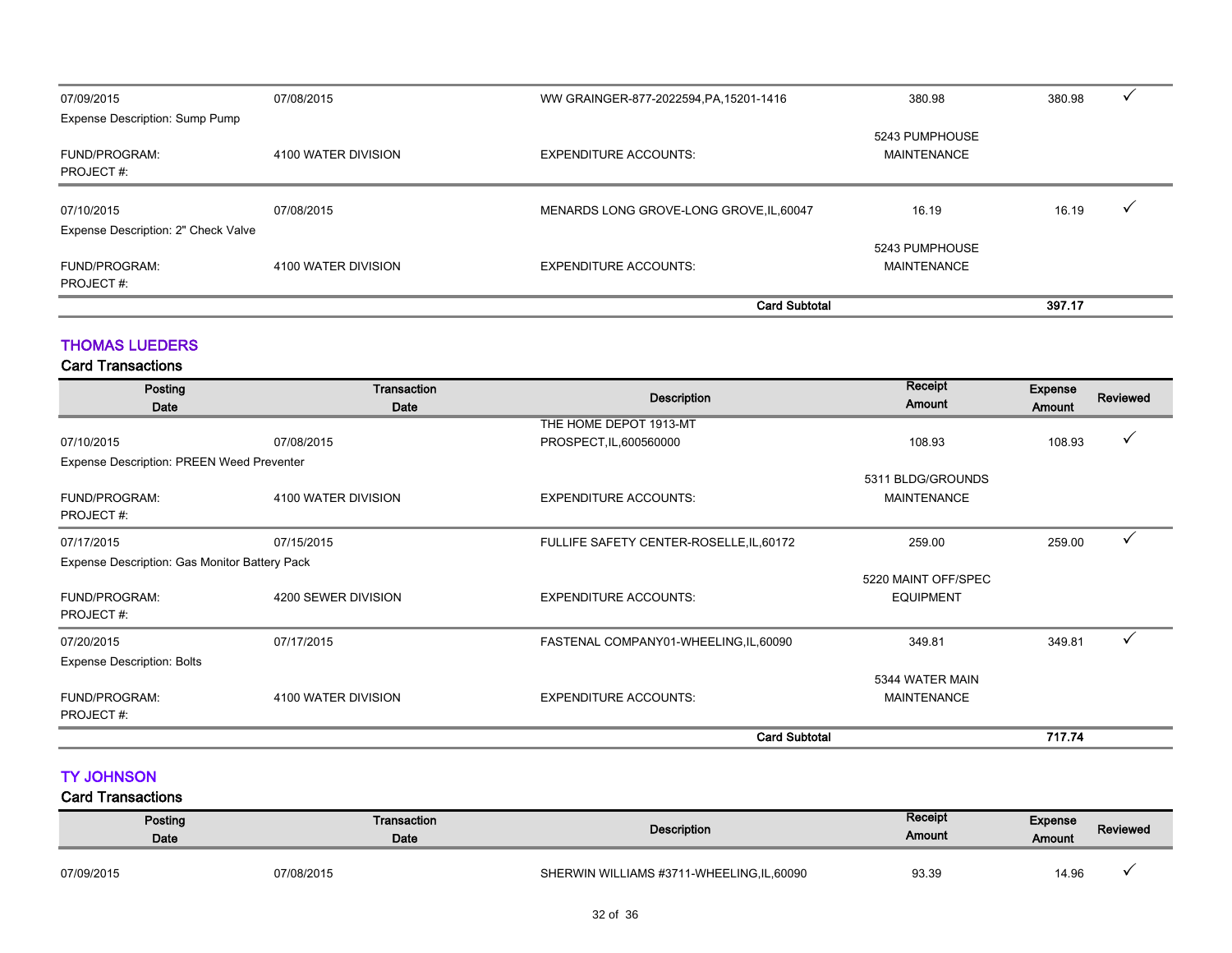Expense Description: Roller Covers

| FUND/PROGRAM:<br>PROJECT#:                                              | <b>1220 BUILDING SERVICES</b>      | <b>EXPENDITURE ACCOUNTS:</b>               | 5315 SMALL TOOLS &<br><b>EQUIPMENT</b>  |          |              |
|-------------------------------------------------------------------------|------------------------------------|--------------------------------------------|-----------------------------------------|----------|--------------|
| 07/09/2015<br>Expense Description: Paint/Thinner                        | 07/08/2015                         | SHERWIN WILLIAMS #3711-WHEELING, IL, 60090 | 93.39                                   | 78.43    | ✓            |
| FUND/PROGRAM:<br>PROJECT#:                                              | 1220 BUILDING SERVICES             | <b>EXPENDITURE ACCOUNTS:</b>               | 5303 CHEMICALS                          |          |              |
| 07/10/2015<br>Expense Description: F/A Batteries                        | 07/09/2015                         | ECOMELECTRO-7185047348,NY,11220            | 31.45                                   | 31.45    | $\checkmark$ |
| FUND/PROGRAM:<br>PROJECT#:                                              | 1320 SENIOR CITIZENS SERVICES      | <b>EXPENDITURE ACCOUNTS:</b>               | 5220 MAINT OFF/SPEC<br><b>EQUIPMENT</b> |          |              |
| 07/13/2015                                                              | 07/10/2015                         | LAB DEVELOPMENT-BUFFALO GROVE, IL, 60089   | 660.60                                  | 660.60   |              |
| <b>Expense Description: Light Fixture</b><br>FUND/PROGRAM:<br>PROJECT#: | 1430 FORESTRY DIVISION<br>2003-008 | <b>EXPENDITURE ACCOUNTS:</b>               | 5311 BLDG/GROUNDS<br><b>MAINTENANCE</b> |          |              |
| 07/13/2015                                                              | 07/10/2015                         | FASTENAL COMPANY01-WHEELING,IL,60090       | 6.36                                    | 6.36     | $\checkmark$ |
| <b>Expense Description: S.S Bolts</b><br>FUND/PROGRAM:<br>PROJECT#:     | 1320 SENIOR CITIZENS SERVICES      | <b>EXPENDITURE ACCOUNTS:</b>               | 5311 BLDG/GROUNDS<br><b>MAINTENANCE</b> |          |              |
| 07/15/2015                                                              | 07/14/2015                         | JC LICHT #1261-MOUNT PROSPEC, IL, 60056    | 301.85                                  | 301.85   | $\checkmark$ |
| Expense Description: Paint/ Thinner<br>FUND/PROGRAM:<br>PROJECT#:       | 1220 BUILDING SERVICES             | <b>EXPENDITURE ACCOUNTS:</b>               | 5303 CHEMICALS                          |          |              |
| 07/15/2015                                                              | 07/14/2015                         | JC LICHT #1261-MOUNT PROSPEC, IL, 60056    | (301.85)                                | (301.85) | $\checkmark$ |
| <b>Expense Description: Credit Refund</b><br>FUND/PROGRAM:<br>PROJECT#: | 1220 BUILDING SERVICES             | <b>EXPENDITURE ACCOUNTS:</b>               | 5303 CHEMICALS                          |          |              |
| 07/15/2015                                                              | 07/14/2015                         | JC LICHT #1261-MOUNT PROSPEC, IL, 60056    | 346.50                                  | 340.92   | ✓            |
| Expense Description: Paint/Thinner<br>FUND/PROGRAM:<br>PROJECT#:        | 1220 BUILDING SERVICES             | <b>EXPENDITURE ACCOUNTS:</b>               | 5303 CHEMICALS                          |          |              |
| 07/15/2015                                                              | 07/14/2015                         | JC LICHT #1261-MOUNT PROSPEC, IL, 60056    | 346.50                                  | 5.58     |              |
| <b>Expense Description: Wire Brushes</b><br>FUND/PROGRAM:               | <b>1220 BUILDING SERVICES</b>      | <b>EXPENDITURE ACCOUNTS:</b>               | 5315 SMALL TOOLS &<br><b>EQUIPMENT</b>  |          |              |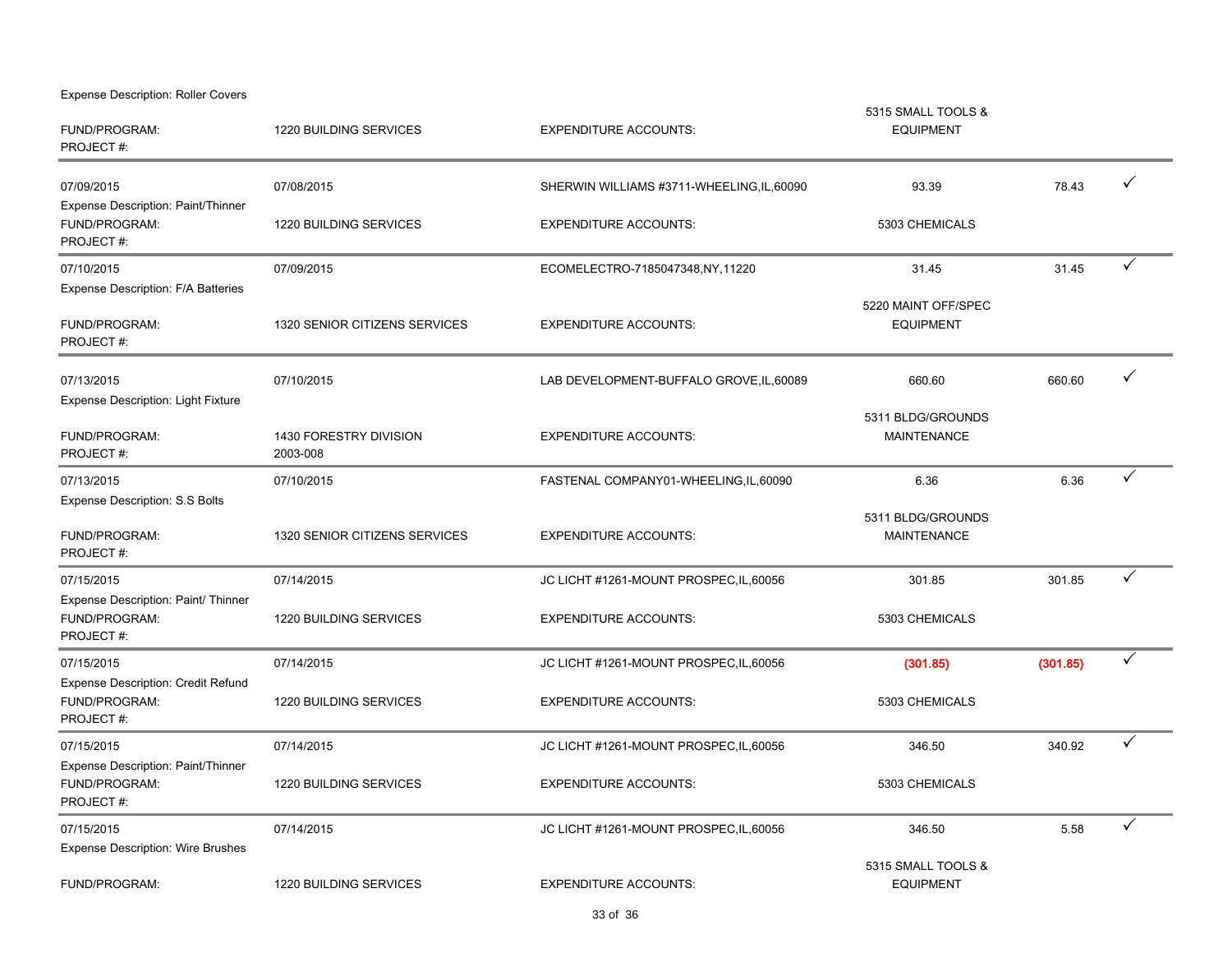PROJECT #:

| 07/22/2015                                                      | 07/21/2015                    | SHERWIN WILLIAMS #3711-WHEELING, IL, 60090 | 227.50                                 | 219.95   | ✓ |
|-----------------------------------------------------------------|-------------------------------|--------------------------------------------|----------------------------------------|----------|---|
| <b>Expense Description: Paint</b><br>FUND/PROGRAM:<br>PROJECT#: | 1220 BUILDING SERVICES        | <b>EXPENDITURE ACCOUNTS:</b>               | 5303 CHEMICALS                         |          |   |
| 07/22/2015                                                      | 07/21/2015                    | SHERWIN WILLIAMS #3711-WHEELING, IL, 60090 | 227.50                                 | 7.55     | ✓ |
| Expense Description: Roller covers                              |                               |                                            |                                        |          |   |
| FUND/PROGRAM:<br>PROJECT#:                                      | 1220 BUILDING SERVICES        | <b>EXPENDITURE ACCOUNTS:</b>               | 5315 SMALL TOOLS &<br><b>EQUIPMENT</b> |          |   |
|                                                                 |                               | MENARDS MOUNT PROSPECT-MT                  |                                        |          |   |
| 07/29/2015                                                      | 07/27/2015                    | PROSPECT, IL, 60056                        | 114.74                                 | 16.02    | ✓ |
| <b>Expense Description: Tape</b><br>FUND/PROGRAM:               | 1220 BUILDING SERVICES        | <b>EXPENDITURE ACCOUNTS:</b>               | 5315 SMALL TOOLS &<br><b>EQUIPMENT</b> |          |   |
| PROJECT#:                                                       |                               |                                            |                                        |          |   |
|                                                                 |                               | MENARDS MOUNT PROSPECT-MT                  |                                        |          |   |
| 07/29/2015                                                      | 07/27/2015                    | PROSPECT, IL, 60056                        | 114.74                                 | 98.72    |   |
| <b>Expense Description: Paint</b><br>FUND/PROGRAM:<br>PROJECT#: | <b>1220 BUILDING SERVICES</b> | <b>EXPENDITURE ACCOUNTS:</b>               | 5303 CHEMICALS                         |          |   |
| 07/30/2015                                                      | 07/29/2015                    | SHERWIN WILLIAMS #3711-WHEELING,IL,60090   | 88.38                                  | 88.38    |   |
| Expense Description: Paint<br>FUND/PROGRAM:<br>PROJECT#:        | <b>1220 BUILDING SERVICES</b> | <b>EXPENDITURE ACCOUNTS:</b>               | 5303 CHEMICALS                         |          |   |
| 07/30/2015                                                      | 07/29/2015                    | SHERWIN WILLIAMS #3711-WHEELING, IL, 60090 | 63.25                                  | 63.25    |   |
| <b>Expense Description: Paint</b><br>FUND/PROGRAM:<br>PROJECT#: | 1220 BUILDING SERVICES        | <b>EXPENDITURE ACCOUNTS:</b>               | 5303 CHEMICALS                         |          |   |
| 07/31/2015                                                      | 07/30/2015                    | SHERWIN WILLIAMS #3711-WHEELING, IL, 60090 | 60.37                                  | 60.37    |   |
| <b>Expense Description: Paint</b><br>FUND/PROGRAM:<br>PROJECT#: | 1220 BUILDING SERVICES        | <b>EXPENDITURE ACCOUNTS:</b>               | 5303 CHEMICALS                         |          |   |
|                                                                 |                               | <b>Card Subtotal</b>                       |                                        | 1.692.54 |   |

VINCENT HOFFMAN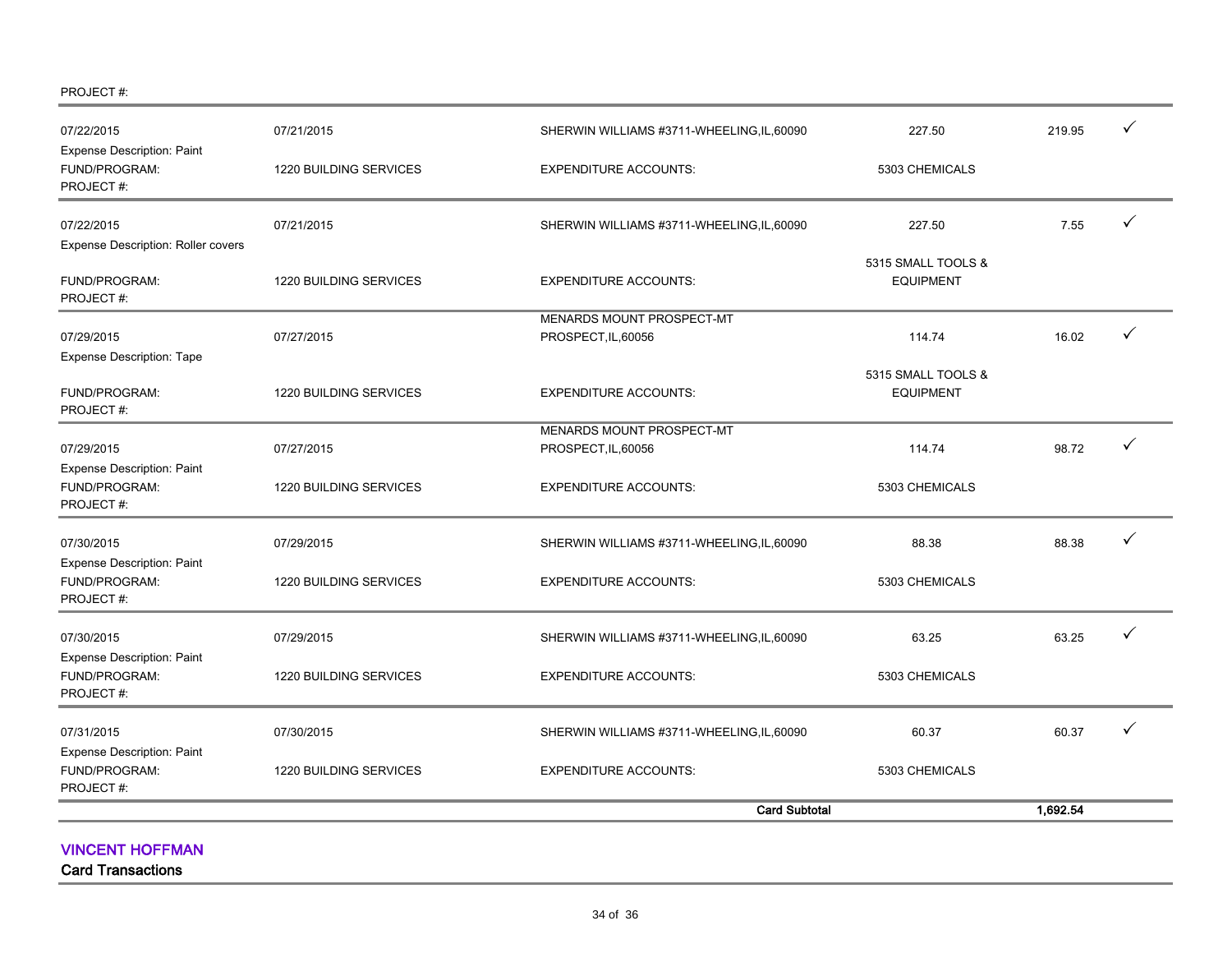| Posting<br>Date                              | Transaction<br>Date    | <b>Description</b>                          | Receipt<br><b>Amount</b>                | <b>Expense</b><br>Amount | <b>Reviewed</b> |
|----------------------------------------------|------------------------|---------------------------------------------|-----------------------------------------|--------------------------|-----------------|
| 07/13/2015                                   | 07/10/2015             | THE HOME DEPOT 1913-MT PROSPECT, IL, 60056  | (104.48)                                | (104.48)                 |                 |
| Expense Description: Credit Refund           |                        |                                             |                                         |                          |                 |
| FUND/PROGRAM:<br>PROJECT#:                   | 1420 STREETS DIVISION  | <b>EXPENDITURE ACCOUNTS:</b>                | 5315 SMALL TOOLS &<br><b>EQUIPMENT</b>  |                          |                 |
|                                              |                        | THE HOME DEPOT 1913-MT                      |                                         |                          |                 |
| 07/13/2015                                   | 07/10/2015             | PROSPECT, IL, 600560000                     | 313.80                                  | 313.80                   | $\checkmark$    |
| Expense Description: Weed B' Gone & Round Up |                        |                                             |                                         |                          |                 |
| FUND/PROGRAM:<br>PROJECT#:                   | 1430 FORESTRY DIVISION | <b>EXPENDITURE ACCOUNTS:</b>                | 5311 BLDG/GROUNDS<br><b>MAINTENANCE</b> |                          |                 |
| 07/20/2015                                   | 07/17/2015             | THE HOME DEPOT 1927-PALATINE, IL, 600740000 | 79.94                                   | 79.94                    | ✓               |
| <b>Expense Description: Pole Saws</b>        |                        |                                             |                                         |                          |                 |
| FUND/PROGRAM:<br>PROJECT#:                   | 1430 FORESTRY DIVISION | <b>EXPENDITURE ACCOUNTS:</b>                | 5315 SMALL TOOLS &<br><b>EQUIPMENT</b>  |                          |                 |
| 07/24/2015                                   | 07/22/2015             | THE HOME DEPOT 1927-PALATINE, IL, 600740000 | 259.80                                  | 259.80                   | ✓               |
| Expense Description: Round Up Spray & Off    |                        |                                             |                                         |                          |                 |
| FUND/PROGRAM:<br>PROJECT#:                   | 1430 FORESTRY DIVISION | <b>EXPENDITURE ACCOUNTS:</b>                | 5311 BLDG/GROUNDS<br><b>MAINTENANCE</b> |                          |                 |
| 07/28/2015                                   | 07/27/2015             | JOHN DEERE LANDSCAPES0-WHEELING, IL, 60090  | 452.07                                  | 452.07                   | ✓               |
| <b>Expense Description: Grass Seed</b>       |                        |                                             |                                         |                          |                 |
| FUND/PROGRAM:<br>PROJECT#:                   | 1430 FORESTRY DIVISION | <b>EXPENDITURE ACCOUNTS:</b>                | 5311 BLDG/GROUNDS<br><b>MAINTENANCE</b> |                          |                 |
| 07/29/2015                                   | 07/28/2015             | WW GRAINGER-877-2022594, PA, 15201-1416     | 321.90                                  | 230.16                   | ✓               |
| <b>Expense Description: Bulbs</b>            |                        |                                             |                                         |                          |                 |
| FUND/PROGRAM:                                | 0011 MFT               |                                             | 5251 STREET LIGHT                       |                          |                 |
| PROJECT#:                                    | 2015-026               | <b>EXPENDITURE ACCOUNTS:</b>                | <b>MAINTENANCE</b>                      |                          |                 |
| 07/29/2015                                   | 07/28/2015             | WW GRAINGER-877-2022594, PA, 15201-1416     | 321.90                                  | 12.72                    | ✓               |
| Expense Description: Fuse Holder             |                        |                                             |                                         |                          |                 |
| FUND/PROGRAM:<br>PROJECT#:                   | 0011 MFT<br>2015-026   | <b>EXPENDITURE ACCOUNTS:</b>                | 5251 STREET LIGHT<br><b>MAINTENANCE</b> |                          |                 |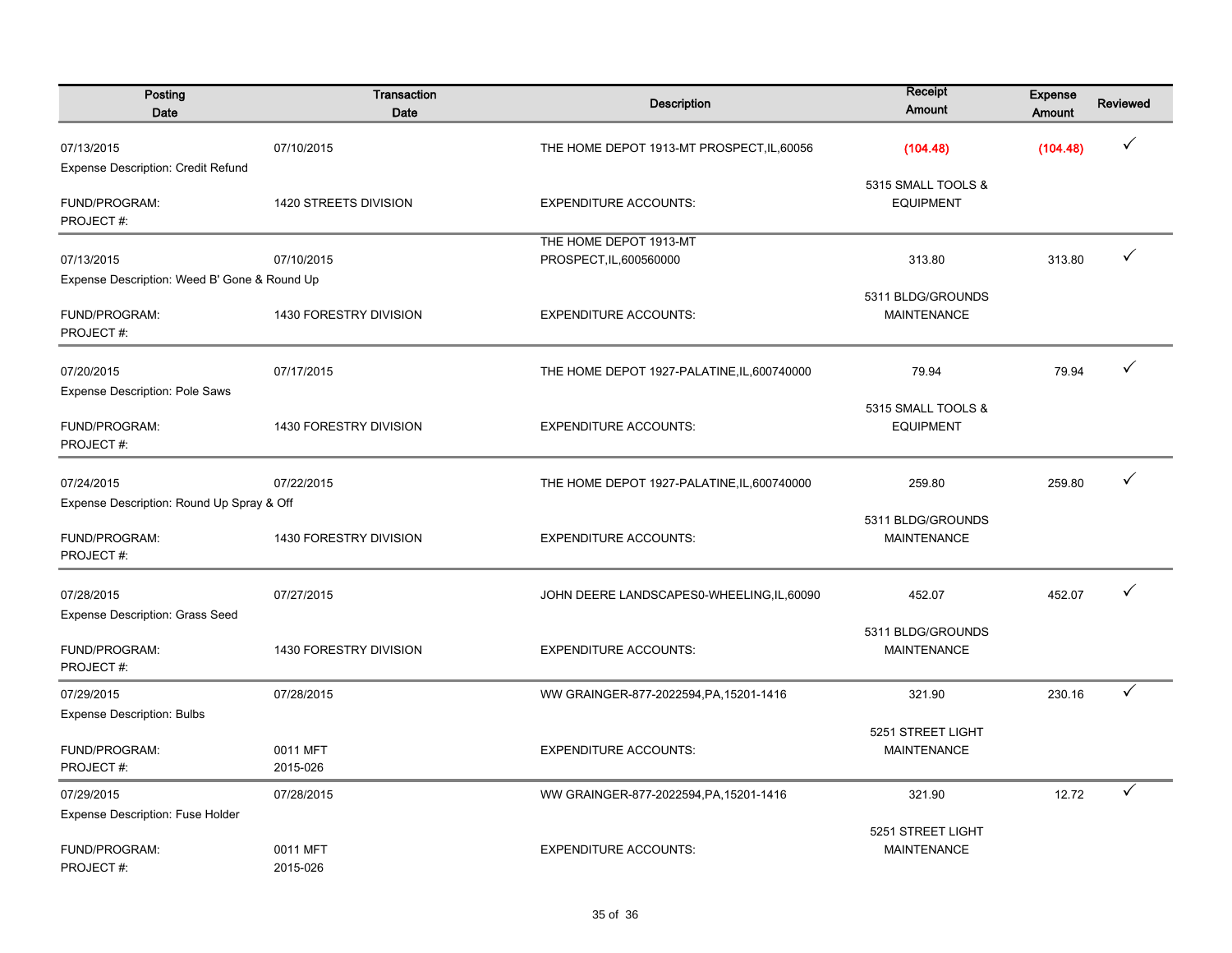| 07/29/2015                                   | 07/28/2015                   | WW GRAINGER-877-2022594, PA, 15201-1416     | 321.90                                  | 79.02    |  |
|----------------------------------------------|------------------------------|---------------------------------------------|-----------------------------------------|----------|--|
| Expense Description: Electrical Tape         |                              |                                             |                                         |          |  |
| <b>FUND/PROGRAM:</b><br>PROJECT#:            | 1420 STREETS DIVISION        | <b>EXPENDITURE ACCOUNTS:</b>                | 5251 STREET LIGHT<br><b>MAINTENANCE</b> |          |  |
| 07/30/2015                                   | 07/29/2015                   | WW GRAINGER-877-2022594, PA, 15201-1416     | 950.76                                  | 950.76   |  |
| Expense Description: Bulbs for Fuse Kits     |                              |                                             |                                         |          |  |
| <b>FUND/PROGRAM:</b><br>PROJECT#:            | 0011 MFT<br>2015-026         | <b>EXPENDITURE ACCOUNTS:</b>                | 5251 STREET LIGHT<br><b>MAINTENANCE</b> |          |  |
| 07/31/2015                                   | 07/29/2015                   | THE HOME DEPOT 1927-PALATINE, IL, 600740000 | 69.00                                   | 69.00    |  |
| <b>Expense Description: Dewalt Batteries</b> |                              |                                             |                                         |          |  |
| <b>FUND/PROGRAM:</b><br>PROJECT#:            | <b>1420 STREETS DIVISION</b> | <b>EXPENDITURE ACCOUNTS:</b>                | 5315 SMALL TOOLS &<br><b>EQUIPMENT</b>  |          |  |
|                                              |                              | <b>Card Subtotal</b>                        |                                         | 2,342.79 |  |

Report Run By: Nancy Hoppe (NHOPPE, Company Program Administrator)

© 1994-2015. MasterCard. All rights reserved.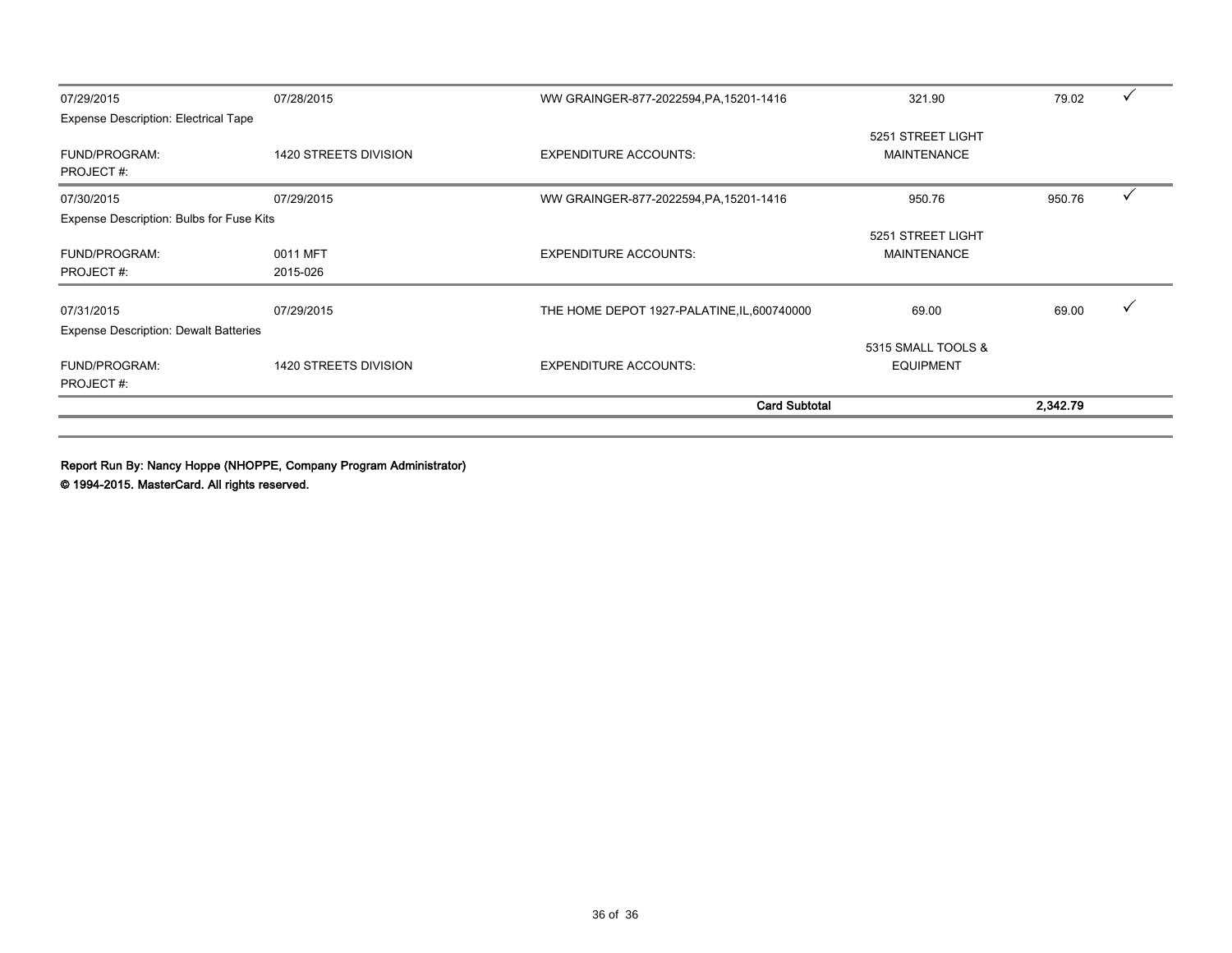# **Village of Wheeling Payroll Summary**

## **Pay Period Ended 10/23/2015**

| <b>Fund Number</b> | Fund                            | <b>Salaries</b> | <b>Benefits</b> | <b>Total Payroll</b> |
|--------------------|---------------------------------|-----------------|-----------------|----------------------|
|                    |                                 |                 |                 |                      |
| 01                 | <b>General Fund</b>             | 764,541.54      | 324,023.47      | 1,088,565.01         |
| 31                 | <b>Crossroad TIF</b>            | 649.08          | 304.92          | 954.00               |
| 32                 | South 2 TIF                     | 649.10          | 304.92          | 954.02               |
| 35                 | <b>Town Center 2 TIF</b>        | 649.08          | 304.92          | 954.00               |
| 36                 | Southeast 2 TIF                 | 649.08          | 304.92          | 954.00               |
| 39                 | North TIF                       | 649.08          | 304.92          | 954.00               |
| 40                 | Water & Sewer Fund              | 55,906.65       | 31,301.99       | 87,208.64            |
| 55                 | <b>Grant Fund</b>               | 3,543.24        | 2,328.27        | 5,871.51             |
|                    |                                 |                 |                 |                      |
|                    | <b>Total Gross Payroll</b>      | 827,236.85      | 359,178.33      | 1,186,415.18         |
|                    |                                 |                 |                 |                      |
|                    | <b>Total Payroll Deductions</b> | 313,952.19      | 359,178.33      | 673,130.52           |
|                    |                                 |                 |                 |                      |
|                    | <b>Total Net Payroll</b>        | 513,284.66      | 0.00            | 513,284.66           |
|                    |                                 |                 |                 |                      |
|                    |                                 |                 |                 |                      |
|                    | <b>Payroll Checks</b>           | 0.00            |                 |                      |
|                    |                                 |                 |                 |                      |
|                    | <b>Direct Deposits</b>          | 513,284.66      |                 |                      |
|                    |                                 |                 |                 |                      |
|                    | <b>Total Net Payroll</b>        | 513,284.66      |                 |                      |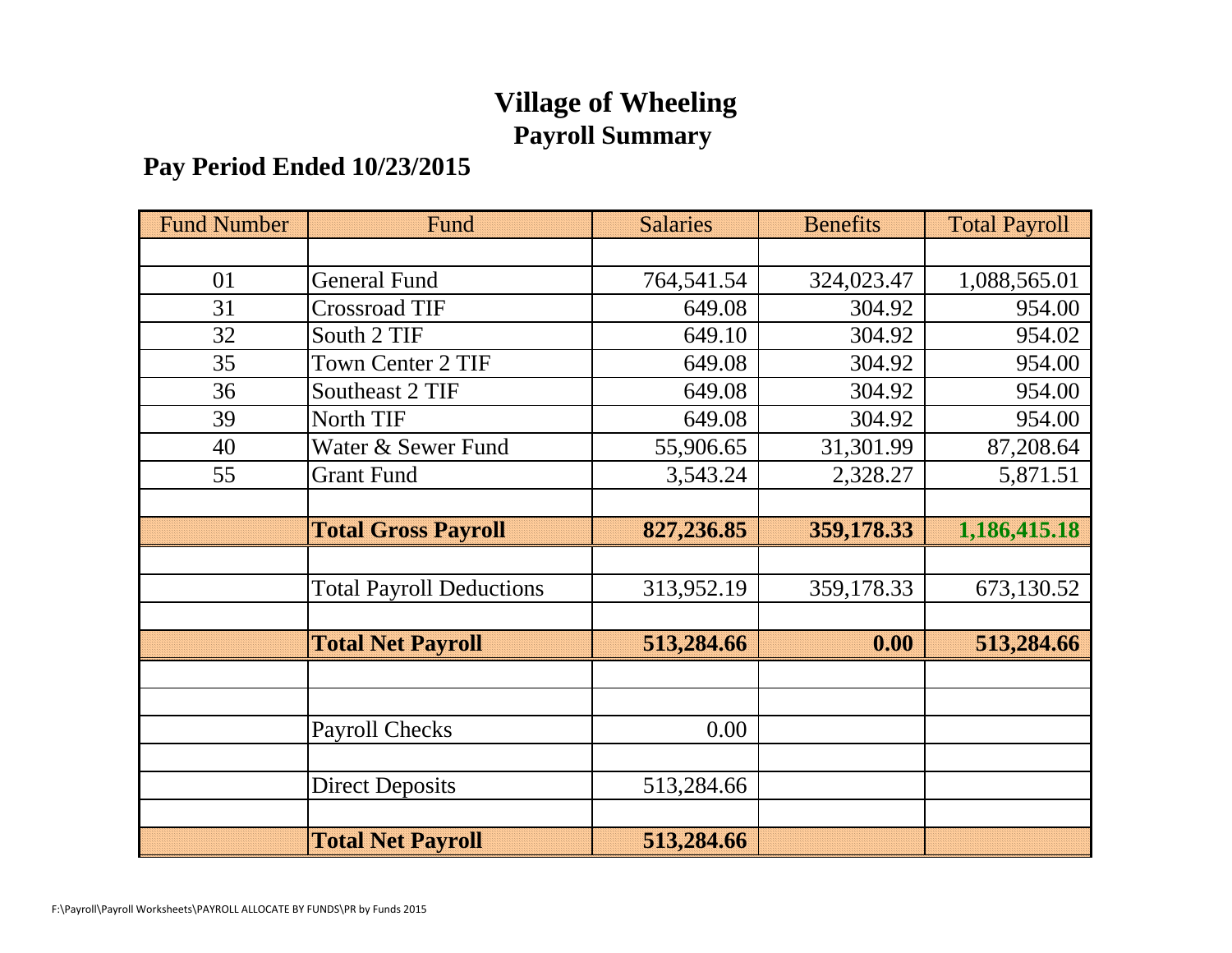SUNGARD PENTAMATION SUNGARD PENTAMATION SUNG PAGE NUMBER: 1 SUNGARD PENTAMATION SUNG PAGE NUMBER: 1 SUNG PAGE NUMBER: 1 SUNG PAGE NUMBER: 1 SUNG PAGE NUMBER: 1 SUNG PAGE NUMBER: 1 SUNG PAGE NUMBER: 1 SUNG PAGE NUMBER: 1 SU VILLAGE OF WHEELING **ACCTPA51** TIME: 10:05:52 CASH REQUIREMENTS − CHECK FORMAT − DUE DATE: 11/03/2015 SELECTION CRITERIA: payable.batch='AMM11/03'

ACCOUNTING PERIOD: 10/15

| VENDOR                                              | ORGANIZATION                                         | ACCOUNT                                              | PURCHASE OR INVOICE                                                              |                                                             | AMOUNT                                                                   | DESCRIPTION                                                                                                                                                       |
|-----------------------------------------------------|------------------------------------------------------|------------------------------------------------------|----------------------------------------------------------------------------------|-------------------------------------------------------------|--------------------------------------------------------------------------|-------------------------------------------------------------------------------------------------------------------------------------------------------------------|
| 9236<br>ABSOLUTE VENDING SERVICE<br>TOTAL CHECK     | 1300<br>1500<br>1600<br>1300<br>1320<br>1600<br>1700 | 5317<br>5317<br>5317<br>5317<br>5317<br>5317<br>5317 | 15002583<br>15002583<br>15002583<br>15002522<br>15002522<br>15002522<br>15002522 | 17431<br>17431<br>17431<br>17584<br>17584<br>17584<br>17584 | 105.00<br>105.00<br>210.00<br>14.77<br>51.69<br>14.77<br>14.77<br>516.00 | WATER COOLER RENTAL<br>WATER COOLER RENTAL<br>WATER COOLER RENTAL<br>DEPT COFFEE SUPPLIES<br>DEPT COFFEE SUPPLIES<br>DEPT COFFEE SUPPLIES<br>DEPT COFFEE SUPPLIES |
| 50<br>ACCURATE TANK TECHNOLOGIES<br>TOTAL CHECK     | 4100                                                 | 5243                                                 | 15002654                                                                         | 24429                                                       | 329.00<br>329.00                                                         | SERVICE/REPAIR CALL                                                                                                                                               |
| 98<br>ALEXANDER CHEMICAL CORP<br>TOTAL CHECK        | 4100                                                 | 5303                                                 | 15002526                                                                         | SLS10038412                                                 | 2,810.00<br>2,810.00                                                     | CHLORINE                                                                                                                                                          |
| 136<br>AMERICAN CHARGE SERVICE<br>TOTAL CHECK       | 1320                                                 | 5231                                                 | 15002513                                                                         | 97335                                                       | 6.00<br>6.00                                                             | SENIOR TAXI PROGRAM                                                                                                                                               |
| 8035<br>AMERICAN WELDING & GAS INC<br>TOTAL CHECK   | 1240                                                 | 5303                                                 | 15002635                                                                         |                                                             | 218.62<br>218.62                                                         | FORKLIFT CYLINDERS                                                                                                                                                |
| 4175<br>ARLINGTON HEIGHTS FORD<br>TOTAL CHECK       | 2100                                                 | 5310                                                 | 15002510                                                                         | 736162                                                      | 436.76<br>436.76                                                         | VEHICLE PARTS                                                                                                                                                     |
| 263<br>AUTO TECH CENTERS INC<br>TOTAL CHECK         | 2100<br>2200                                         | 5310<br>5310                                         | 15002508<br>15002641                                                             | 266323<br>266472                                            | 254.54<br>2,763.90<br>3,018.44                                           | TIRES<br>TIRES                                                                                                                                                    |
| 6060<br>AYRES ASSOCIATES INC<br>TOTAL CHECK         | 1600<br>4100<br>4200                                 | 5207<br>5207<br>5207                                 | 15002653<br>15002653<br>15002653                                                 | 160667<br>160667<br>160667                                  | 3,700.80<br>1,850.40<br>1,850.40<br>7,401.60                             | AERIAL PHOTOGRAPHY<br>AERIAL PHOTOGRAPHY<br>AERIAL PHOTOGRAPHY                                                                                                    |
| 8947<br>BARRETT ELECTRIC<br>TOTAL CHECK             | 15<br>15                                             | 5221<br>5315                                         | 15002515<br>15002515                                                             | 8625<br>8625                                                | 423.90<br>4,350.00<br>4,773.90                                           | GENERATOR TFR SWITCH<br>GENERATOR TFR SWITCH                                                                                                                      |
| 5553<br>HEATHER BRAOUDAKIS<br>TOTAL CHECK           | 5500                                                 | 5299                                                 | 15002575                                                                         |                                                             | 90.00<br>90.00                                                           | ENTERTAINMENT 12-2-15                                                                                                                                             |
| 4636<br>BUILDING AND FIRE CODE ACADE<br>TOTAL CHECK | 1300                                                 | 5105                                                 | 15002555                                                                         | 49282                                                       | 315.00<br>315.00                                                         | SEMINAR REGISTRATION                                                                                                                                              |
| 9402<br>CAD CONTRACT GLAZING INC<br>TOTAL CHECK     | 1600                                                 | 5333                                                 | 15002553                                                                         | 679                                                         | 1,920.00<br>1,920.00                                                     | MATERIALS FOR KOREA                                                                                                                                               |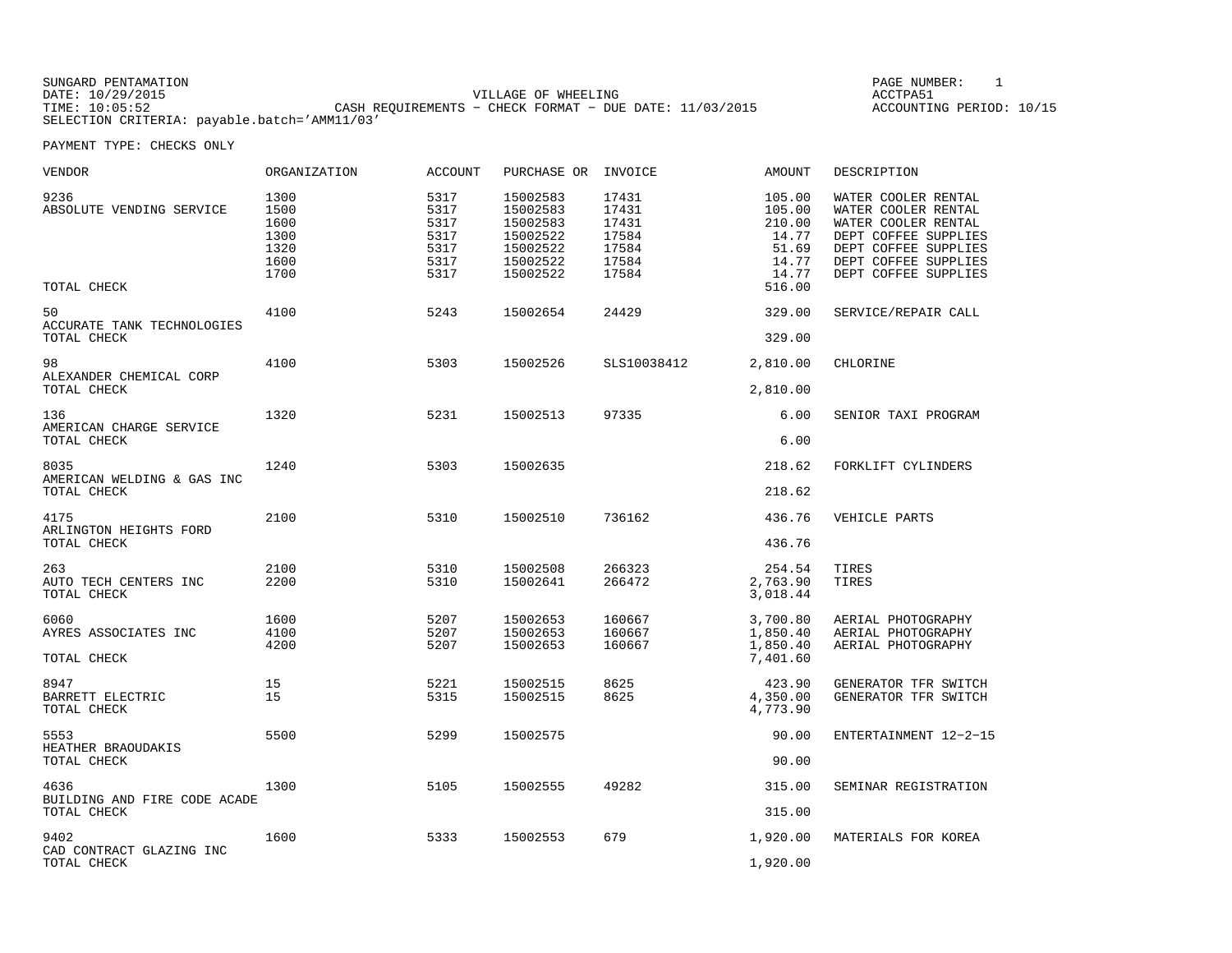SUNGARD PENTAMATION SUNGARD PENTAMATION SUNGARD PAGE NUMBER: 2 DATE: 10/29/2015 VILLAGE OF WHEELING ACCTPA51CASH REQUIREMENTS - CHECK FORMAT - DUE DATE: 11/03/2015 SELECTION CRITERIA: payable.batch='AMM11/03'

ACCOUNTING PERIOD: 10/15

| VENDOR                                                  | <b>ORGANIZATION</b> | <b>ACCOUNT</b> | PURCHASE OR          | INVOICE          | AMOUNT                             | DESCRIPTION                                            |
|---------------------------------------------------------|---------------------|----------------|----------------------|------------------|------------------------------------|--------------------------------------------------------|
| 6560<br>CAMIC JOHNSON, LTD                              | 1900                | 5218           | 15002602             | 130              | 630.00                             | ADMIN HEARING OFFICER - S                              |
| TOTAL CHECK                                             |                     |                |                      |                  | 630.00                             |                                                        |
| 7740<br>CATHOLIC CHARITIES<br>TOTAL CHECK               | 5500                | 5299           | 15002568             | 12               | 3,074.95<br>3,074.95               | CONGREGATE MEALS-SEPT                                  |
| 456<br>CERTIFIED FLEET SERVICES INC 2200<br>TOTAL CHECK | 2200                | 5310<br>5310   | 15002637<br>15002642 | S15066<br>S15084 | 169.51<br>160.43<br>329.94         | RELAY<br>POWER SHIFT/VALVE                             |
| 6074<br>CHICAGO PARTS & SOUND LLC                       | 2100                | 5310           | 15002633             | 701951           | 41.93                              | ROTOR/COOLING BLOWER                                   |
| TOTAL CHECK                                             |                     |                |                      |                  | 41.93                              |                                                        |
| 7259<br>CLARK BAIRD SMITH LLP<br>TOTAL CHECK            | 1900<br>1900        | 5218<br>5218   | 15002598<br>15002592 | 6319<br>6457     | 20,608.75<br>9,383.75<br>29,992.50 | LABOR LEGAL SERVICES -- A<br>LABOR LEGAL SERVICES -- S |
| 549<br>COLLEGE OF DUPAGE                                | 2100                | 5105           | 15002600             | 6400             | 195.00                             | TRAINING                                               |
| TOTAL CHECK                                             |                     |                |                      |                  | 195.00                             |                                                        |
| 5594<br>COMPLETELY NUTS INC<br>TOTAL CHECK              | 1140                | 5299           | 15002581             | 3301             | 795.00<br>795.00                   | LIGHT AROUND WHEELING                                  |
| 8639<br>CONSTELLATION NEW ENERGY INC                    | 4100                | 5209           | 15002562             |                  | 473.78                             | ENERGY SERVICE                                         |
| TOTAL CHECK                                             |                     |                |                      |                  | 473.78                             |                                                        |
| 8028<br>DIAMOND BLADE WAREHOUSE<br>TOTAL CHECK          | 4200                | 5315           | 15002558             | 0387697-IN       | 355.41<br>355.41                   | SAW BLADE                                              |
|                                                         |                     |                |                      |                  |                                    |                                                        |
| 735<br>DOUGLAS TRUCK PARTS                              | 1220                | 5310           | 15002632             | 93330            | 375.00                             | RECOVERED SEAT                                         |
| TOTAL CHECK                                             |                     |                |                      |                  | 375.00                             |                                                        |
| 807<br>ENCAP INC                                        | 4200                | 5217           | 15002546             | 1706             | 2,795.00                           | BUFFALO CREEK MAINT.                                   |
| TOTAL CHECK                                             |                     |                |                      |                  | 2,795.00                           |                                                        |
| 881<br>FIRE INVESTIGATORS STRIKE FO<br>TOTAL CHECK      | 2200                | 5105           | 15002652             |                  | 135.00<br>135.00                   | STRIKE FORCE SEMINAR                                   |
|                                                         |                     |                |                      |                  |                                    |                                                        |
| 914<br>FREEWAY FORD TRUCK SALES<br>TOTAL CHECK          | 1420                | 5310           | 15002634             | 466614           | 219.24<br>219.24                   | CONTROL PANEL                                          |
| 4032                                                    | 1430                | 5317           | 15002638             |                  | 50.20                              | HOLIDAY SUPPLIES                                       |
| GP DESIGNS LLC<br>TOTAL CHECK                           |                     |                |                      | 11125            | 50.20                              |                                                        |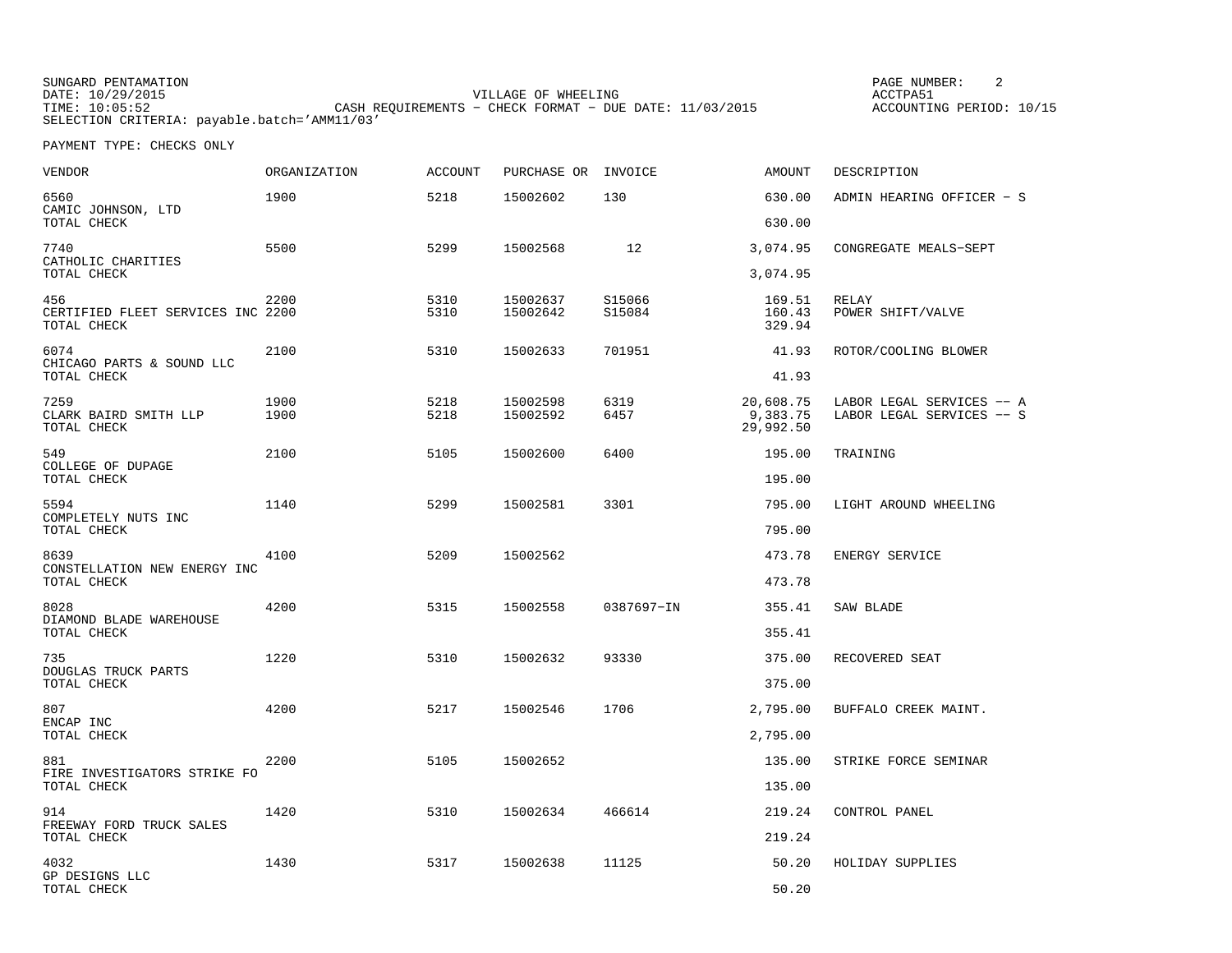SUNGARD PENTAMATION SUNGARD PENTAMATION SUNG PAGE NUMBER: 3 VILLAGE OF WHEELING **ACCTPA51** TIME: 10:05:52 CASH REQUIREMENTS − CHECK FORMAT − DUE DATE: 11/03/2015 SELECTION CRITERIA: payable.batch='AMM11/03'

ACCOUNTING PERIOD: 10/15

| VENDOR                                                   | ORGANIZATION                                 | ACCOUNT                                              | PURCHASE OR INVOICE                                                              |                                                                                         | AMOUNT                                                   | DESCRIPTION                                                                                                  |
|----------------------------------------------------------|----------------------------------------------|------------------------------------------------------|----------------------------------------------------------------------------------|-----------------------------------------------------------------------------------------|----------------------------------------------------------|--------------------------------------------------------------------------------------------------------------|
| 2752<br>GRAINGER<br>TOTAL CHECK                          | 2200<br>1300                                 | 5310<br>5315                                         | 15002511<br>15002566                                                             | 9859758212<br>9866878342                                                                | 46.13<br>184.00<br>230.13                                | PTO CABLE<br>CARBON MONOXIDE METER FOR                                                                       |
| 1010<br>H & H ELECTRIC CO<br>TOTAL CHECK                 | 1420                                         | 5251                                                 | 15002525                                                                         |                                                                                         | 1,917.07<br>1,917.07                                     | STREETLIGHT REPAIR                                                                                           |
| 5284<br>HD SUPPLY WATERWORKS LTD                         | 1400                                         | 5317                                                 | 15002563                                                                         | E629457                                                                                 | 124.32                                                   | MARKING PAINT                                                                                                |
| TOTAL CHECK<br>9521<br>I & D PLUMBING<br>TOTAL CHECK     | 01                                           | 2255                                                 | 15002556                                                                         | 02000018580                                                                             | 124.32<br>1,000.00<br>1,000.00                           | ESCROW DEPOSIT REFUND                                                                                        |
| 1164<br>IL STATE TOLL HIGHWAY AUTHOR 1300                | 1240<br>1420<br>1600<br>2200<br>4100<br>4200 | 5105<br>5105<br>5105<br>5105<br>5105<br>5105<br>5105 | 15002640<br>15002640<br>15002640<br>15002640<br>15002640<br>15002640<br>15002640 | G15683739<br>G15683739<br>G15683739<br>G15683739<br>G15683739<br>G15683739<br>G15683739 | 37.85<br>9.60<br>17.90<br>30.75<br>3.50<br>18.05<br>1.70 | <b>TOLLS</b><br><b>TOLLS</b><br><b>TOLLS</b><br><b>TOLLS</b><br><b>TOLLS</b><br><b>TOLLS</b><br><b>TOLLS</b> |
| TOTAL CHECK                                              |                                              |                                                      |                                                                                  |                                                                                         | 119.35                                                   |                                                                                                              |
| 1191<br>ILLINOIS FIRE & POLICE COMM<br>TOTAL CHECK       | 01                                           | 1501                                                 | 15002507                                                                         |                                                                                         | 375.00<br>375.00                                         | BOFPC MEMBERSHIP DUES                                                                                        |
| 8333<br>ILLINOIS PUMP INC<br>TOTAL CHECK                 | 4100                                         | 5345                                                 | 15002516                                                                         | $S-10098$                                                                               | 5,101.05<br>5,101.05                                     | VFD REPAIR                                                                                                   |
| 9256<br>INTERSTATE BILLING SERVICE I<br>TOTAL CHECK      | 2200                                         | 5310                                                 | 15002470                                                                         | 3000251823                                                                              | 1,218.20<br>1,218.20                                     | FUEL GAGE AND TANK                                                                                           |
| 9560<br>ISPERA<br>TOTAL CHECK                            | 15<br>1750<br>2100                           | 5327<br>5207<br>5327                                 | 15002611<br>15002611<br>15002611                                                 | 1280<br>1280<br>1280                                                                    | 1,500.00<br>3,087.25<br>1,000.00<br>5,587.25             | SOFTWARE UPGRADE<br>SOFTWARE UPGRADE<br>SOFTWARE UPGRADE                                                     |
| 4379<br>KANZLER LANDSCAPE CONTRACTOR 4100<br>TOTAL CHECK | 4100                                         | 5344<br>5344                                         | 15002666<br>15002665                                                             | 1561<br>1965                                                                            | 1,800.00<br>600.00<br>2,400.00                           | PICK UP TOPSOIL<br>TOPSOIL                                                                                   |
| 9557<br>KARDS INC<br>TOTAL CHECK                         | 51<br>2200                                   | 5272<br>5310                                         | 15002629<br>15002658                                                             | 1297<br>1301                                                                            | 9,963.51<br>904.20<br>10,867.71                          | ACCIDENT DAMAGE REPAIRS #<br>FABRICATE NEW BUMPERS FOR                                                       |
| 7811<br>JIM KENDROS<br>TOTAL CHECK                       | 5500                                         | 5299                                                 | 15002574                                                                         | WPAV1272015                                                                             | 90.00<br>90.00                                           | ENTERTAINMENT 12-7-15                                                                                        |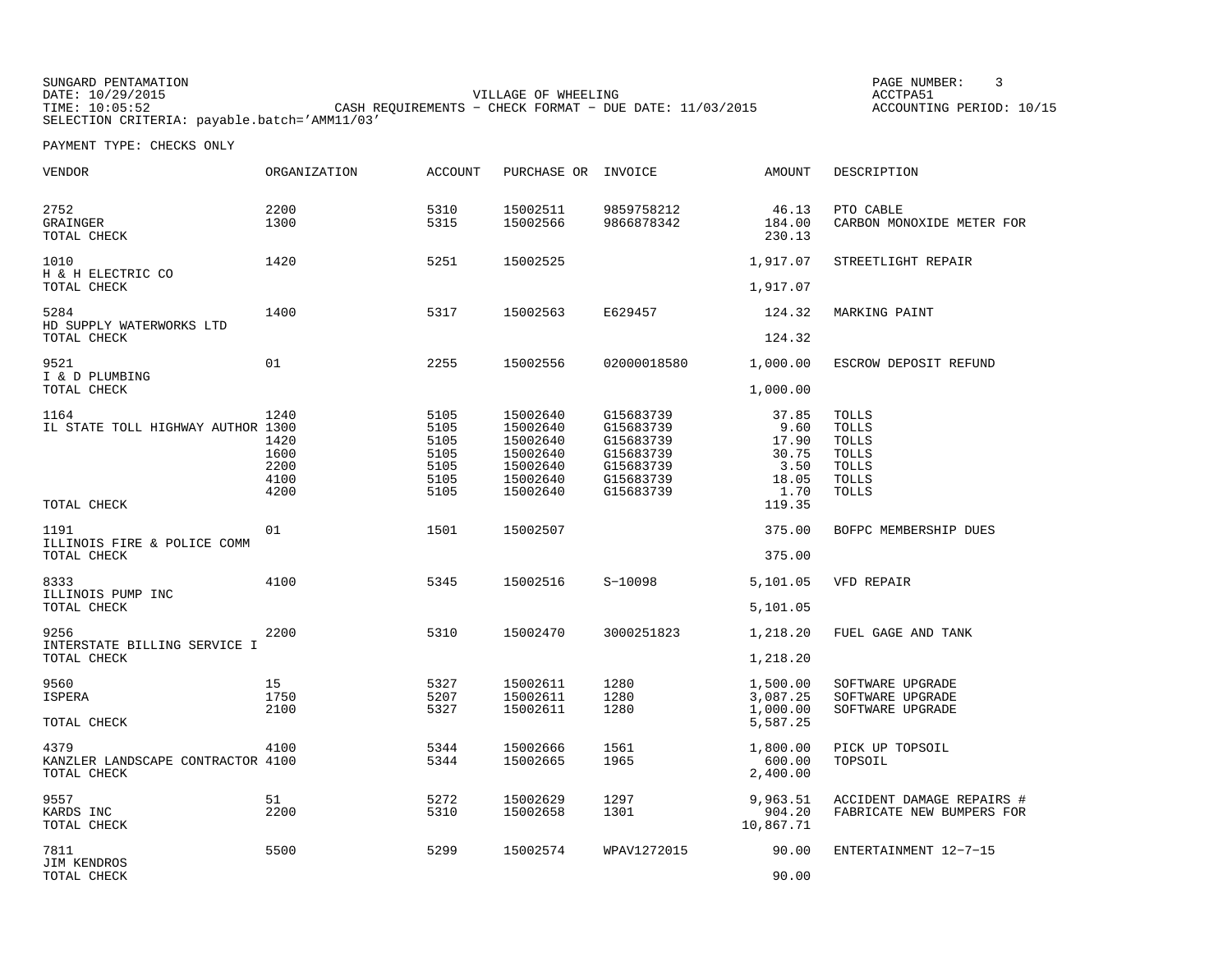SUNGARD PENTAMATION SUNGARD PENTAMATION SUNG PAGE NUMBER: 4 VILLAGE OF WHEELING **ACCTPA51** TIME: 10:05:52 CASH REQUIREMENTS − CHECK FORMAT − DUE DATE: 11/03/2015 SELECTION CRITERIA: payable.batch='AMM11/03'

ACCOUNTING PERIOD: 10/15

| VENDOR                                              | <b>ORGANIZATION</b>                                  | <b>ACCOUNT</b>                                       | PURCHASE OR INVOICE                                                              |                  | <b>AMOUNT</b>                                                    | DESCRIPTION                                                                                                                    |
|-----------------------------------------------------|------------------------------------------------------|------------------------------------------------------|----------------------------------------------------------------------------------|------------------|------------------------------------------------------------------|--------------------------------------------------------------------------------------------------------------------------------|
| 1460<br>KOLSSAK FUNERAL HOME LTD                    | 2100                                                 | 5325                                                 | 15002612                                                                         |                  | 325.00                                                           | TRANSPORT DECEASED                                                                                                             |
| TOTAL CHECK                                         |                                                      |                                                      |                                                                                  |                  | 325.00                                                           |                                                                                                                                |
| 9442<br>LAW OFFICES OF NICHOLAS J ST                | 1900                                                 | 5218                                                 | 15002590                                                                         |                  | 400.00                                                           | PROSECUTOR SERVICES                                                                                                            |
| TOTAL CHECK                                         |                                                      |                                                      |                                                                                  |                  | 400.00                                                           |                                                                                                                                |
| 9455<br>MANSFIELD OIL COMPANY<br>TOTAL CHECK        | 1220<br>4100                                         | 5301<br>5301                                         | 15002643<br>15002643                                                             | 884703<br>884703 | 1,162.50<br>1,194.86<br>2,357.36                                 | FUEL FOR GENERATOR<br>FUEL FOR GENERATOR                                                                                       |
| 1669<br>MCHENRY ANALYTICAL WATER LAB<br>TOTAL CHECK | 4100                                                 | 5308                                                 | 15002530                                                                         | 1505378          | 575.00<br>575.00                                                 | WATER SAMPLES                                                                                                                  |
|                                                     |                                                      |                                                      |                                                                                  |                  |                                                                  |                                                                                                                                |
| 7837<br>MESTAS MUSICALS<br>TOTAL CHECK              | 01                                                   | 1501                                                 | 15002576                                                                         |                  | 100.00<br>100.00                                                 | DEPOSIT 2016 MOTOWN                                                                                                            |
| 1704                                                | 4200                                                 | 5340                                                 | 15002645                                                                         | 0000302798       | 1,268.00                                                         | LIFT STATION REPAIR                                                                                                            |
| METROPOLITAN INDUSTRIES<br>TOTAL CHECK              |                                                      |                                                      |                                                                                  |                  | 1,268.00                                                         |                                                                                                                                |
| 8444<br>MILIEU DESIGN LLC                           | 1320<br>1430<br>1430<br>4100<br>4200<br>1430<br>1430 | 5217<br>5217<br>5311<br>5217<br>5217<br>5217<br>5217 | 15002557<br>15002557<br>15002557<br>15002557<br>15002557<br>15002531<br>15002648 | 114368<br>114421 | 47.71<br>2,085.92<br>35.50<br>267.97<br>5.08<br>487.20<br>456.75 | WEEKLY MOWING<br>WEEKLY MOWING<br>WEEKLY MOWING<br>WEEKLY MOWING<br>WEEKLY MOWING<br>LANDSCAPE VIOLATIONS<br>MOWING VIOLATIONS |
| TOTAL CHECK                                         |                                                      |                                                      |                                                                                  |                  | 3,386.13                                                         |                                                                                                                                |
| 8659<br>MINUTEMAN PRESS OF DEERFIELD                | 1300                                                 | 5228                                                 | 15002535                                                                         | 4867             | 40.06                                                            | VIOLATION REPORTS                                                                                                              |
| TOTAL CHECK                                         |                                                      |                                                      |                                                                                  |                  | 40.06                                                            |                                                                                                                                |
| 1779<br>MITCH'S GREENTHUMB LANDSCAPI<br>TOTAL CHECK | 4200                                                 | 5217                                                 | 15002524                                                                         | 18701            | 900.00<br>900.00                                                 | AVALON/SIENNA MOWING                                                                                                           |
| 6625<br>MUNICIPAL CODE CORP<br>TOTAL CHECK          | 1600                                                 | 5204                                                 | 15002582                                                                         | 00260872         | 586.32<br>586.32                                                 | CODE UPDATE                                                                                                                    |
| 1805                                                | 2100                                                 | 5324                                                 | 15002617                                                                         | 062856           | 35.00                                                            | RADAR CERTIFICAITON                                                                                                            |
| MUNICIPAL ELECTRONICS INC<br>TOTAL CHECK            |                                                      |                                                      |                                                                                  |                  | 35.00                                                            |                                                                                                                                |
| 3294                                                | 2200                                                 | 5105                                                 | 15002651                                                                         | 14380            | 900.00                                                           | LEADERSHIP II COURSE                                                                                                           |
| NORTHEASTERN IL PUBLIC SAFET<br>TOTAL CHECK         |                                                      |                                                      |                                                                                  |                  | 900.00                                                           |                                                                                                                                |
|                                                     |                                                      |                                                      |                                                                                  |                  |                                                                  |                                                                                                                                |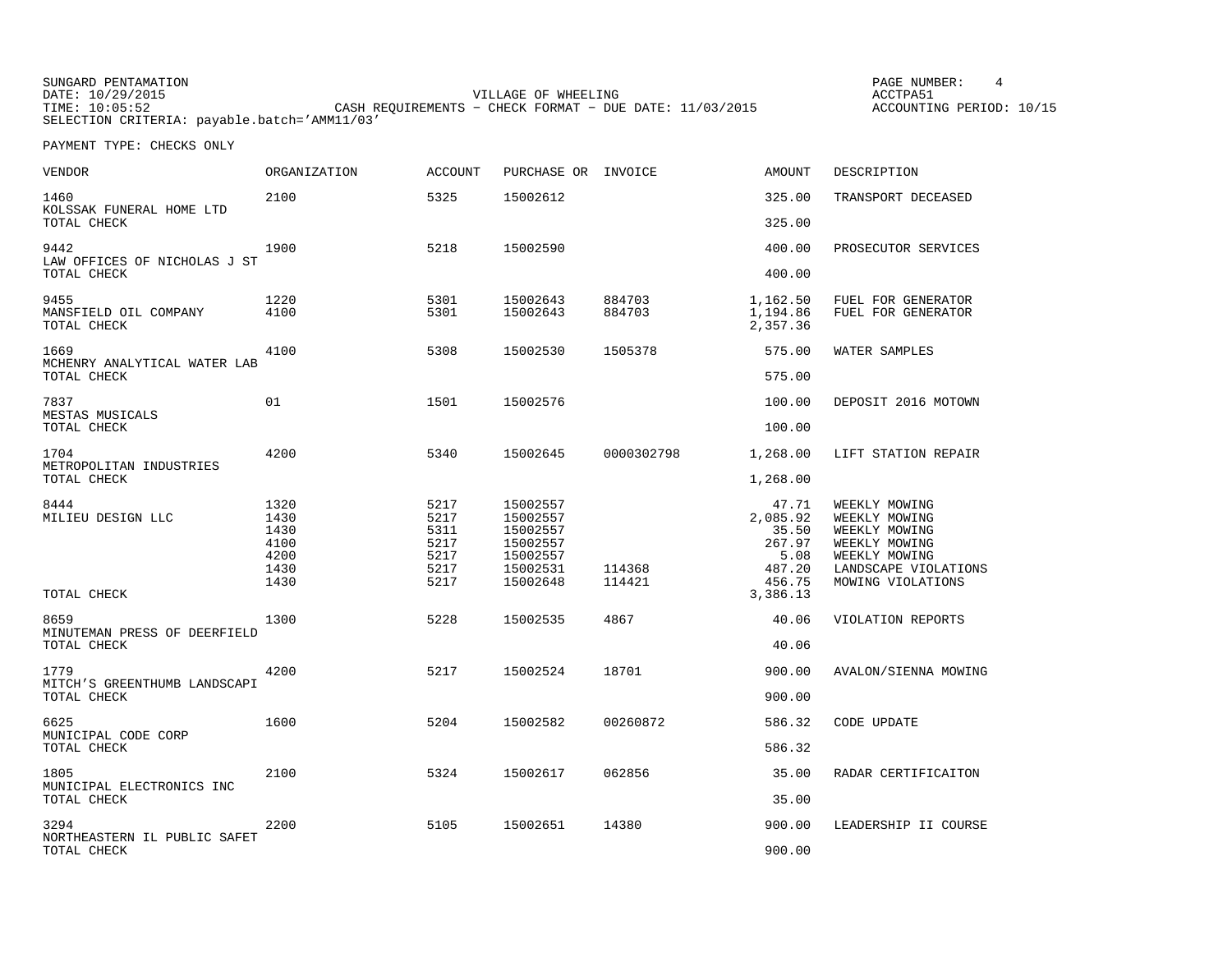SUNGARD PENTAMATION SUNGARD PENTAMATION SUNG PAGE NUMBER: 5 SENSING PAGE NUMBER: 5 SENSING PAGE NUMBER: 5 SENSI VILLAGE OF WHEELING **ACCTPA51** TIME: 10:05:52 CASH REQUIREMENTS − CHECK FORMAT − DUE DATE: 11/03/2015 SELECTION CRITERIA: payable.batch='AMM11/03'

ACCOUNTING PERIOD: 10/15

| VENDOR                                            | <b>ORGANIZATION</b>  | <b>ACCOUNT</b>       | PURCHASE OR                      | INVOICE                                      | <b>AMOUNT</b>                     | DESCRIPTION                                                    |
|---------------------------------------------------|----------------------|----------------------|----------------------------------|----------------------------------------------|-----------------------------------|----------------------------------------------------------------|
| 3092<br>OFFICE DEPOT<br>TOTAL CHECK               | 1320<br>1320<br>2200 | 5318<br>5318<br>5318 | 15002570<br>15002571<br>15002650 | 798787388001<br>798787553001<br>799045952001 | 15.66<br>96.04<br>79.99<br>191.69 | OFFICE SUPPLIES<br>OFFICE SUPPLIES<br>OFFICE SUPPLIES          |
| 2003                                              | 1420                 | 5314                 | 15002523                         |                                              | 1,599.40                          | ASPHALT                                                        |
| ORANGE CRUSH, L.L.C.<br>TOTAL CHECK               |                      |                      |                                  |                                              | 1,599.40                          |                                                                |
| 5892<br>PARENT PETROLEUM INC                      | 1220                 | 5301                 | 15002512                         | 947008                                       | 805.55                            | OIL/DRUM DEPOSIT                                               |
| TOTAL CHECK                                       |                      |                      |                                  |                                              | 805.55                            |                                                                |
| 6959<br>PILGRIM PRODUCTIONS INC                   | 5500                 | 5299                 | 15002572                         | WPSC12182015                                 | 125.00                            | ENTERTAINMENT 12-18                                            |
| TOTAL CHECK                                       |                      |                      |                                  |                                              | 125.00                            |                                                                |
| 3884<br>POMP'S TIRE SERVICE INC                   | 1420<br>1430<br>2200 | 5310<br>5310<br>5310 | 15002550<br>15002550<br>15002639 | 280049413                                    | 933.42<br>2,710.52<br>45.00       | TRUCK PARTS<br>TRUCK PARTS<br>TRUCK MOUNT                      |
| TOTAL CHECK                                       |                      |                      |                                  |                                              | 3,688.94                          |                                                                |
| 5470<br>POWER EQUIPMENT LEASING CO<br>TOTAL CHECK | 1420                 | 5310                 | 15002549                         | 23166                                        | 56.88<br>56.88                    | VALVE                                                          |
| 8682<br>PROPER TITLE LLC                          | 1900<br>1900<br>1900 | 5230<br>5230<br>5230 | 15002580<br>15002586<br>15002587 | PT1500009WD<br>PT1500010WD<br>PT1500011WD    | 250.00<br>250.00<br>250.00        | 857 COLONIAL TITLE<br>837 COLONIAL TITLE<br>817 COLONIAL TITLE |
|                                                   | 1900<br>1900         | 5230<br>5230         | 15002588<br>15002589             | PT1500012WD<br>PT1500013WD                   | 250.00<br>250.00                  | 802 COLONIAL TITLE<br>896 VALLEY STREAM                        |
| TOTAL CHECK                                       |                      |                      |                                  |                                              | 1,250.00                          |                                                                |
| 2145<br><b>OUILL CORP</b>                         | 1700                 | 5318                 | 15002561                         | 8524091                                      | 73.44                             | OFFICE SUPPLIES                                                |
| TOTAL CHECK                                       |                      |                      |                                  |                                              | 73.44                             |                                                                |
| 2185<br>RED CENTER                                | 15                   | 5231                 | 15002419                         | $301 - 16 - 11$                              | 26,409.29                         | NOV. DISPATCH SERVICE                                          |
| TOTAL CHECK                                       |                      |                      |                                  |                                              | 26,409.29                         |                                                                |
| 6456<br>ROGANS SHOES INC<br>TOTAL CHECK           | 1420<br>1430         | 5106<br>5106         | 15002667<br>15002667             | 223479<br>223479                             | 65.88<br>65.87<br>131.75          | UNIFORM ITEMS<br>UNIFORM ITEMS                                 |
| 2286<br>SAFETY-KLEEN SYSTEMS                      | 1240                 | 5208                 | 15002636                         | 68166872                                     | 129.03                            | WASTE OIL FILTERS                                              |
| TOTAL CHECK                                       |                      |                      |                                  |                                              | 129.03                            |                                                                |
| 2288                                              | 1400                 | 5103                 | 15002564                         | 1809313                                      | 688.00                            | TEMP. ENG CLERK                                                |
| THE SALEM GROUP<br>TOTAL CHECK                    |                      |                      |                                  |                                              | 688.00                            |                                                                |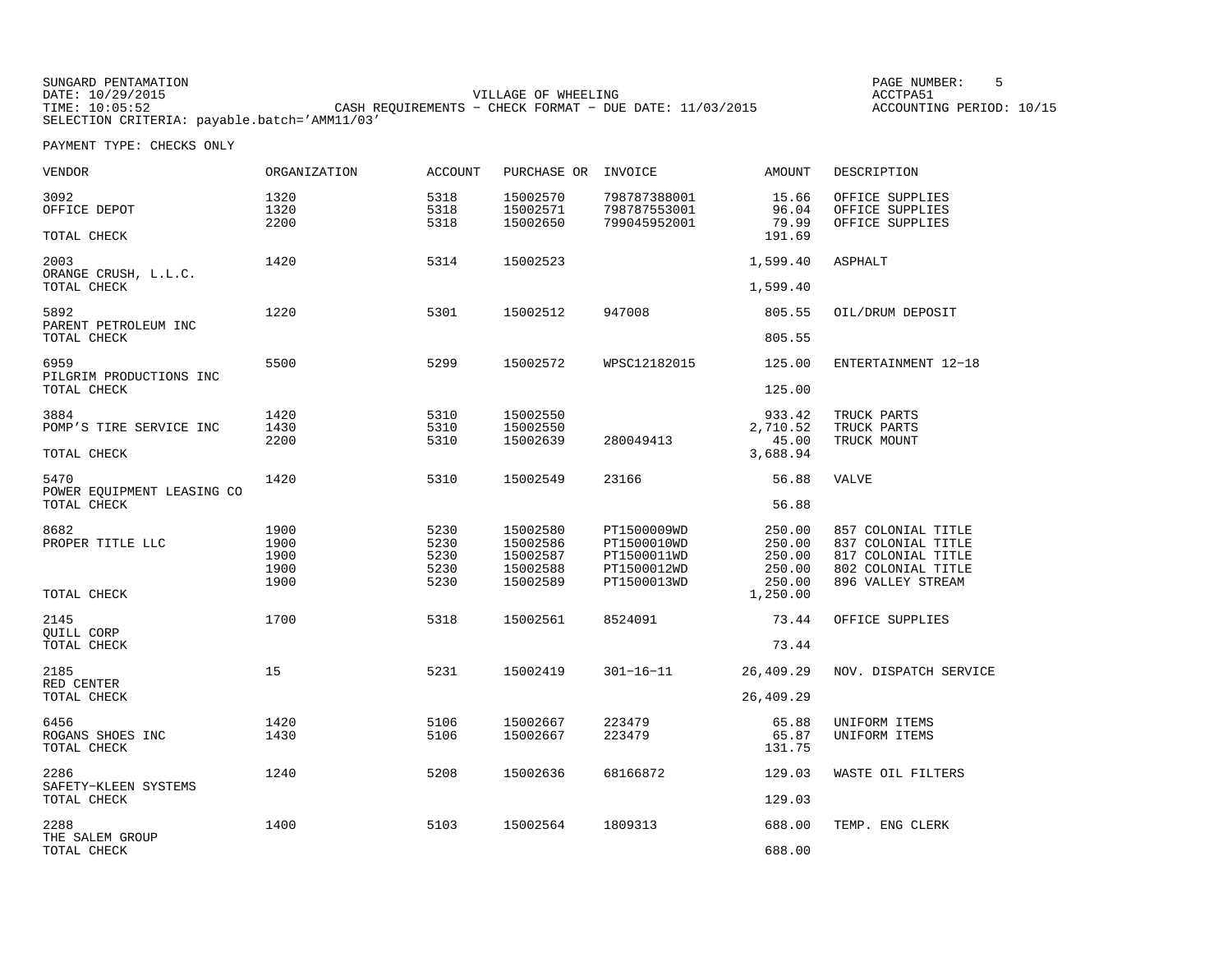SUNGARD PENTAMATION PAGE NUMBER: 6VILLAGE OF WHEELING **ACCTPA51** TIME: 10:05:52 CASH REQUIREMENTS − CHECK FORMAT − DUE DATE: 11/03/2015 SELECTION CRITERIA: payable.batch='AMM11/03'

ACCOUNTING PERIOD: 10/15

| VENDOR                                          | <b>ORGANIZATION</b>  | <b>ACCOUNT</b>       | PURCHASE OR INVOICE              |                            | <b>AMOUNT</b>                      | DESCRIPTION                                            |
|-------------------------------------------------|----------------------|----------------------|----------------------------------|----------------------------|------------------------------------|--------------------------------------------------------|
| 9526<br>DONALD THOMAS SHOMETTE                  | 2100                 | 5105                 | 15002620                         |                            | 245.00                             | TRAINING                                               |
| TOTAL CHECK                                     |                      |                      |                                  |                            | 245.00                             |                                                        |
| 2436<br>STANDARD EQUIPMENT COMPANY              | 1420<br>1420<br>1420 | 5310<br>5310<br>5310 | 15002548<br>15002551<br>15002631 | A44803<br>C06687<br>C07418 | 1,303.79<br>680.66<br>250.36       | SWEEPER PARTS<br>FILTER CARTRIDGE<br>WATER VALVE       |
| TOTAL CHECK                                     |                      |                      |                                  |                            | 2,234.81                           |                                                        |
| 320<br>BILL STASEK CHEVROLET                    | 51                   | 5272                 | 15002501                         | CVCB500340                 | 1,287.12                           | BODY DAMAGE REPAIRS                                    |
| TOTAL CHECK                                     |                      |                      |                                  |                            | 1,287.12                           |                                                        |
| 9477<br>STORINO RAMELLO & DURKIN<br>TOTAL CHECK | 1900<br>1900         | 5218<br>5218         | 15002591<br>15002597             | 67875<br>68114             | 6,271.65<br>14,657.63<br>20,929.28 | LABOR LEGAL SERVICES -- A<br>LABOR LEGAL SERVICES -- S |
| 9295                                            | 01                   | 2206                 | 15002621                         | 101315RR1                  | 3,497.00                           | TACTICAL EQUIPMENT                                     |
| STRIKE TACTICAL SOLUTIONS<br>TOTAL CHECK        |                      |                      |                                  |                            | 3,497.00                           |                                                        |
| 8842                                            | 2100                 | 5205                 | 15002622                         | SI1414978                  | 899.00                             | TRAINING                                               |
| TASER INTERNATIONAL<br>TOTAL CHECK              |                      |                      |                                  |                            | 899.00                             |                                                        |
| 3124<br>TEMCO MACHINERY INC                     | 2200                 | 5310                 | 15002547                         | AT24443                    | 265.95                             | MOUNTING STRAP                                         |
| TOTAL CHECK                                     |                      |                      |                                  |                            | 265.95                             |                                                        |
| 8796                                            | 2100                 | 5231                 | 15002618                         | 0009728-IN                 | 618.00                             | CRIME MAPPING RENEWAL                                  |
| THE OMEGA GROUP<br>TOTAL CHECK                  |                      |                      |                                  |                            | 618.00                             |                                                        |
| 2590                                            | 1300                 | 5206                 | 15002669                         | $15 - 3836$                | 400.00                             | ELEVATOR PLAN REVIEW FOR                               |
| THOMPSON ELEVATOR INSPECTION<br>TOTAL CHECK     |                      |                      |                                  |                            | 400.00                             |                                                        |
| 8                                               | 1320                 | 5231                 | 15002569                         | 26224                      | 24.00                              | SENIOR TAXI PROGRAM                                    |
| 303 TAXI<br>TOTAL CHECK                         |                      |                      |                                  |                            | 24.00                              |                                                        |
| 7389                                            | 2100                 | 5317                 | 15002623                         | 010250                     | 2,329.00                           | LOCKERS                                                |
| TIFFIN METAL PRODUCTS<br>TOTAL CHECK            |                      |                      |                                  |                            | 2,329.00                           |                                                        |
| 8760                                            | 2200                 | 5106                 | 15002649                         |                            | 2,344.05                           | UNIFORM ALLOWANCE                                      |
| TODAY'S UNIFORMS<br>TOTAL CHECK                 |                      |                      |                                  |                            | 2,344.05                           |                                                        |
| 5148                                            | 2100                 | 5229                 | 15002624                         | 71092726                   | 189.54                             | POLY-TUBING STORAGE                                    |
| ULINE<br>TOTAL CHECK                            |                      |                      |                                  |                            | 189.54                             |                                                        |